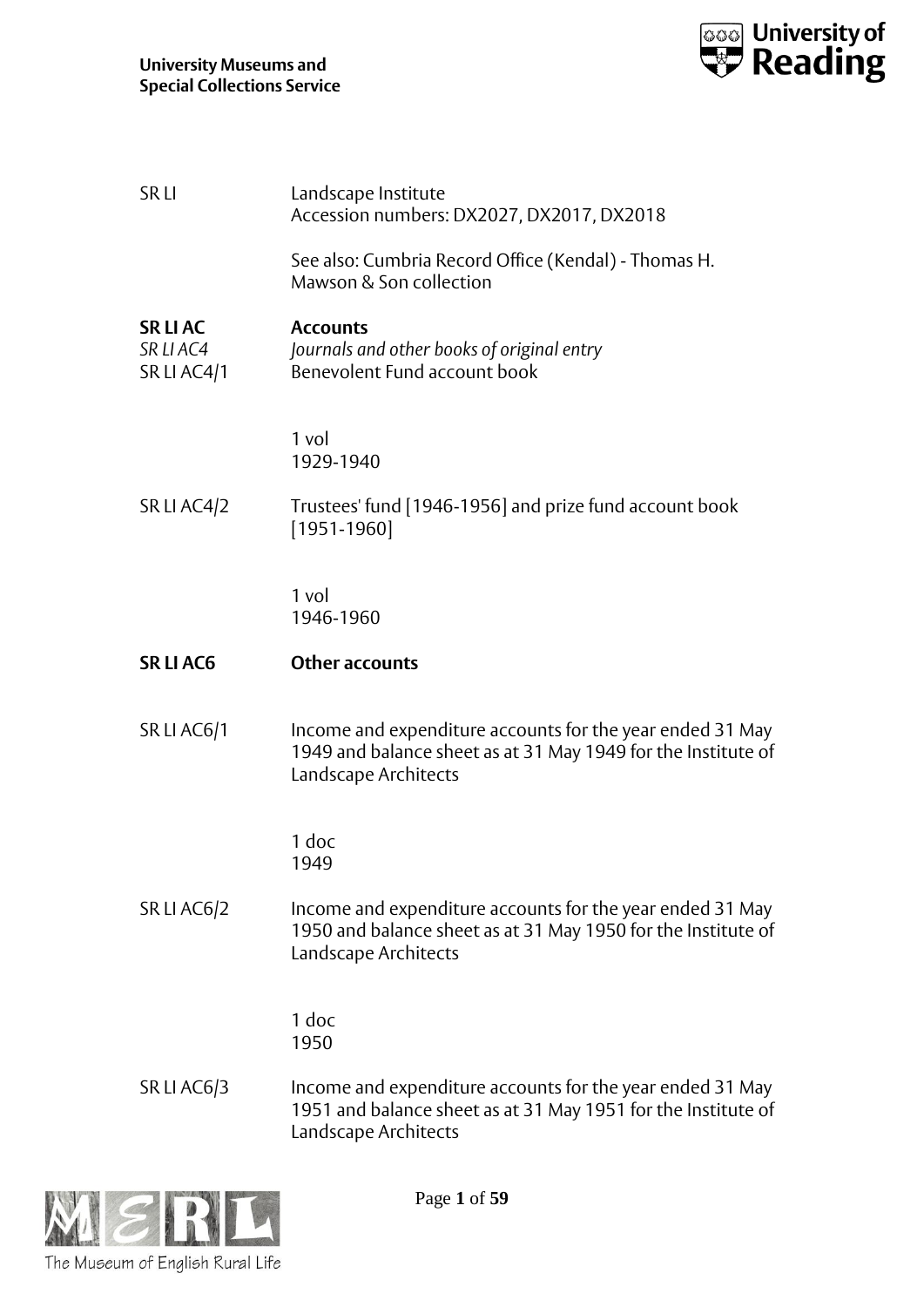

1 doc 1951

SR LI AC6/4 Income and expenditure accounts for the year ended 31 May 1952 and balance sheet as at 31 May 1952 for the Institute of Landscape Architects

> 1 doc 1952

SR LI AC6/5 Income and expenditure accounts for the year ended 31 May 1953 and balance sheet as at 31 May 1953 for the Institute of Landscape Architects

> 1 doc 1953

SR LI AC6/6 Income and expenditure accounts for the year ended 31 May 1954 and balance sheet as at 31 May 1954 for the Institute of Landscape Architects

> 1 doc 1954

SR LI AC6/7 Income and expenditure accounts for the year ended 31 May 1954 and balance sheet as at 31 May 1955 for the Institute of Landscape Architects

> 1 doc 1955

SR LI AC6/8 Income and expenditure accounts for the year ended 31 May 1956 and balance sheet as at 31 May 1956 for the Institute of Landscape Architects

> 1 doc 1956

SR LI AC6/9 Income and expenditure accounts for the year ended 31 May 1957 and balance sheet as at 31 May 1957 for the Institute of Landscape Architects



Page **2** of **59**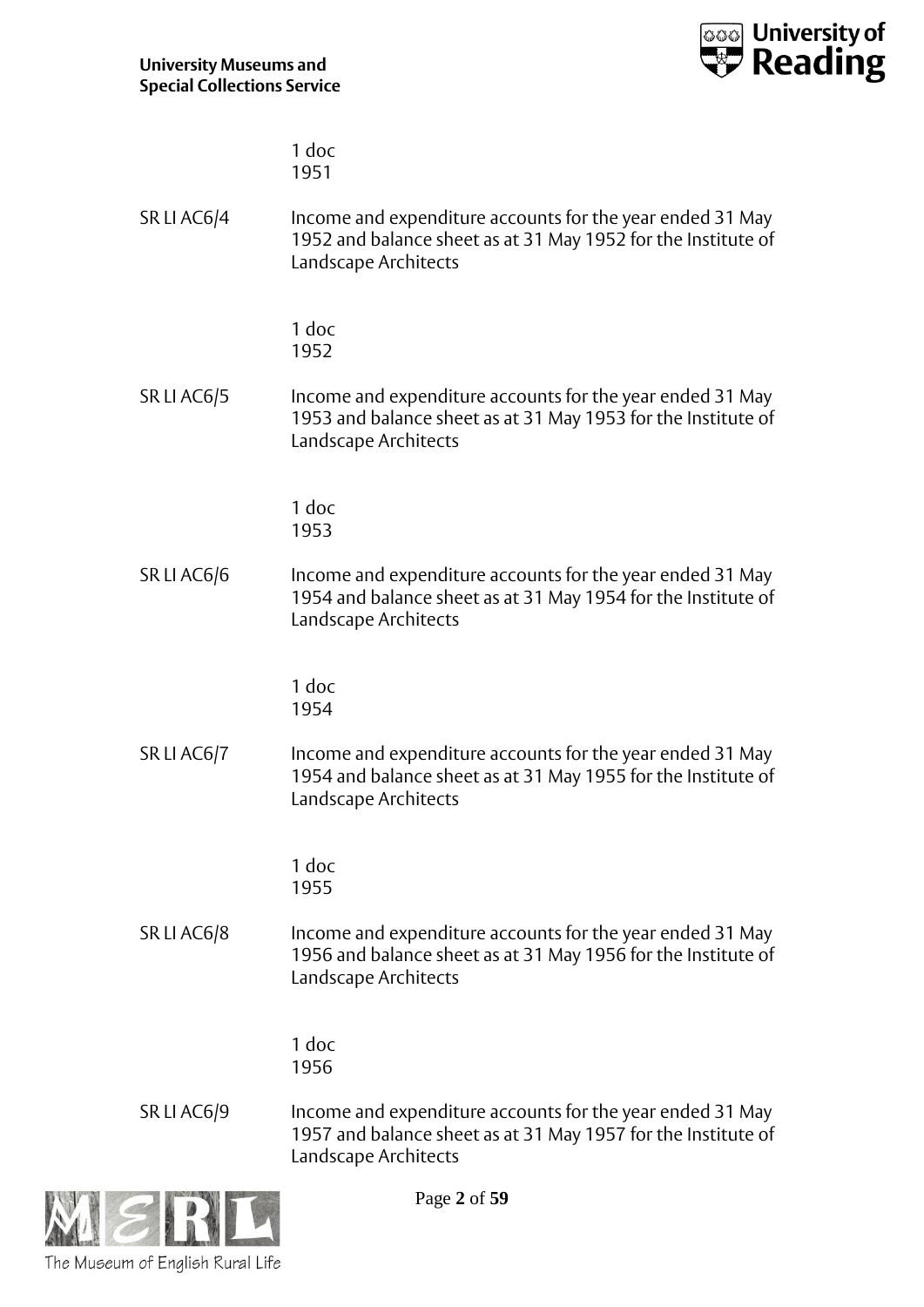

|                     | 1 doc<br>1957                                                                                                                                      |
|---------------------|----------------------------------------------------------------------------------------------------------------------------------------------------|
| SR LI AC6/10        | Income and expenditure accounts for the year ended 31 May<br>1958 and balance sheet as at 31 May 1958 for the Institute of<br>Landscape Architects |
|                     | 1 doc<br>1958                                                                                                                                      |
| SR LI AC6/11        | Income and expenditure accounts for the year ended 31 May<br>1959 and balance sheet as at 31 May 1959 for the Institute of<br>Landscape Architects |
|                     | 1 doc<br>1959                                                                                                                                      |
| <b>SR LI AC6/12</b> | Income and expenditure accounts for the year ended 31 May<br>1960 and balance sheet as at 31 May 1960 for the Institute of<br>Landscape Architects |
|                     | 1 doc<br>1960                                                                                                                                      |
| <b>SR LI AC6/13</b> | Income and expenditure accounts for the year ended 31 May<br>1961 and balance sheet as at 31 May 1961 for the Institute of<br>Landscape Architects |
|                     | 1 doc<br>1961                                                                                                                                      |
| <b>SR LI AC6/14</b> | Income and expenditure accounts for the year ended 31 May<br>1962 and balance sheet as at 31 May 1962 for the Institute of<br>Landscape Architects |
|                     | 1 doc<br>1962                                                                                                                                      |

The Museum of English Rural Life

Page **3** of **59**

SR LI AC6/15 Income and expenditure accounts for the year ended 31 May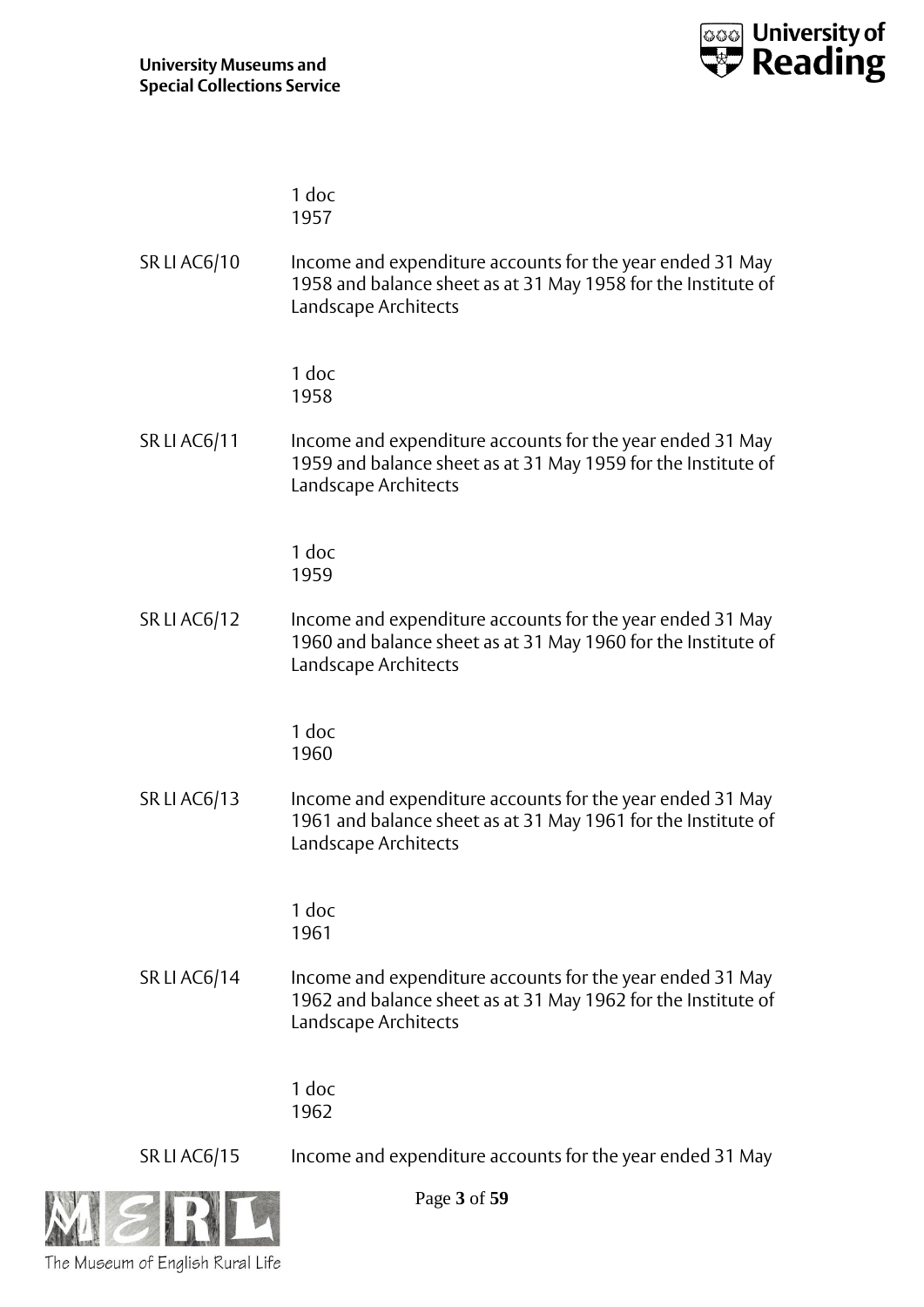

|                     | 1963 and balance sheet as at 31 May 1963 for the Institute of<br>Landscape Architects                                                              |
|---------------------|----------------------------------------------------------------------------------------------------------------------------------------------------|
|                     | 1 doc<br>1963                                                                                                                                      |
| <b>SR LI AC6/16</b> | Income and expenditure accounts for the year ended 31 May<br>1964 and balance sheet as at 31 May 1964 for the Institute of<br>Landscape Architects |
|                     | 1 doc<br>1964                                                                                                                                      |
| SR LI AC6/17        | Income and expenditure accounts for the year ended 31 May<br>1965 and balance sheet as at 31 May 1965 for the Institute of<br>Landscape Architects |
|                     | 1 doc<br>1965                                                                                                                                      |
| <b>SR LI AC6/18</b> | Income and expenditure accounts for the year ended 31 May<br>1966 and balance sheet as at 31 May 1966 for the Institute of<br>Landscape Architects |
|                     | 1 doc<br>1966                                                                                                                                      |
| <b>SR LI AC6/19</b> | Income and expenditure accounts for the year ended 31 May<br>1967 and balance sheet as at 31 May 1967 for the Institute of<br>Landscape Architects |

1967

1 doc

SR LI AC6/20 Accounts for the year ended 30 Apr 1972 for the Institute of Landscape Architects

> 2 docs 1972



Page **4** of **59**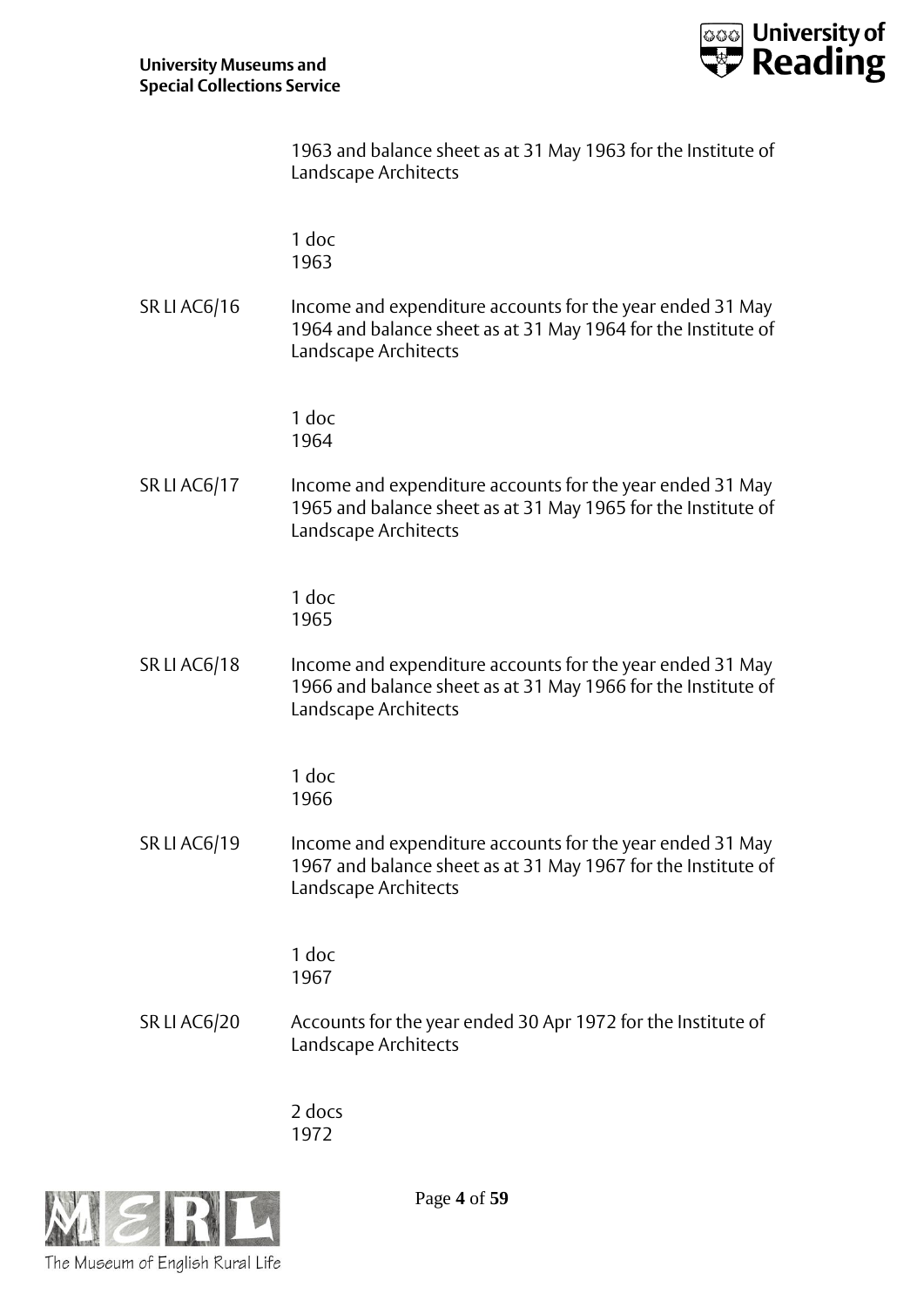

| <b>SR LI AC6/21</b>  | Accounts for the year ended 31 Mar 2003 for the Landscape<br>Institute  |
|----------------------|-------------------------------------------------------------------------|
|                      | 1 doc<br>2003                                                           |
| SR LI AC6/22         | Accounts for the year ended 31 Mar 2004 for the Landscape<br>Institute  |
|                      | 2 docs<br>2004                                                          |
| <b>SR LI AC6/23</b>  | Accounts for the year ended 31 Mar 2006 for the Landscape<br>Institute  |
|                      | 3 docs<br>2006                                                          |
| <b>SR LI AC6/24</b>  | Folder of financial statements and related papers                       |
|                      |                                                                         |
|                      | 2 folders<br>2001-2007                                                  |
| <b>SRLIAD</b>        | <b>Administrative records</b>                                           |
| SR LI AD1            | Minutes                                                                 |
| <u>SR LI AD1/1</u>   | Minutes of the Council                                                  |
| <b>SR LI AD1/1/1</b> | Minutes of Council meetings of the Institute of Landscape<br>Architects |
|                      | 1 vol<br>22 Aug 1938 - 10 Jan 1939                                      |



Page **5** of **59**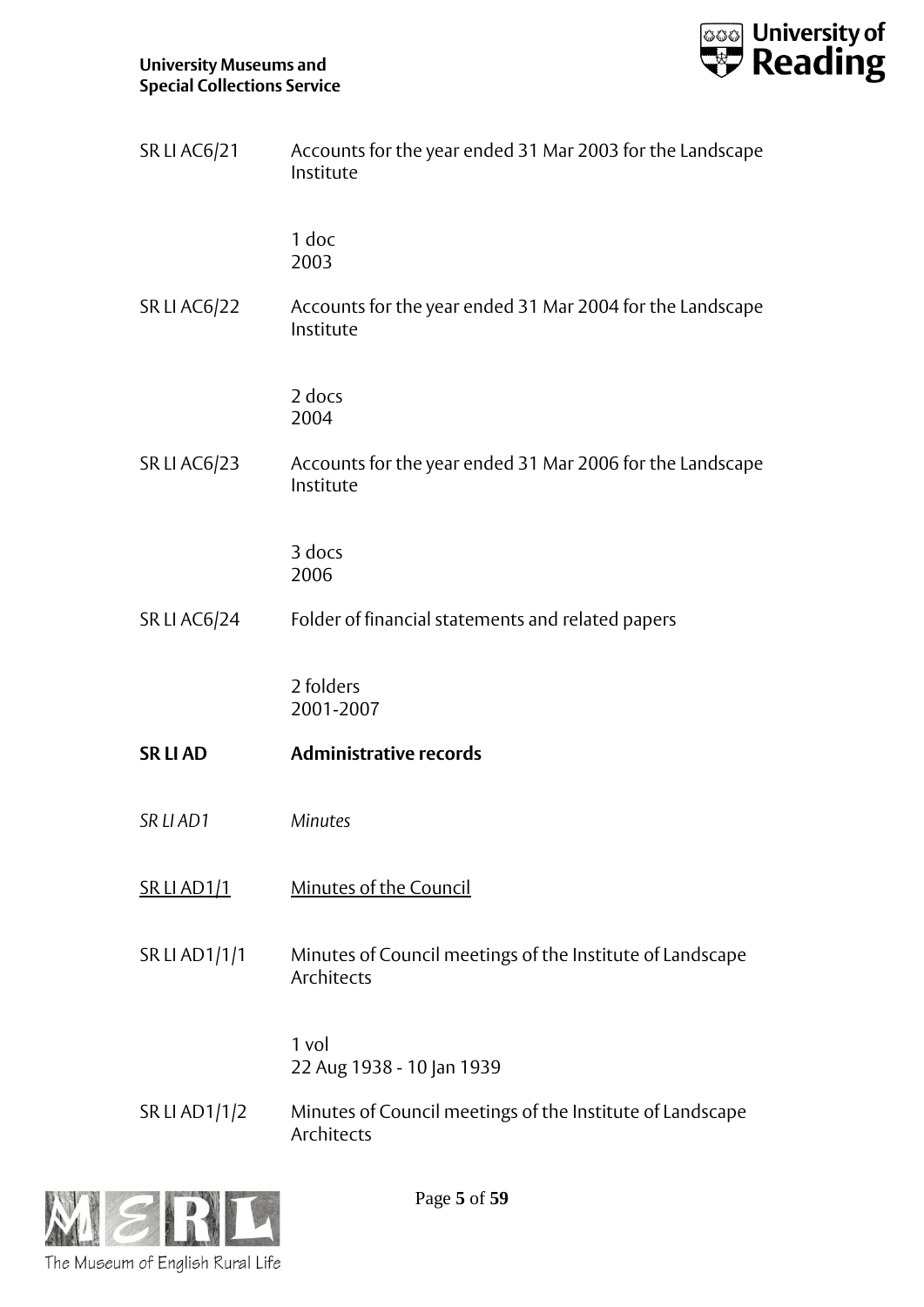

|                      | 3 folders<br>23 Feb 1939 - 15 Jun 1949                                      |
|----------------------|-----------------------------------------------------------------------------|
| SR LI AD1/1/3        | Minute book of Council meetings of the Institute of Landscape<br>Architects |
|                      | 1 vol<br>15 Jul 1949 - 18 Nov 1960                                          |
| SR LI AD1/1/4        | Minute book of Council meetings of the Institute of Landscape<br>Architects |
|                      | 1 vol<br>16 Dec 1960 - 1 Aug 1972                                           |
| SR LI AD1/1/5        | Minute book of Council meetings of the Institute of Landscape<br>Architects |
|                      | 1 vol<br>14 Sept 1972 - 8 Dec 1975                                          |
| SR LI AD1/1/6        | Minute book of Council meetings of the Landscape Institute                  |
|                      | 1 vol<br>9 Feb 1976 - 24 Jun 1978                                           |
| <b>SR LI AD1/1/7</b> | Minute book of Council meetings of the Landscape Institute                  |
|                      | 1 vol<br>9 Apr 1979 - 27 Jun 1981                                           |
| SR LI AD1/1/8        | Minute book of Council meetings of the Landscape Institute                  |
|                      | 1 vol<br>12 Jul 1982 - 19 May 1986                                          |
| SR LI AD1/1/9        | Minutes of a Council meeting of the Landscape Institute                     |



Page **6** of **59**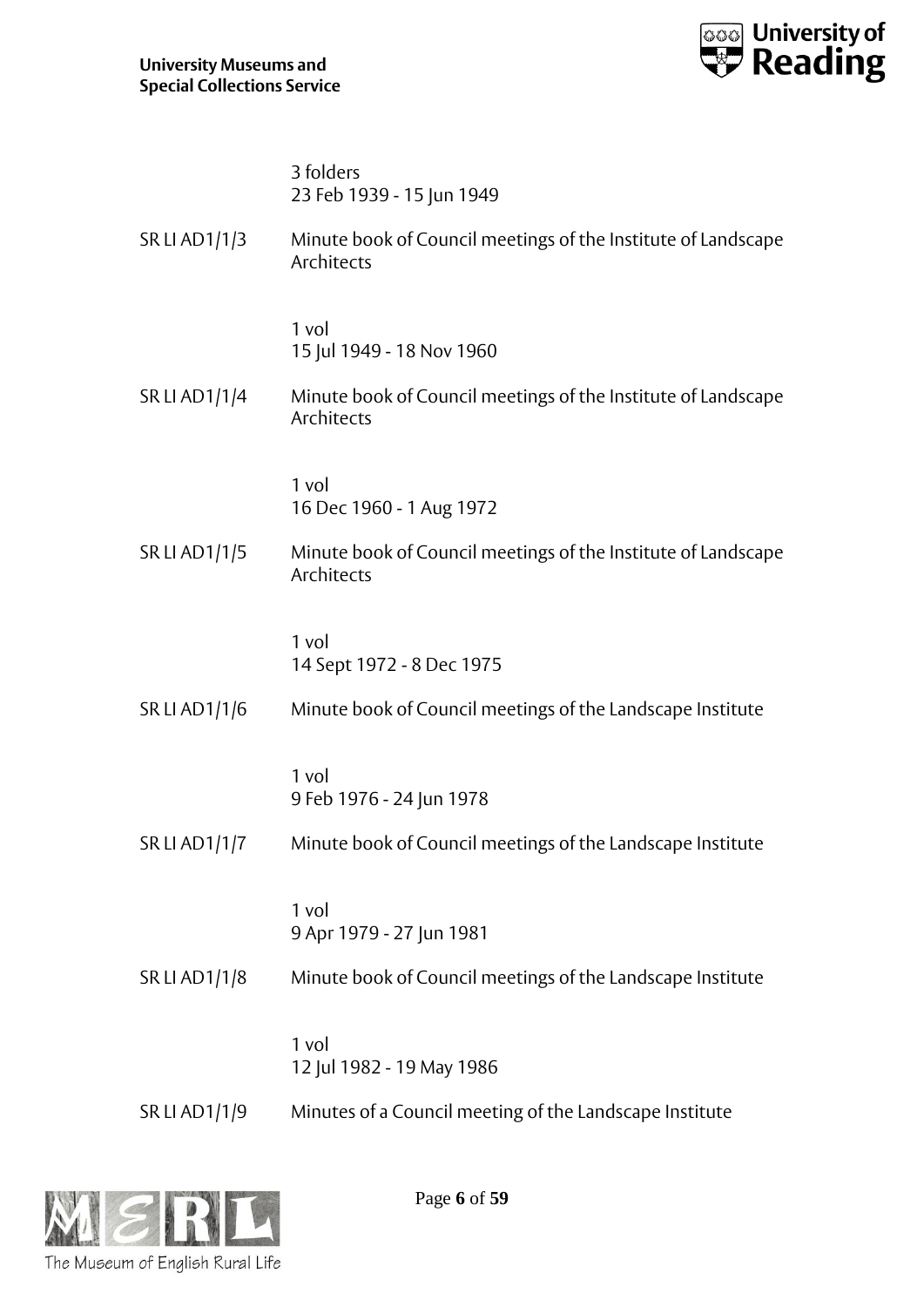

| 1 doc      |
|------------|
| 1 Mar 2004 |

| SR LI AD1/1/10     | Minutes of a Council meeting of the Landscape Institute                                                              |
|--------------------|----------------------------------------------------------------------------------------------------------------------|
|                    | $1$ doc<br>5 Jul 2004                                                                                                |
| SR LI AD1/1/11     | Folder of agenda, attendance records and correspondence<br>relating to a Council meetings of the Landscape Institute |
|                    | 1 folder<br>1940-1950                                                                                                |
| SR LI AD1/1/12     | Attendance book for Council meetings of the Landscape<br>Institute                                                   |
|                    | 1 folder<br>1949-1960                                                                                                |
| SR LI AD1/1/13     | Proceedings of a meeting of Council of the Landscape<br>Institute                                                    |
|                    | 1 doc<br>25 Oct 2004                                                                                                 |
| <u>SR LI AD1/2</u> | Minutes of Annual General Meetings and General Meetings                                                              |
| SR LI AD1/2/1      | Folder of minutes and papers relating to General Meetings                                                            |
|                    | 1 folder<br>1938-1939                                                                                                |
| SR LI AD1/2/2      | Folder of minutes and papers relating to Annual General<br>Meetings                                                  |
|                    |                                                                                                                      |

1 folder 1938-1978

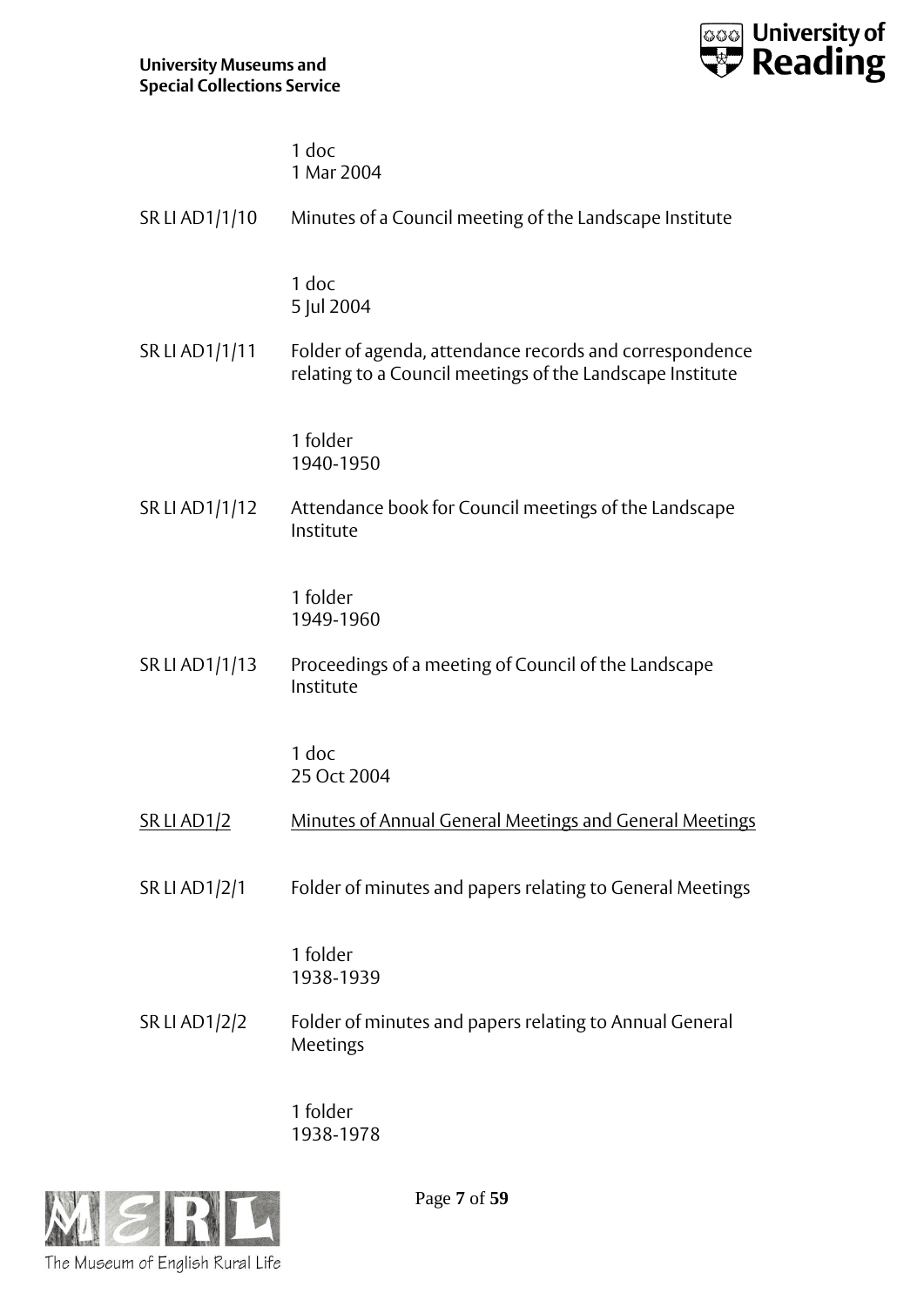

| SR LI AD1/2/3        | Folder of minutes and papers relating to Annual General<br>Meetings |
|----------------------|---------------------------------------------------------------------|
|                      | 1 folder<br>1939-1954                                               |
| <b>SR LI AD1/2/4</b> | Folder of minutes and papers relating to Annual General<br>Meetings |
|                      | 1 folder<br>1949-1954                                               |
| <b>SR LI AD1/2/5</b> | Folder of minutes and papers relating to Annual General<br>Meetings |
|                      | 1 folder<br>1955-1970                                               |
| SR LI AD1/2/6        | Folder of minutes and papers relating to Annual General<br>Meetings |
|                      | 1 folder<br>1969-1977                                               |
| <b>SR LI AD1/2/7</b> | Folder of minutes and papers relating to Annual General<br>Meetings |
|                      | 1 folder<br>1974-1977                                               |
| SR LI AD1/2/8        | Folder of minutes and papers relating to Annual General<br>Meetings |
|                      | 1 folder<br>1979-1983                                               |
| SR LI AD1/2/9        | Folder of minutes and papers relating to Annual General<br>Meetings |



Page **8** of **59**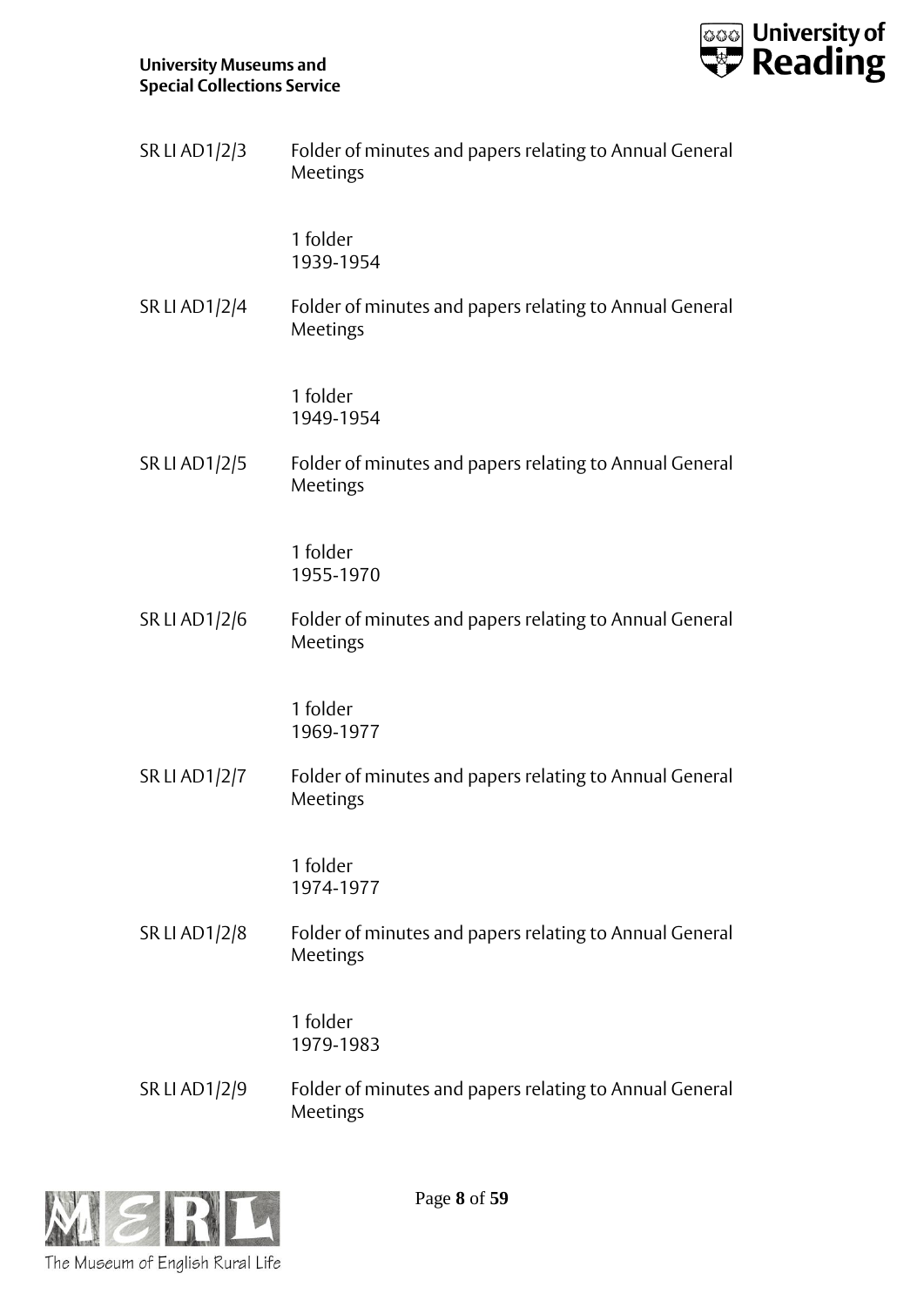

| 1 folder  |
|-----------|
| 1982-1989 |

| SR LI AD1/2/10       | Folder of minutes and papers relating to Special General<br>Meetings |
|----------------------|----------------------------------------------------------------------|
|                      | 1 folder<br>1985-1986                                                |
| <u>SR LI AD1/3</u>   | Minutes of the Education Committee                                   |
|                      | 1939-1951                                                            |
| SR LI AD1/3/1        | Minutes of the Education Committee                                   |
|                      | 1 folder<br>1939-1951                                                |
| <u>SR LI AD1/4</u>   | Minutes of the International Committee                               |
| <b>SR LI AD1/4/1</b> | Minutes of the International Committee                               |
|                      | 1 folder<br>1985-1989                                                |
| SR LI AD1/4/2        | Minutes of the International Committee                               |
|                      | 4 folders<br>1989-1996                                               |
| SR LI AD1/4/3        | Minutes of the International Committee                               |
|                      | 1 folder<br>1989-1992                                                |
| SR LI AD1/5          | Minutes of the Library Committee, with related documents             |



Page **9** of **59**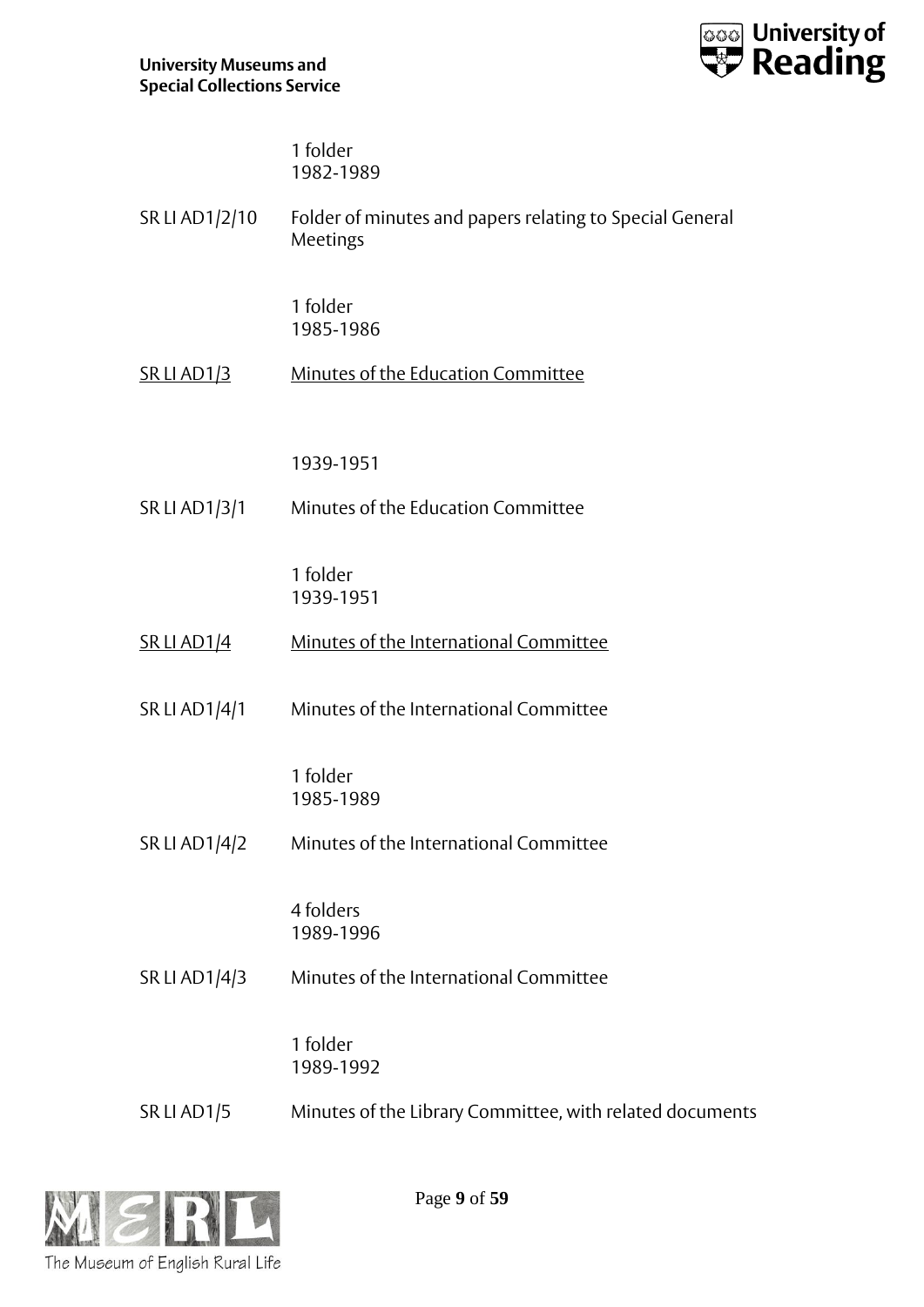

| 2 folders |
|-----------|
| 1959-2002 |

| SR LI AD1/6          | Minutes of the Policy Committee   |
|----------------------|-----------------------------------|
|                      | 1 folder<br>1977-1979, 1985       |
| SR LI AD1/7          | Minutes of the Practice Committee |
|                      | 1946-1989                         |
| <b>SR LI AD1/7/1</b> | Minutes of the Practice Committee |
|                      | 1 folder<br>1946-1971             |
| SR LI AD1/7/2        | Minutes of the Practice Committee |
|                      | 1 folder<br>1979-1984             |
| SR LI AD1/7/3        | Minutes of the Practice Committee |
|                      | 1 folder<br>1985-1989             |
| SR LI AD1/8          | Minutes of the Research Committee |
|                      | 1961-1973                         |
| <b>SR LI AD1/8/1</b> | Minutes of the Research Committee |
|                      | 2 folders<br>1961-1977            |
| <b>SRLIAD1/8/2</b>   | Minutes of the Research Committee |



Page **10** of **59**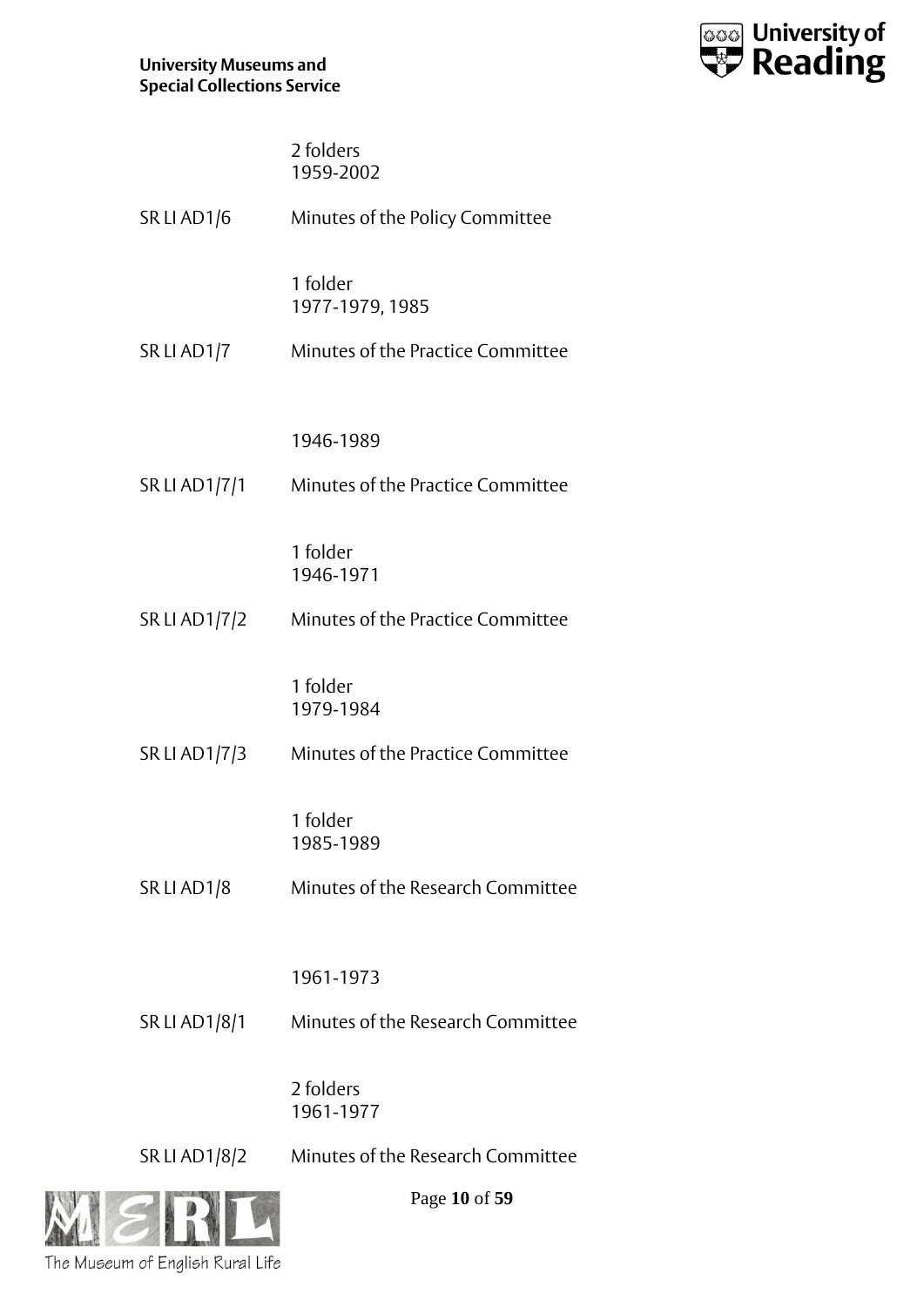

| 1 folder  |
|-----------|
| 1961-1973 |

| <u>SR LI AD1/9</u>   | Minutes of the Technical Committee          |
|----------------------|---------------------------------------------|
|                      | 1978-1996                                   |
| <b>SR LI AD1/9/1</b> | Minutes of the Technical Committee          |
|                      | 1 folder<br>1978-1982                       |
| SR LI AD1/9/2        | Minutes of the Technical Committee          |
|                      | 2 folders<br>1980-1989                      |
| SR LI AD1/9/3        | Minutes of the Technical Committee          |
|                      | 1 folder<br>1980-1983                       |
| SR LI AD1/9/4        | Minutes of the Technical Committee          |
|                      | 3 folders<br>1992-1996                      |
| SR LI AD1/9/5        | Minutes of the Technical Committee          |
|                      | 3 folders<br>1992-1996                      |
| <b>SR LI AD1/10</b>  | Minutes of the Finance and General Purposes |

1 folder 1939-1966



Page **11** of **59**

Committee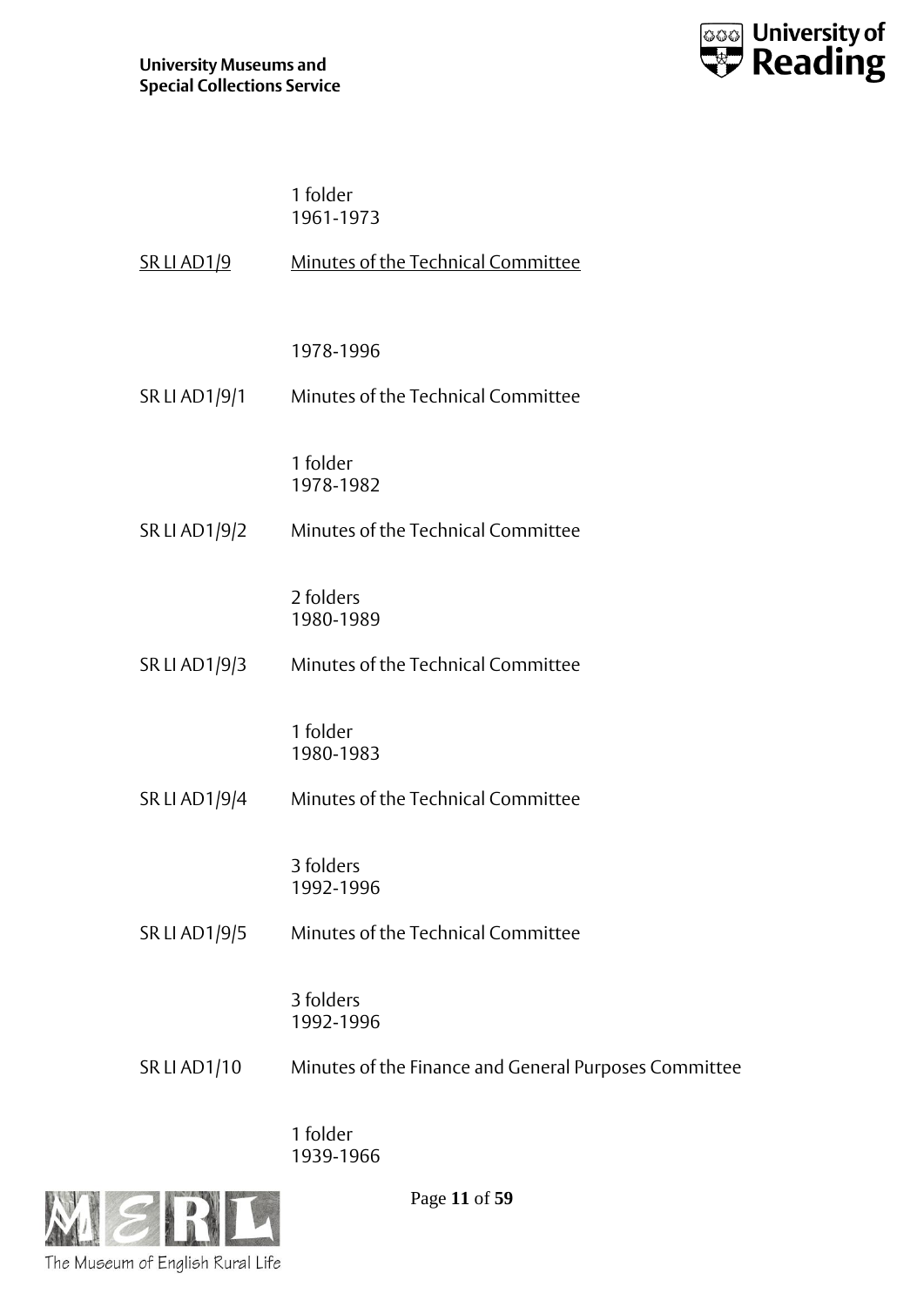

| <u>SR LI AD1/11</u>  | Minutes of the Public Relations Committee                                |
|----------------------|--------------------------------------------------------------------------|
|                      | 4 folders<br>1958-1980                                                   |
| SR LI AD1/11/1       | Minutes of the Public Relations Committee                                |
|                      | 2 folders<br>1958-1977                                                   |
| SR LI AD1/11/2       | Minutes of the Public Relations Committee                                |
|                      | 2 folders<br>1978-1980                                                   |
| <b>SR LI AD1/12</b>  | Minutes of the Membership Committee<br>With folder of papers and agendas |
|                      | 2 folders<br>1942-1968                                                   |
| SR LI AD2            | General administrative and commercial records                            |
| <b>SR LI AD2/1</b>   | Administrative files                                                     |
| <u>SR LI AD2/1/1</u> | <u> Administrative files - original number series</u>                    |
| SR LI AD2/1/1/1      | Folder entitled Finance - FN1                                            |
|                      | 1 folder<br>1980s                                                        |
| SR LI AD2/1/1/2      | Folder entitled Finance - FN 5.2                                         |
|                      |                                                                          |

1 folder 1980s



Page **12** of **59**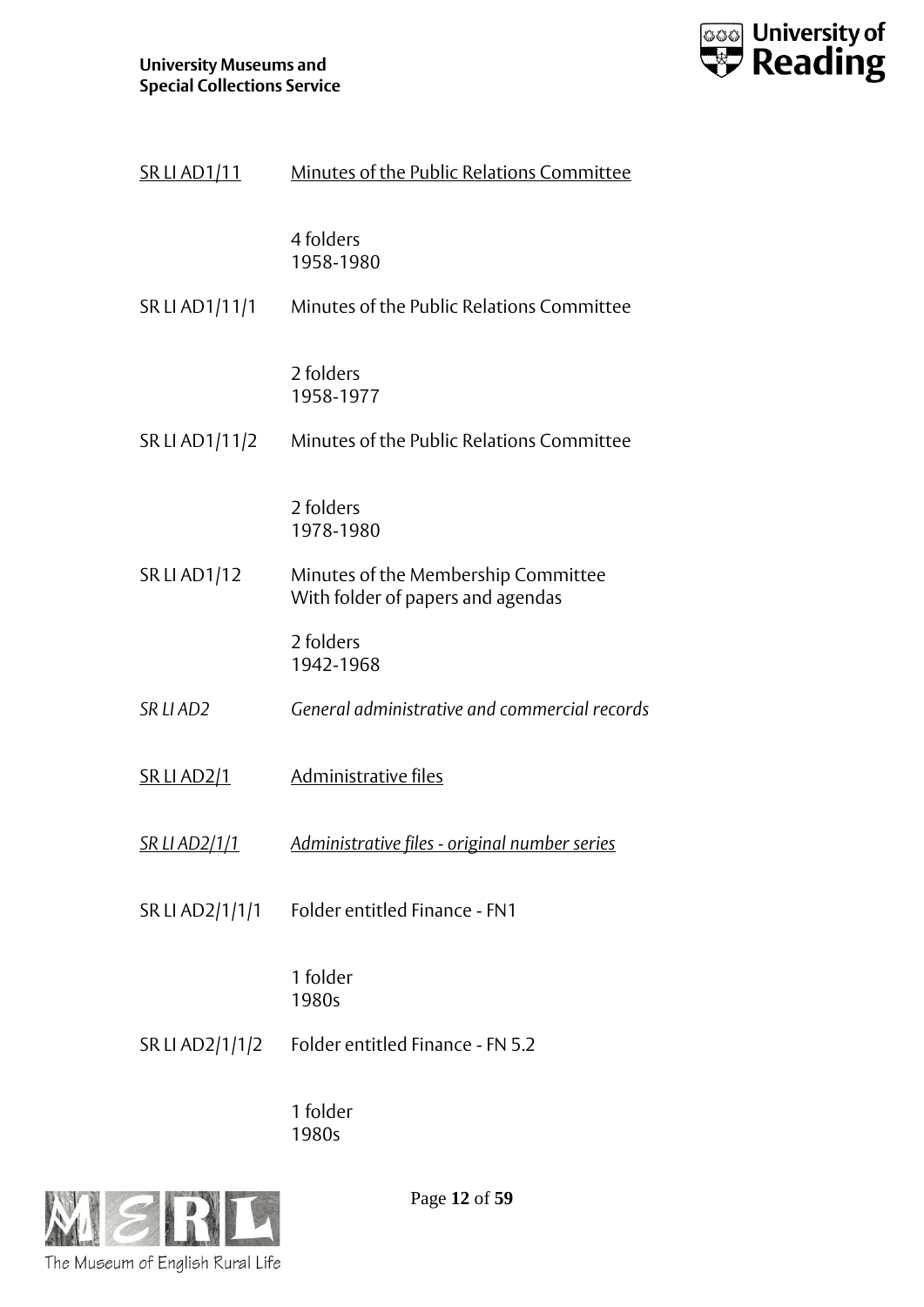

SR LI AD2/1/1/3 Folder entitled Finance and Policy - FN 5.2

1 folder 1980s

SR LI AD2/1/1/4 Folder entitled International Federation of Landscape Architects - INT 4

> 1 folder 1930-1959

SR LI AD2/1/1/5 Folder entitled International Federation of Landscape Architects - INT 4

> 1 folder 1950-1953

SR LI AD2/1/1/6 Folder relating to Public Relations - PR Includes minutes

> 1 folder 1969-1974

SR LI AD2/1/1/7 Folder relating to Public Relations - PR Includes minutes

> 1 folder 1975-1977

SR LI AD2/1/1/8 Folder relating to Public Relations - PR 1.3 60th Anniversary

> 1 folder 1987-1989

SR LI AD2/1/1/9 Folder relating to Public Relations - PR 2.4 Marketing plans and marketing policy, including minutes

> 1 folder 1980s

SR LI AD2/1/1/10 Folder relating to Special Design Assessment - MEM 2.4



Page **13** of **59**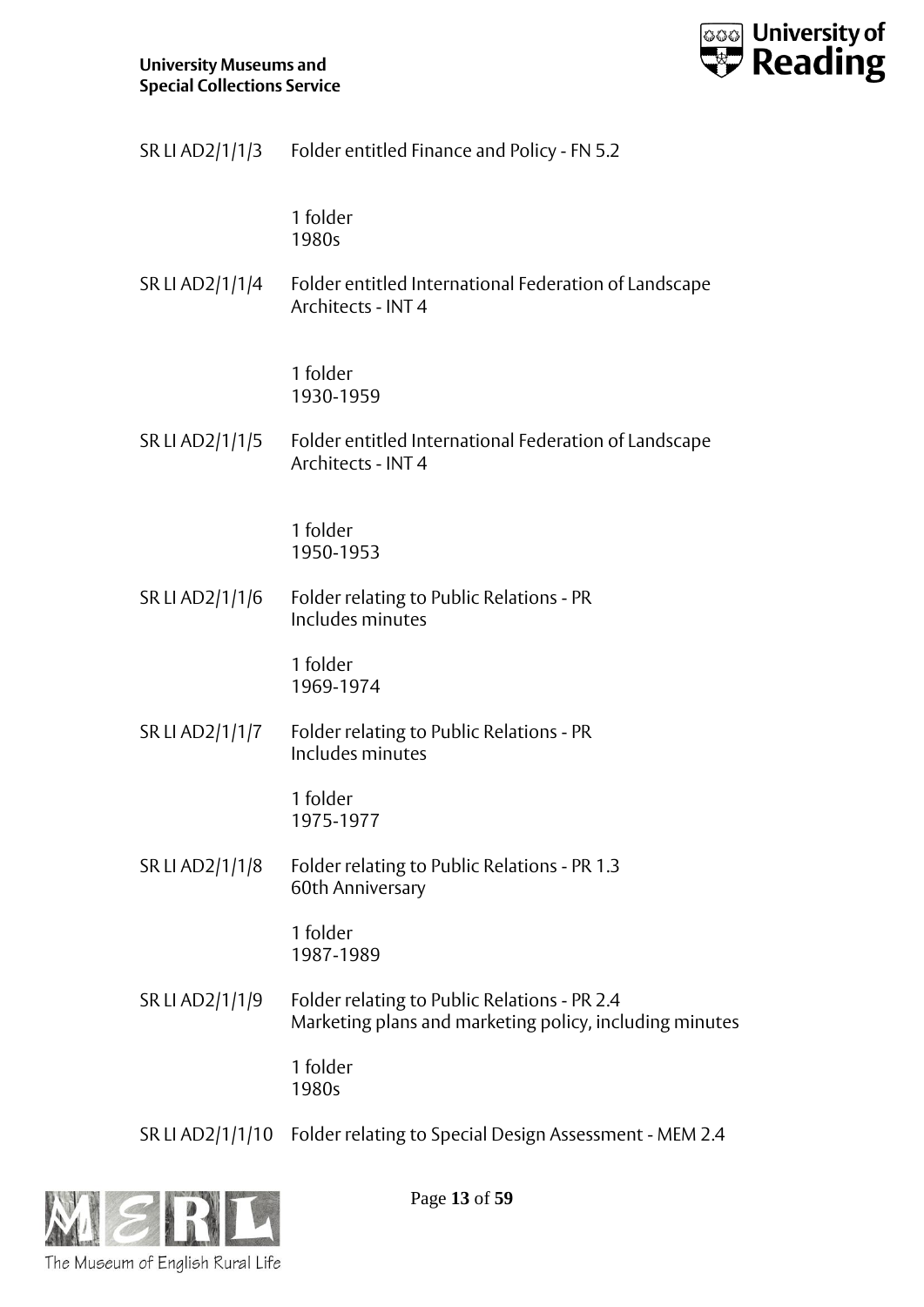

2 folders 1980s

| SR LI AD2/1/1/11 Folder relating to Code of Conduct - PRA 2.1           |
|-------------------------------------------------------------------------|
| 1 folder<br>1980-1989                                                   |
| SR LI AD2/1/1/12 Folder relating to Code of Conduct - PRA 2.2           |
| 1 folder<br>1981-1995                                                   |
| SR LI AD2/1/1/13 Folder relating to Code of Conduct - PRA 2.3           |
| 1 folder<br>1993-1995                                                   |
| SR LI AD2/1/1/14 Folder relating to Professional Indemnity - PRA 5.2    |
| 1 folder<br>1967-1982                                                   |
| SR LI AD2/1/1/15 Folder relating to Professional Indemnity - PRA 5.2    |
| 1 folder<br>1982-1992                                                   |
| SR LI AD2/1/1/16 Folder relating to Honours and awards - SEC 9          |
| 1 folder<br>1980s-1990s                                                 |
| SR LI AD2/1/1/17 Folder relating to Teaching Competency Scheme - SEC 56 |
|                                                                         |

2 folders 1980s-2000



Page **14** of **59**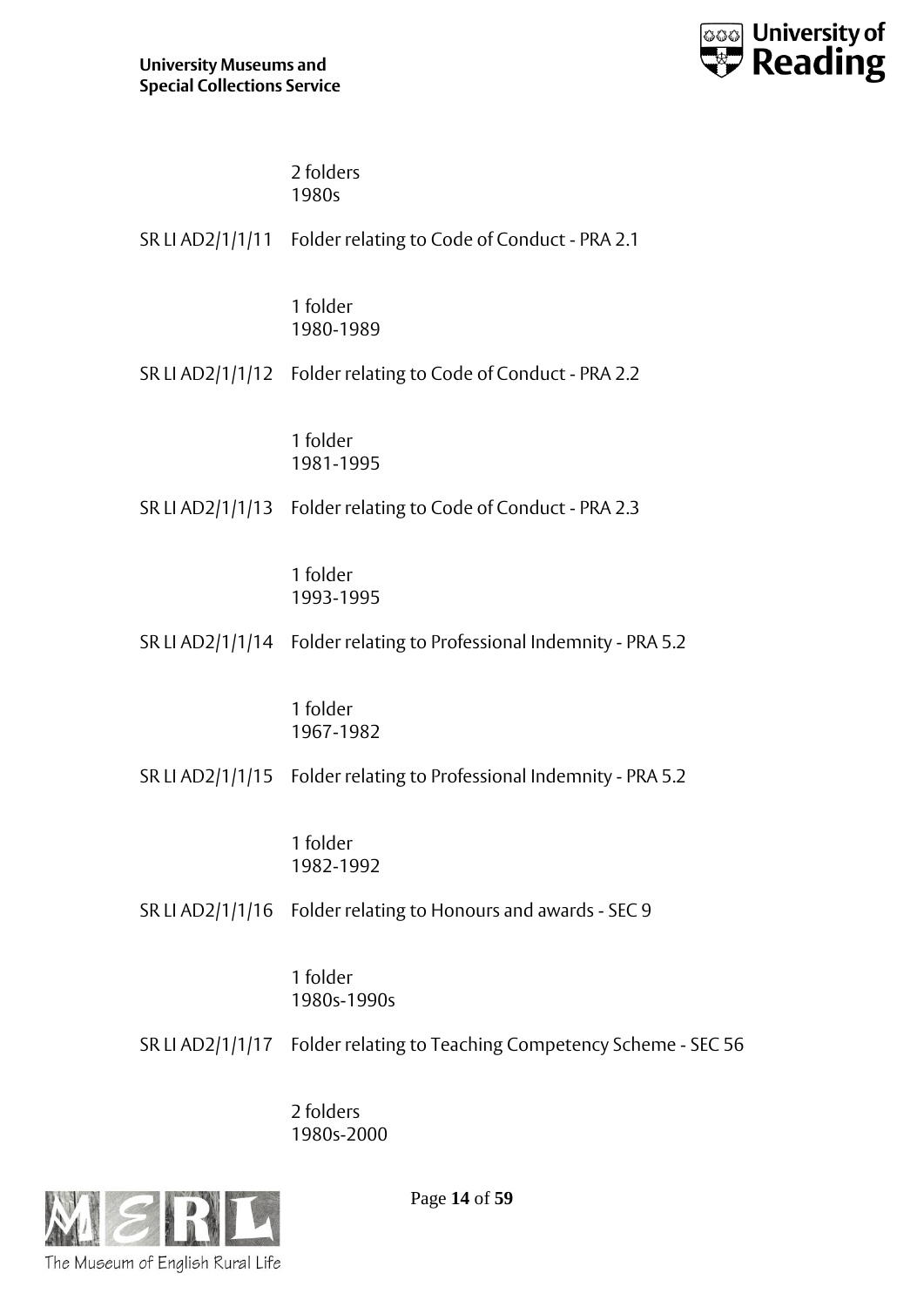

|                  | SR LI AD2/1/1/18 Folder relating to Council Elections (past) - SP1A          |
|------------------|------------------------------------------------------------------------------|
|                  | 1 folder<br>1939-1969                                                        |
|                  | SR LI AD2/1/1/19 Folder relating to Council Elections - SP1A                 |
|                  | 1 folder<br>1993-1994                                                        |
|                  | SR LI AD2/1/1/20 Folder relating to Council Elections - SP1A                 |
|                  | 1 folder<br>1990s                                                            |
| SR LI AD2/1/1/21 | Folder relating to Council and executive correspondence -<br>SP <sub>1</sub> |
|                  | 1 folder<br>1976-1985                                                        |
|                  | SR LI AD2/1/1/22 Folder relating to Constitution - SP2                       |
|                  | 1 folder<br>1974-1980                                                        |
|                  | SR LI AD2/1/1/23 Folder relating to Constitution - SP2                       |
|                  | 1 folder<br>1930s-1950s                                                      |
|                  | SR LI AD2/1/1/24 Folder relating to Constitution - SP2                       |
|                  | 1 folder<br>1970s-1980s                                                      |
|                  | SR LI AD2/1/1/25 Folder relating to Constitution - SP2                       |



Page **15** of **59**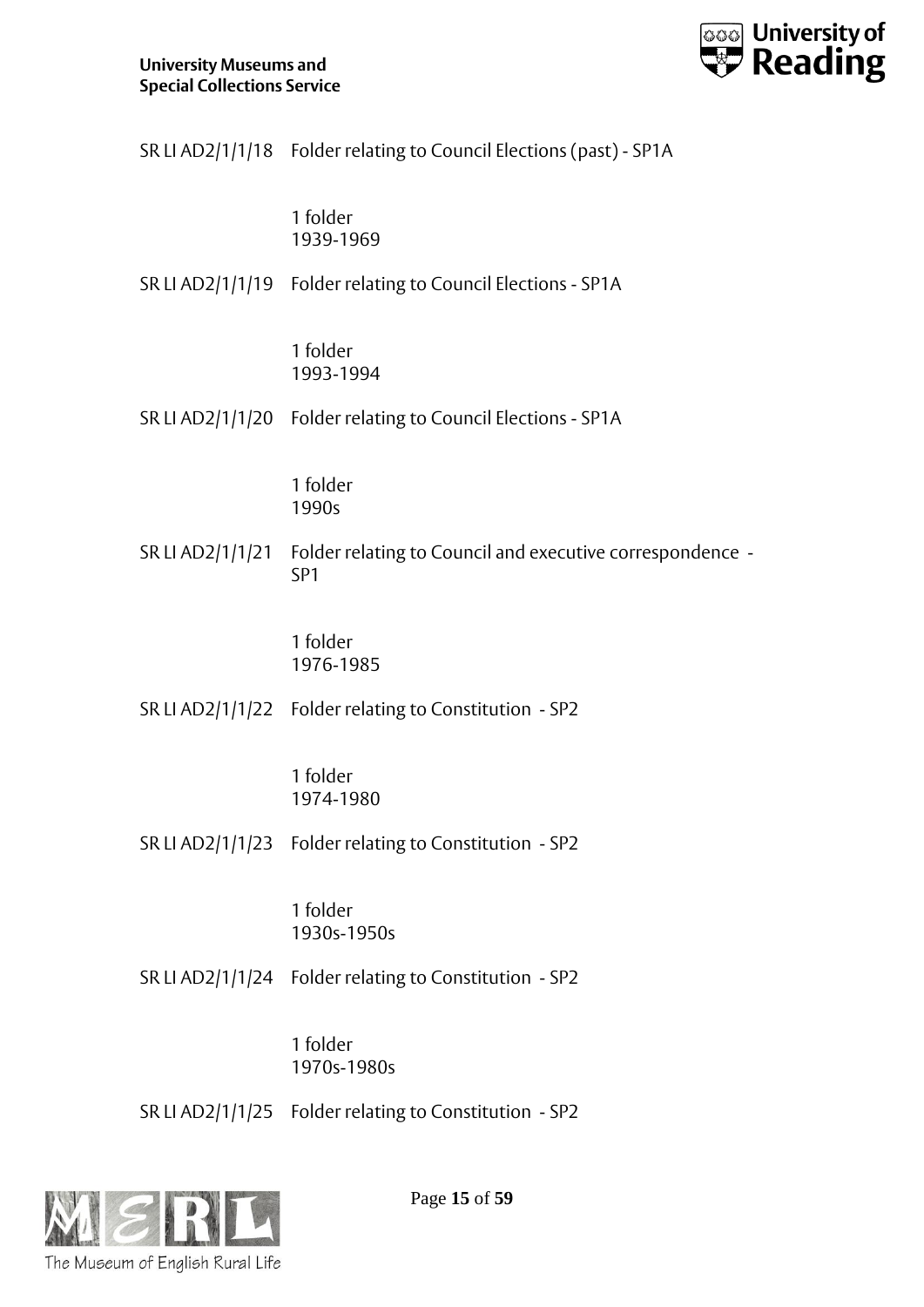

1 folder 1950s-1980s

|                  | SR LI AD2/1/1/26 Folder relating to Constitution and By Laws - SP2 |
|------------------|--------------------------------------------------------------------|
|                  | 1 folder<br>1980s-1990s                                            |
|                  | SR LI AD2/1/1/27 Folder relating to Policy Statement - SP4         |
|                  | 1 folder<br>1970s-1990s                                            |
|                  | SR LI AD2/1/1/28 Folder relating to History - SP5                  |
|                  | 3 folders<br>1940s-1990s                                           |
|                  | SR LI AD2/1/1/29 Folder relating to Trustees - SP5                 |
|                  | 1 folder<br>1958-1984                                              |
|                  | SR LI AD2/1/1/30 Folder relating to Charities Commission - SP7     |
|                  | 2 folders<br>1964-1989                                             |
|                  | SR LI AD2/1/1/31 Folder relating to Royal Charter - SP10           |
|                  | 7 folders<br>1990s-2000s                                           |
| SR LI AD2/1/1/32 | Folder relating to Limited Company - SP11                          |
|                  | 1 folder                                                           |

1980s

SR LI AD2/1/1/33 Folder relating to Chapter Chairmen's Conference - SP14



Page **16** of **59**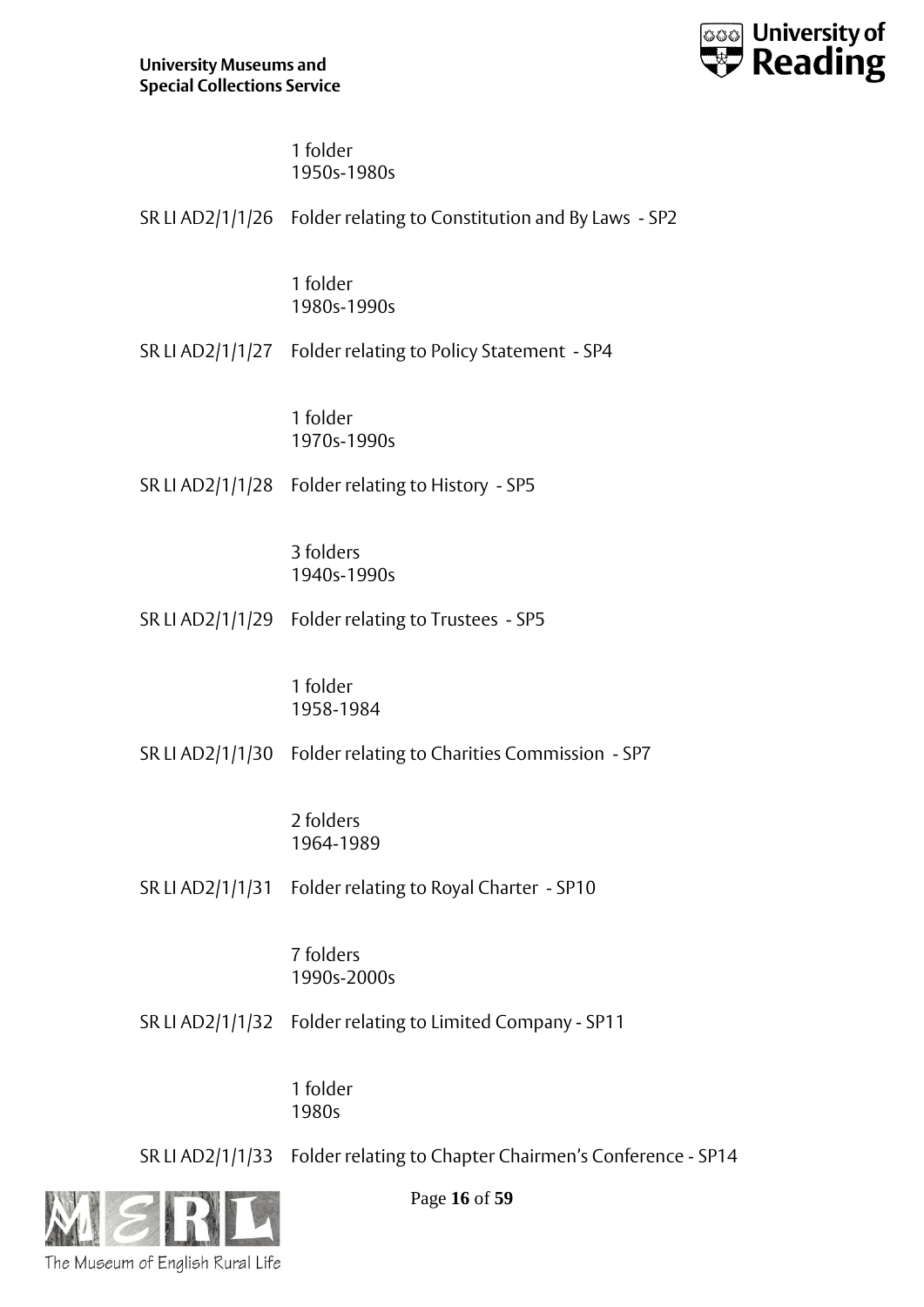

## 2 folders

|                      | 1980s-1990s                                                     |
|----------------------|-----------------------------------------------------------------|
|                      | SR LI AD2/1/1/34 Folder relating to Statistics General - SP15   |
|                      | 1 folder<br>1990s                                               |
|                      | SR LI AD2/1/1/35 Folder relating to Landscape Design Trust - RO |
|                      | 5 folders<br>1980s-1990s                                        |
| <u>SR LI AD2/1/2</u> | <u>Administrative files</u>                                     |
|                      | SR LI AD2/1/2/1 Folder entitled Madeleine Agar                  |
|                      | 1 folder<br>1900s-1987                                          |
| SR LI AD2/1/2/2      | Folder entitled Blank Landscape Agreements                      |
|                      | 1 folder<br>1973-2004                                           |
| SR LI AD2/1/2/3      | Folder relating to careers and professional development         |
|                      | 1 folder<br>1980s-2006                                          |
| SR LI AD2/1/2/4      | Folder relating to Hugh Carson?                                 |
|                      | 1 folder<br>1990s                                               |

SR LI AD2/1/2/5 Folder relating to Charities Commission



Page **17** of **59**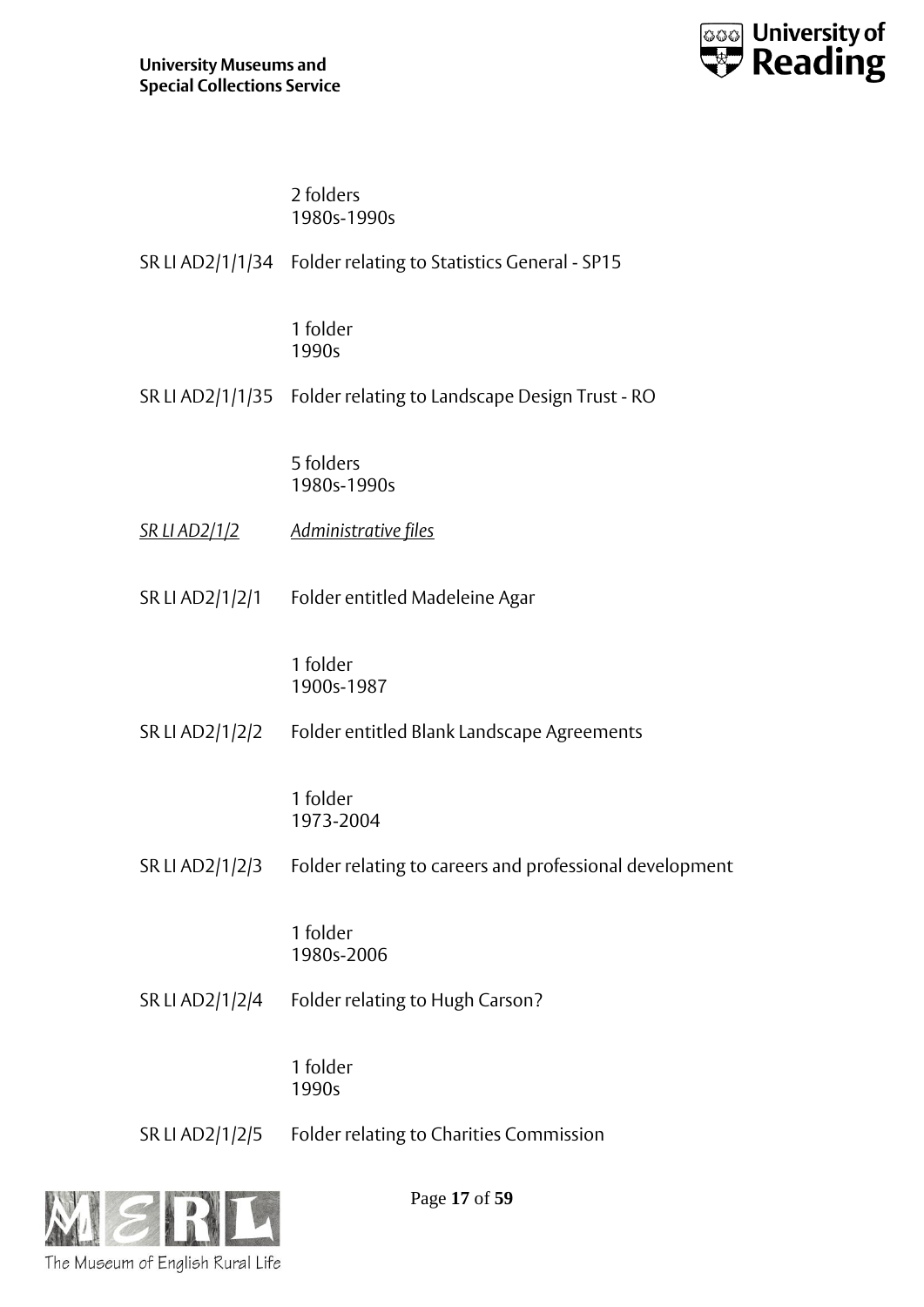

## 1 folder 1990s-2001

| SR LI AD2/1/2/6  | Folder relating to Thomas D. Church                                                                                                                                        |
|------------------|----------------------------------------------------------------------------------------------------------------------------------------------------------------------------|
|                  | 1 folder<br>1970s                                                                                                                                                          |
| SR LI AD2/1/2/7  | Folder relating to Norman D. Clark                                                                                                                                         |
|                  | 1 folder<br>2007                                                                                                                                                           |
| SR LI AD2/1/2/8  | Folder entitled Correspondence with Honourable Solicitor                                                                                                                   |
|                  | 1 folder<br>1929-1972                                                                                                                                                      |
| SR LI AD2/1/2/9  | Folder entitled Danajo and Co                                                                                                                                              |
|                  | 1 folder<br>2001                                                                                                                                                           |
| SR LI AD2/1/2/10 | Folder relating to Director General<br><b>CLOSED</b>                                                                                                                       |
|                  | 1 folder<br>1990s-2005                                                                                                                                                     |
|                  | SR LI AD2/1/2/11 Folder relating to early correspondence relating to the<br>foundation of the Institute<br>Hugh Dixon, Hon Treasurer and Stanley V. Hunt, Hon<br>Secretary |
|                  | 1 folder<br>1929-1931                                                                                                                                                      |
|                  | SR LI AD2/1/2/12 Folder relating to early syllabuses                                                                                                                       |

1 folder



Page **18** of **59**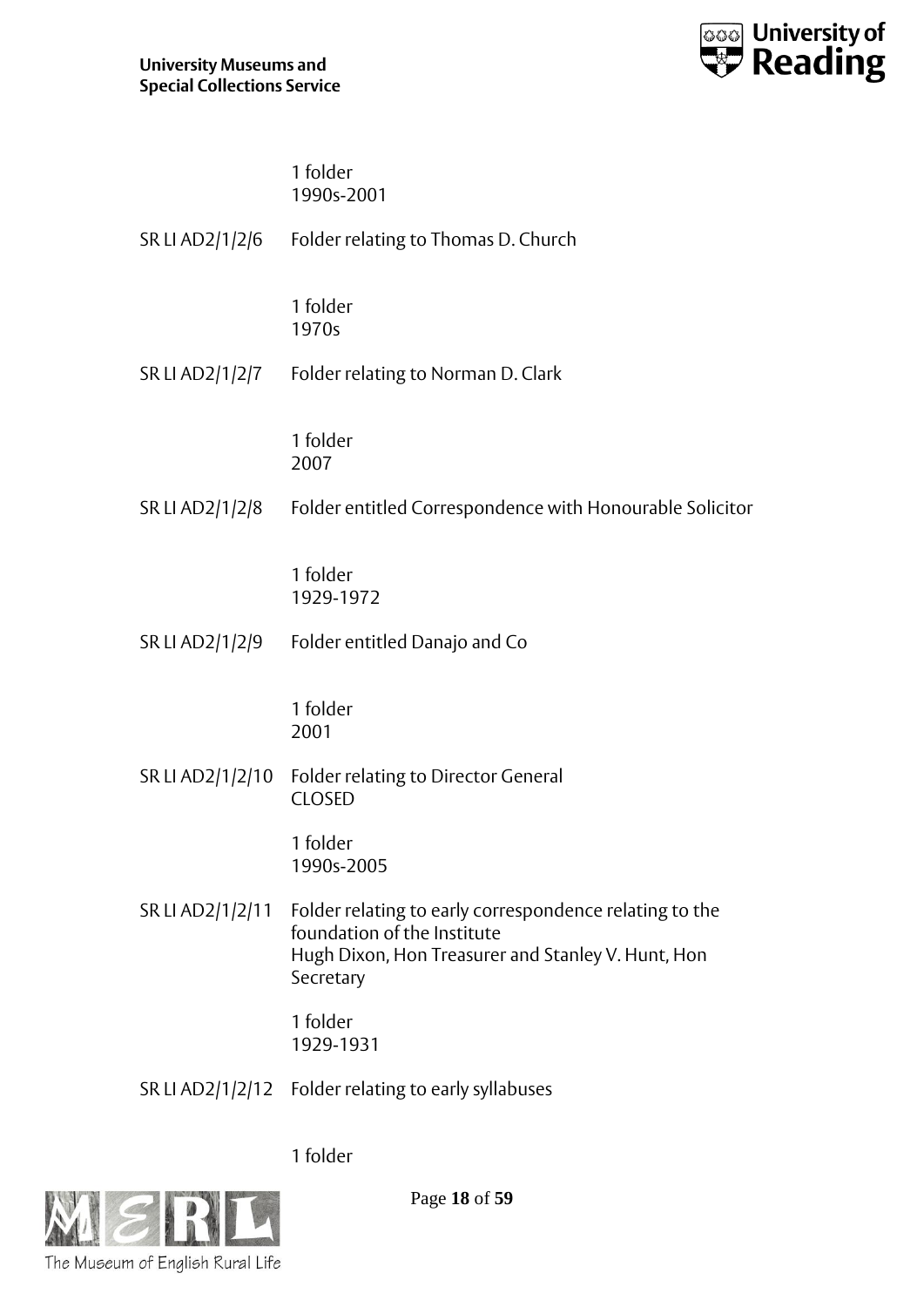

1930s

|                  | SR LI AD2/1/2/13 Folder relating to expansion of the profession         |
|------------------|-------------------------------------------------------------------------|
|                  | 1 folder<br>1970s                                                       |
|                  | SR LI AD2/1/2/14 Paper entitled The Festival of Britain Exhibition 1951 |
|                  | 1 folder<br>1986                                                        |
| SR LI AD2/1/2/15 | Folder relating to the Groundwork Trust<br><b>CLOSED</b>                |
|                  | 1 folder<br>2004                                                        |
|                  | SR LI AD2/1/2/16 Folder entitled Helios                                 |
|                  | 1 folder<br>2001-2002                                                   |
|                  | SR LI AD2/1/2/17 Folder relating to an Ibex photocopier                 |
|                  | 1 folder<br>2003                                                        |
| SR LI AD2/1/2/18 | Folder relating to ILA journal history                                  |
|                  | 1 folder<br>1930s-1980s                                                 |

SR LI AD2/1/2/19 Folder relating to Jellicoe Memorial

1 folder 1996

SR LI AD2/1/2/20 Folder relating to Gilbert Jenkins



Page **19** of **59**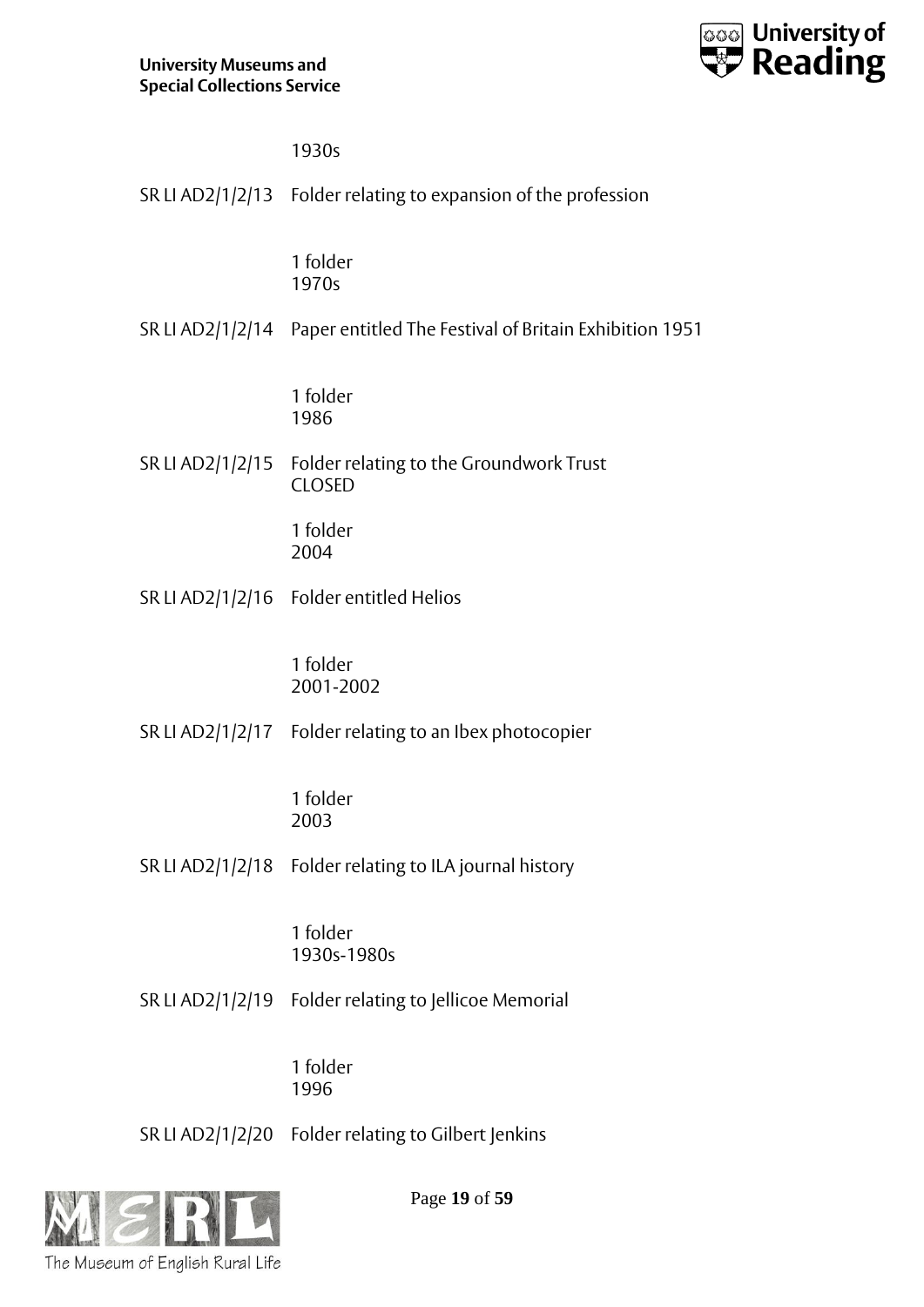

1 folder 1929-1950

SR LI AD2/1/2/21 Folder entitled Mr Page's Jerusalem planting, lists of gardens and tours and Italian gardens

> 1 folder 1930s

SR LI AD2/1/2/22 Folder entitled Planning education and UCL and Arnold Weddle

> 1 folder 1950s-1980s

SR LI AD2/1/2/23 Folder entitled Premier IT Group Ltd CLOSED

> 1 folder 2010

SR LI AD2/1/2/24 Landscape Institute members pack

1 folder 1990s

SR LI AD2/1/2/25 Folder relating to Landscape Services Ltd

2 folders 1990s-2000s

SR LI AD2/1/2/26 Folder of lectures and talks

1 folder 1930s-1950s

SR LI AD2/1/2/27 Folder relating to list of notable gardens by county

1 folder



Page **20** of **59**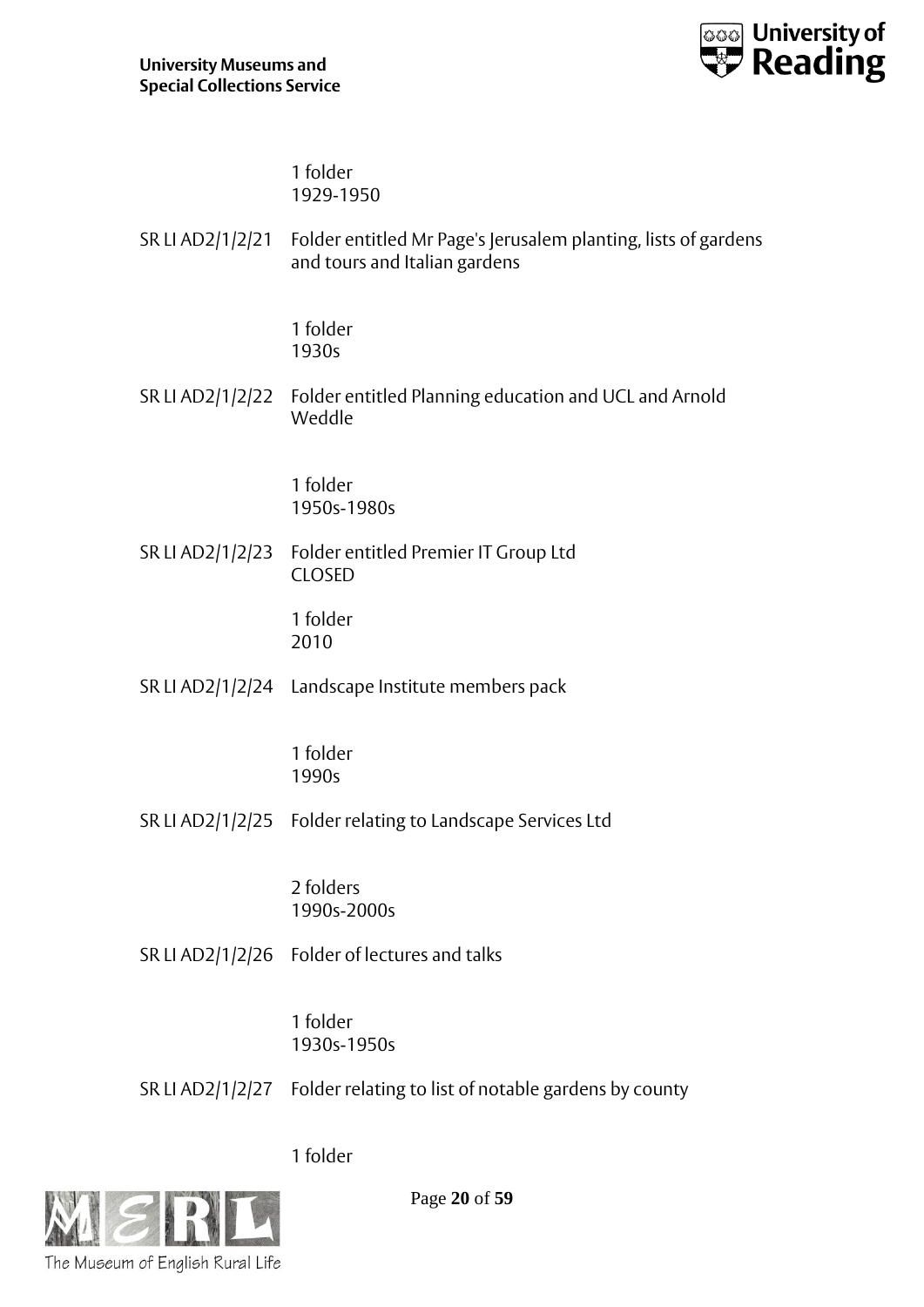

1950s

|                  | SR LI AD2/1/2/28 Folder relating to Miners Welfare                                   |
|------------------|--------------------------------------------------------------------------------------|
|                  | 1 folder<br>1980s                                                                    |
| SR LI AD2/1/2/29 | Leaflet entitled New Age notes and queries, possibly written<br>by Dame Sylvia Crowe |
|                  | 1 doc<br>Undated [1950s-1970s]                                                       |
|                  | SR LI AD2/1/2/30 Folder of miscellaneous financial papers                            |
|                  | 1 folder<br>1950s-1960s                                                              |
|                  | SR LI AD2/1/2/31 Folder relating to a SWOT analysis                                  |
|                  | 1 folder<br>1990s                                                                    |
|                  | SR LI AD2/1/2/32 Folders relating to Richard Suddell and Partners                    |
|                  | 3 folders<br>1960s                                                                   |
|                  | SR LI AD2/1/2/33 Folders relating to Tenancy agreements                              |
|                  | 1 folder<br>2002-2004                                                                |
| SR LI AD2/1/2/34 | Cover from Tunnard's Gardens in the Modern Landscape, with<br>notes                  |
|                  |                                                                                      |

1 folder 1950s

![](_page_20_Picture_5.jpeg)

Page **21** of **59**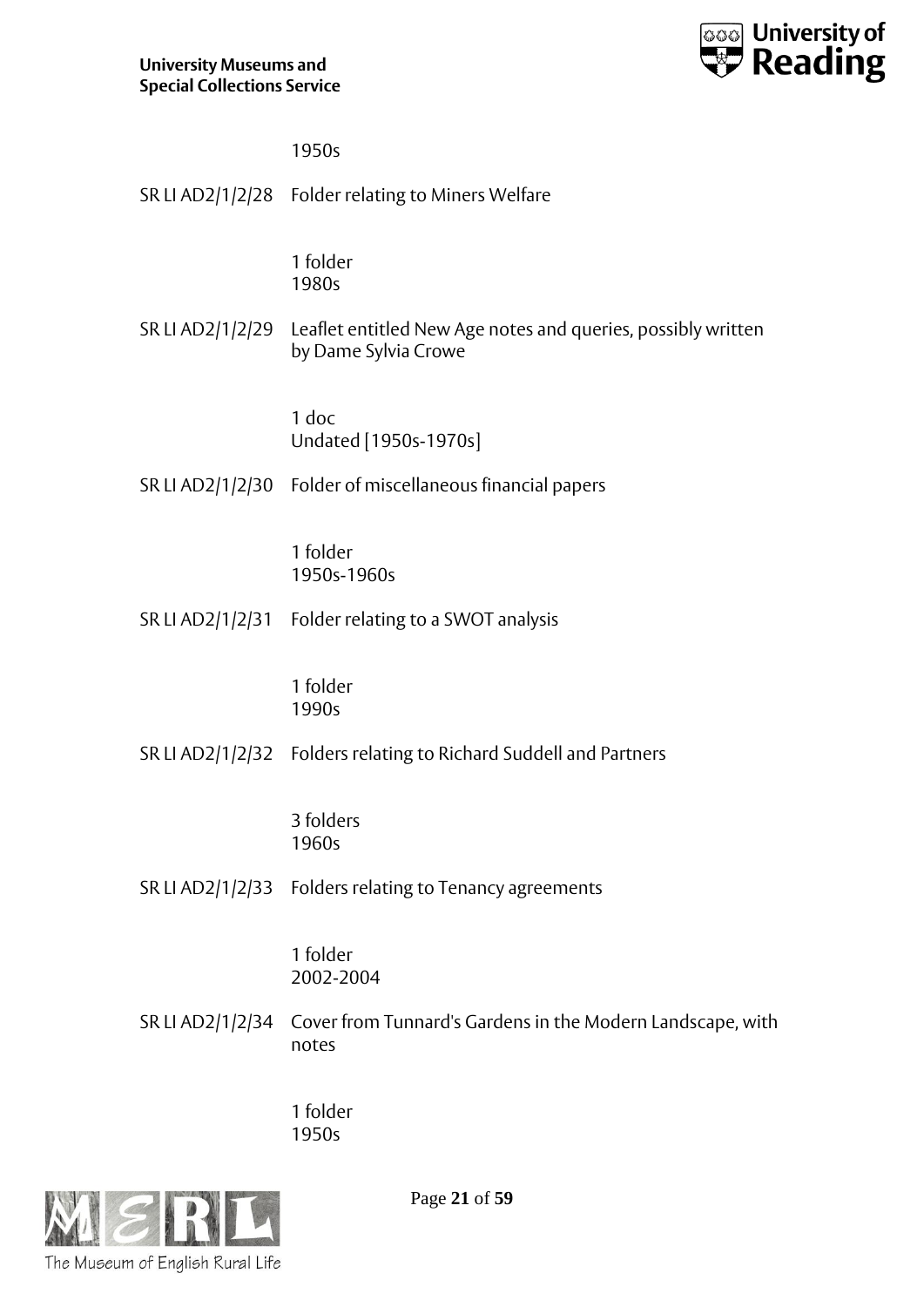![](_page_21_Picture_1.jpeg)

| SR LI AD2/1/2/35 Folder relating to University lectureships |  |
|-------------------------------------------------------------|--|
|                                                             |  |

1 folder 1 Jun 1948-31 Dec 1951

SR LI AD2/1/2/36 Folder entitled Useful Papers

1 folder 1970s-1980s

SR LI AD2/1/2/37 Folder relating to Edward White

1 folder 1900s-1930s

SR LI AD2/1/2/38 Folder entitled 1946, possibly relating to New Towns

1 folder 1940s

SR LI AD2/1/2/39 Invitations to the retirement reception for Sheila Harvey

2 docs 2006

SR LI AD2/1/2/40 Index [unclear what it is for]

1 folder 1940s-1950s

*SR LI AD2/2 Membership records*

SR LI AD2/2/1 Membership files

SR LI AD2/2/1/1 Professor Sir Patrick Abercrombie

![](_page_21_Picture_17.jpeg)

Page **22** of **59**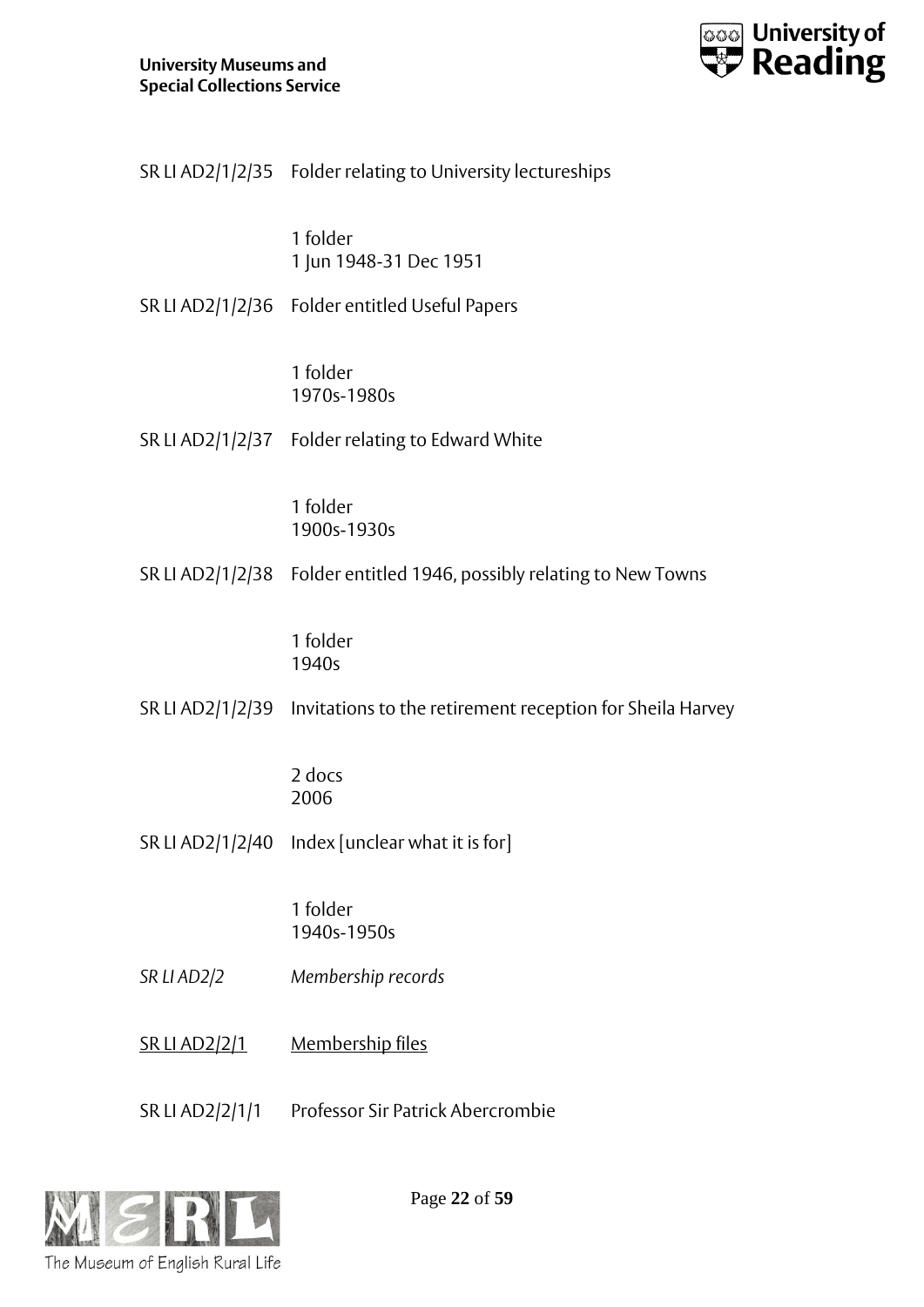![](_page_22_Picture_1.jpeg)

1 folder 1938-1957

| SR LI AD2/2/1/2 Thomas Adams  |                                        |
|-------------------------------|----------------------------------------|
|                               | 1 folder<br>1938-1940                  |
|                               | SR LI AD2/2/1/3 James W.R. Adams       |
|                               | 1 folder<br>1943-1968                  |
|                               | SR LI AD2/2/1/4 Jocelyn Adburgham      |
|                               | 1 folder<br>1956-1980                  |
| SR LI AD2/2/1/5 Madeline Agar |                                        |
|                               | 1 folder<br>1930-1968                  |
|                               | SR LI AD2/2/1/6 Lady Allen of Hurtwood |
|                               | 1 folder<br>1929-1977                  |
| SR LI AD2/2/1/7               | James Atkinson                         |
|                               | 1 folder<br>1947-1973                  |
| SR LI AD2/2/1/8               | Raymond S. Balls                       |
|                               |                                        |

1 folder 1958-1981

SR LI AD2/2/1/9 Peter Bareham

![](_page_22_Picture_6.jpeg)

Page **23** of **59**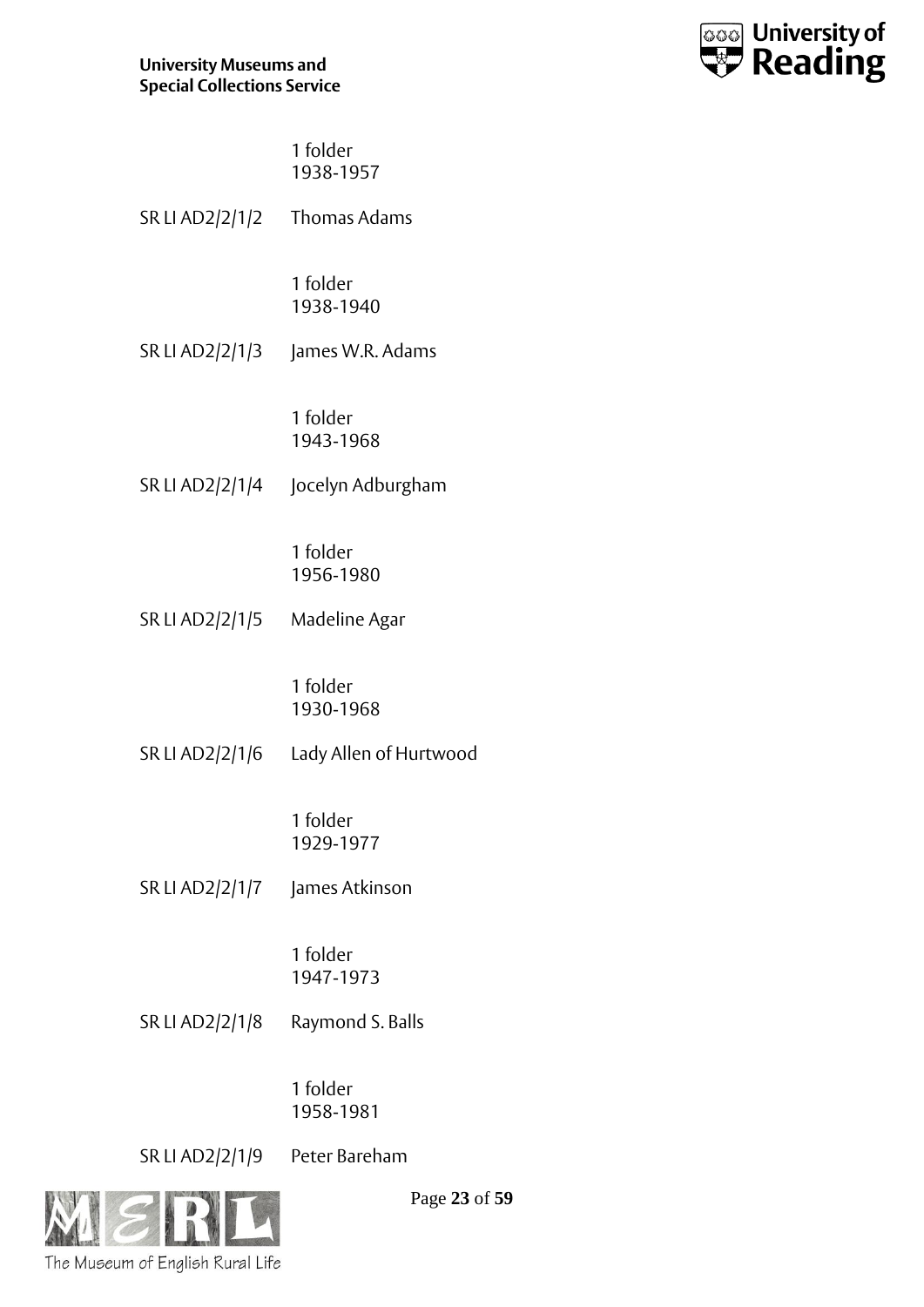![](_page_23_Picture_1.jpeg)

## CLOSED

1 folder 1965-1979

SR LI AD2/2/1/10 L.J. Batten

1 folder 1943-1974

SR LI AD2/2/1/11 Elisabeth Beazley CLOSED

> 1 folder 1970-1981

SR LI AD2/2/1/12 Anne R Beer CLOSED

> 1 folder 1968-1994

SR LI AD2/2/1/13 R. Berrow

1 folder 1931-1975

SR LI AD2/2/1/14 J. Brian Blayney Consists of a Curriculum Vitae

> 1 folder c.1988

SR LI AD2/2/1/15 John St. Bodfan Gruffydd

1 folder 1974-2005

SR LI AD2/2/1/16 Charles Bond

1 folder 1950-1984

![](_page_23_Picture_18.jpeg)

Page **24** of **59**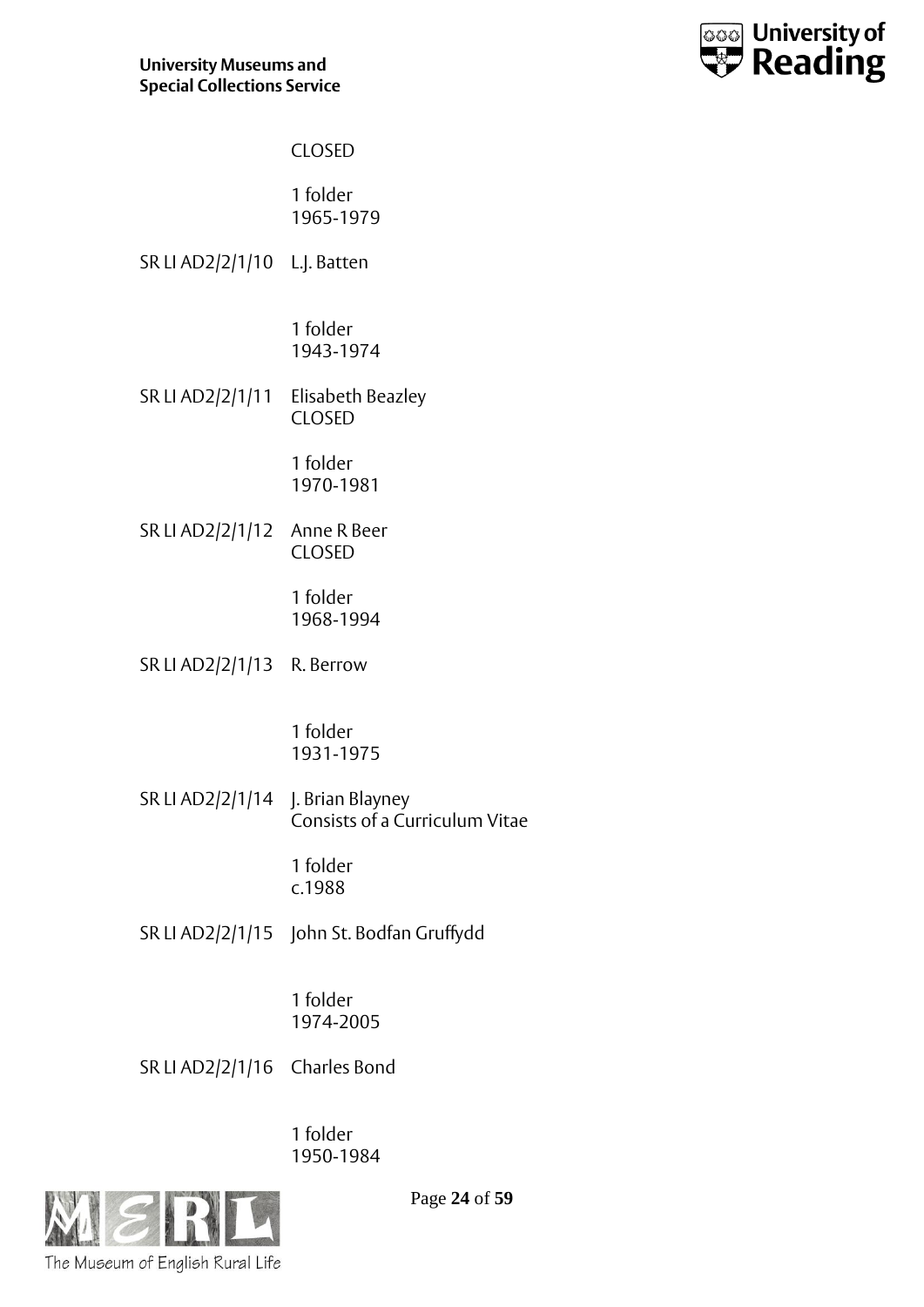![](_page_24_Picture_1.jpeg)

1 folder 1946-1981

SR LI AD2/2/1/18 Jane Brown CLOSED

> 1 folder 1972-1981

SR LI AD2/2/1/19 Jean Brown and Jocelyn Brown

1 folder 1950s-1980s

SR LI AD2/2/1/20 Michael Brown

1 folder 1958-1996

SR LI AD2/2/1/21 Percy S. Cane

1 folder 1930-1959

SR LI AD2/2/1/22 H. Frank Clark

1 folder 1952-1970

SR LI AD2/2/1/23 Timothy Cochrane

1 folder 1955-1993

SR LI AD2/2/1/24 Brenda Colvin

![](_page_24_Picture_17.jpeg)

Page **25** of **59**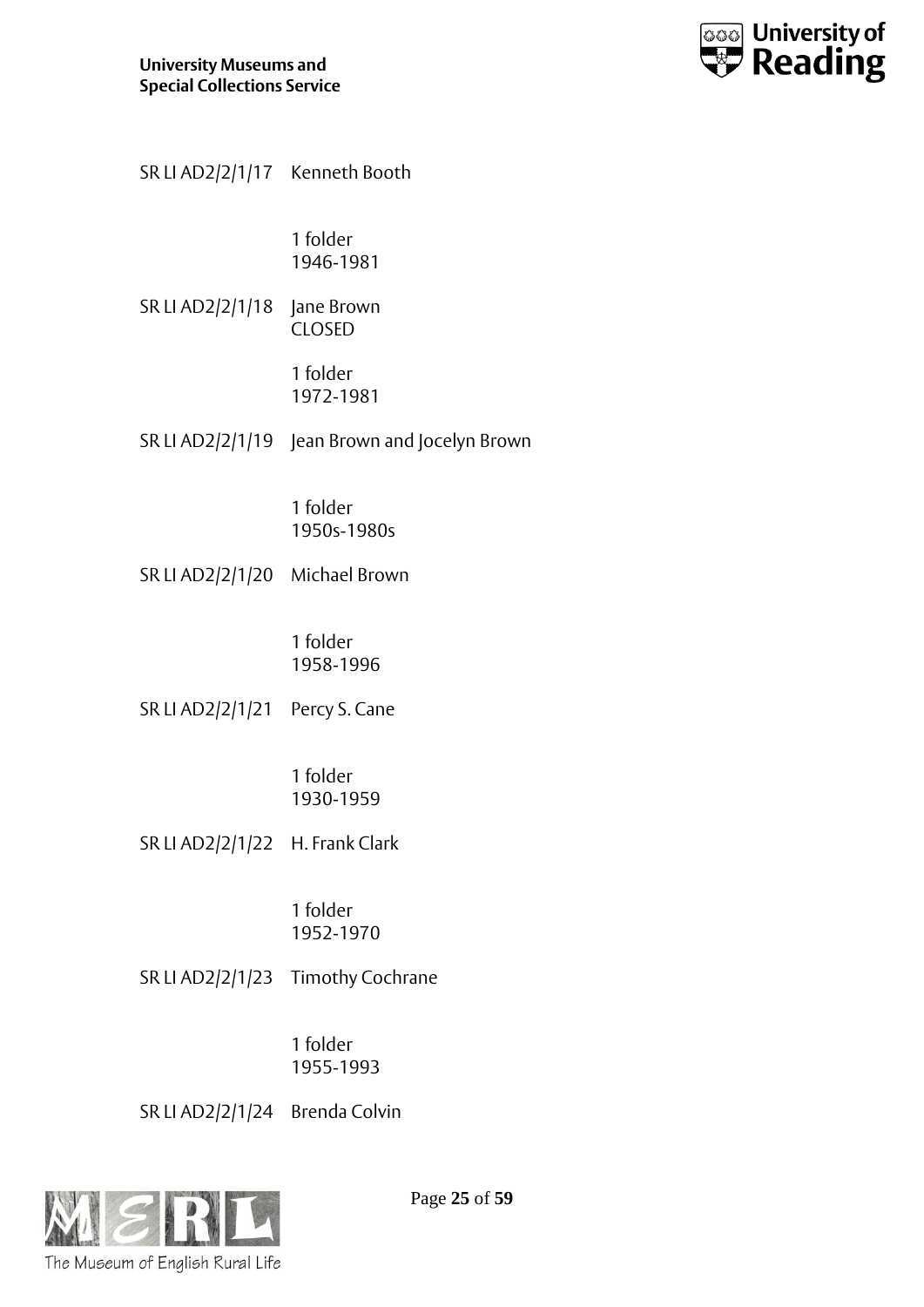![](_page_25_Picture_1.jpeg)

2 folders 1929-1981

SR LI AD2/2/1/25 Sylvia Crowe

1 folder 1939-1992

SR LI AD2/2/1/26 Jennifer Cox CLOSED - contact University Archivist

> 1 folder 1969-1986

SR LI AD2/2/1/27 Thomas Cullen CLOSED - contact University Archivist

> 1 folder 1960-1993

SR LI AD2/2/1/28 John Darbourne

1 folder 1964-1991

SR LI AD2/2/1/29 John W.H. Dudding

1 folder 1947-1987

SR LI AD2/2/1/30 Ferdinand Duprat

1 folder 1946-1977

SR LI AD2/2/1/31 Sir David Eccles

1 folder 1942-1954

SR LI AD2/2/1/32 Lord L. Esher

![](_page_25_Picture_18.jpeg)

Page **26** of **59**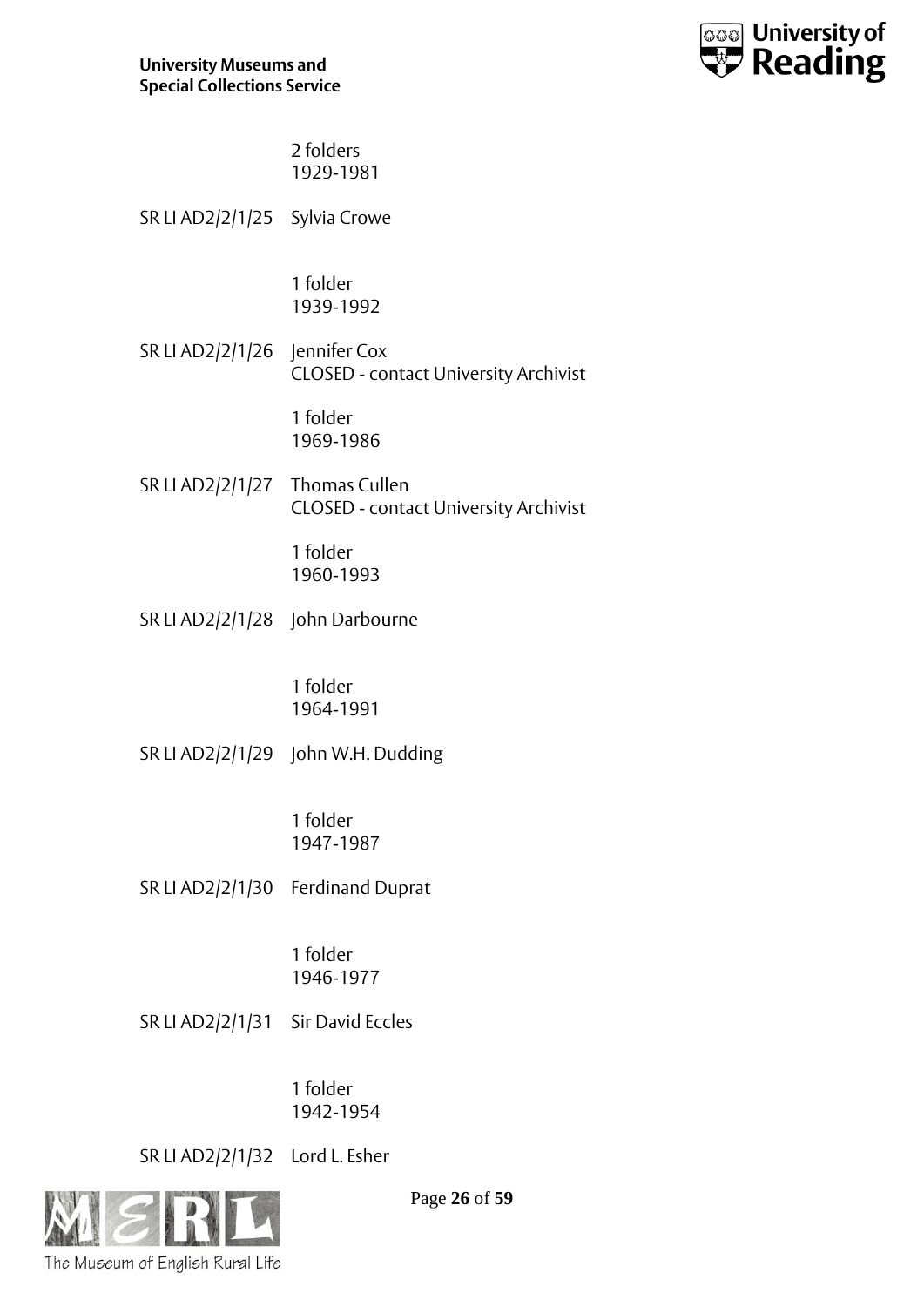![](_page_26_Picture_1.jpeg)

1 folder 1956-1972

SR LI AD2/2/1/33 Nan Fairbrother Includes folder of notes or a manuscript possibly written by Nan Fairbrother

> 1 folder 1964-1971

SR LI AD2/2/1/34 James Fehily CLOSED - contact University Archivist

> 1 folder 1963-1991

SR LI AD2/2/1/35 F. Fraser Darling

1 folder 1971-1979

SR LI AD2/2/1/36 Laurence Fricker CLOSED - contact University Archivist

> 1 folder 1957-1976

SR LI AD2/2/1/37 John Forshaw

1 folder 1941-1970

SR LI AD2/2/1/38 Steven Colwyn

1 folder 1956-1971

SR LI AD2/2/1/39 Clare Glasspole CLOSED - contact University Archivist

1 folder

![](_page_26_Picture_17.jpeg)

Page **27** of **59**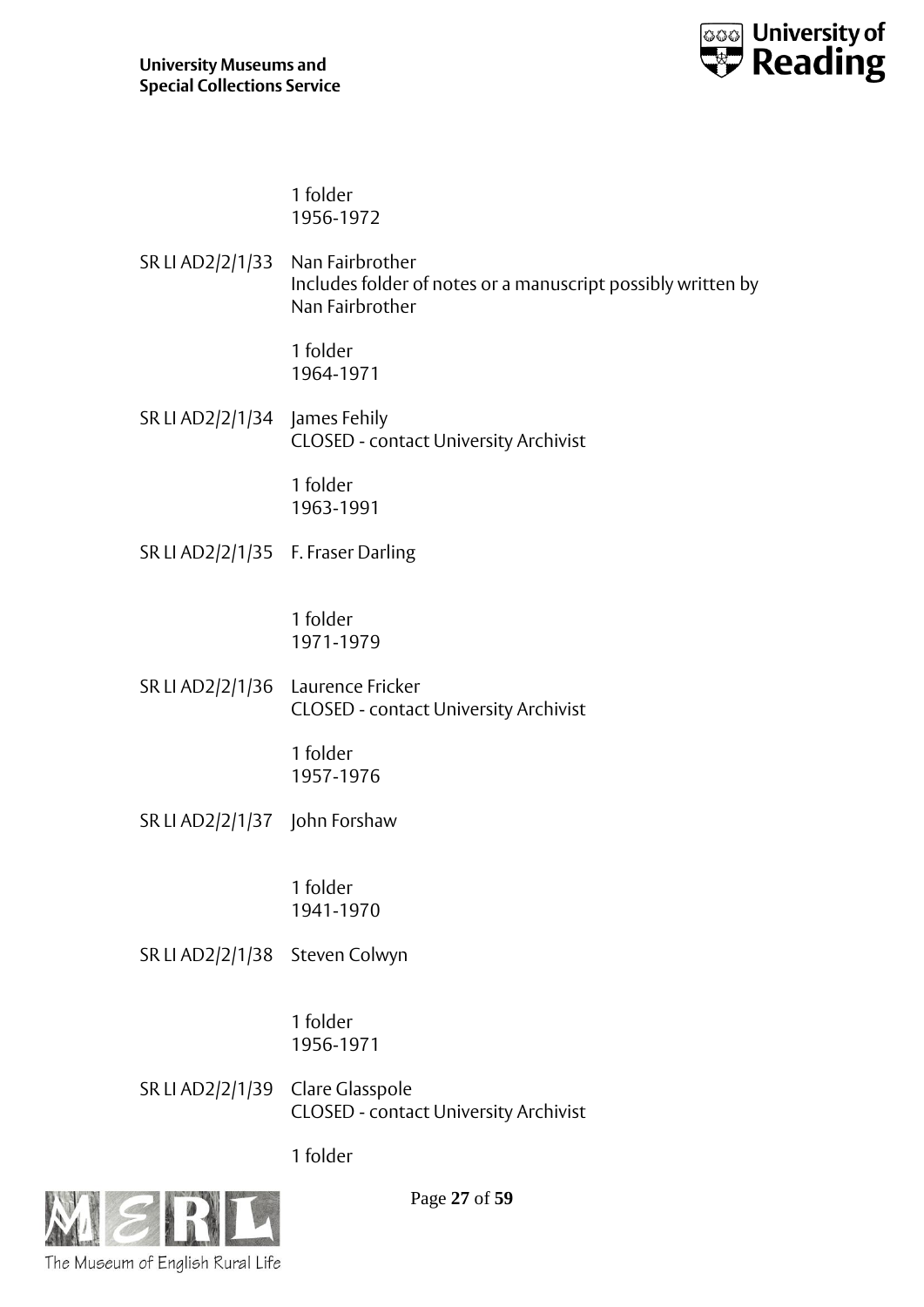![](_page_27_Picture_1.jpeg)

| 1967-1985 |  |
|-----------|--|
|-----------|--|

SR LI AD2/2/1/40 Stanley V. Hart

1 folder 1929-1970

SR LI AD2/2/1/41 Sheila Haywood

1 folder 1945-1993

SR LI AD2/2/1/42 Lord William Holford

1 folder 1938-1976

SR LI AD2/2/1/43 Lancelot A. Huddart

1 folder 1930-1964

SR LI AD2/2/1/44 John Ingleby

1 folder 1954-1983

SR LI AD2/2/1/45 Sir Geoffrey Jellicoe

1 folder 1929-1996

SR LI AD2/2/1/46 Edwin Kaye

1 folder 1938-1959

SR LI AD2/2/1/47 Ian C. Laurie

![](_page_27_Picture_18.jpeg)

Page **28** of **59**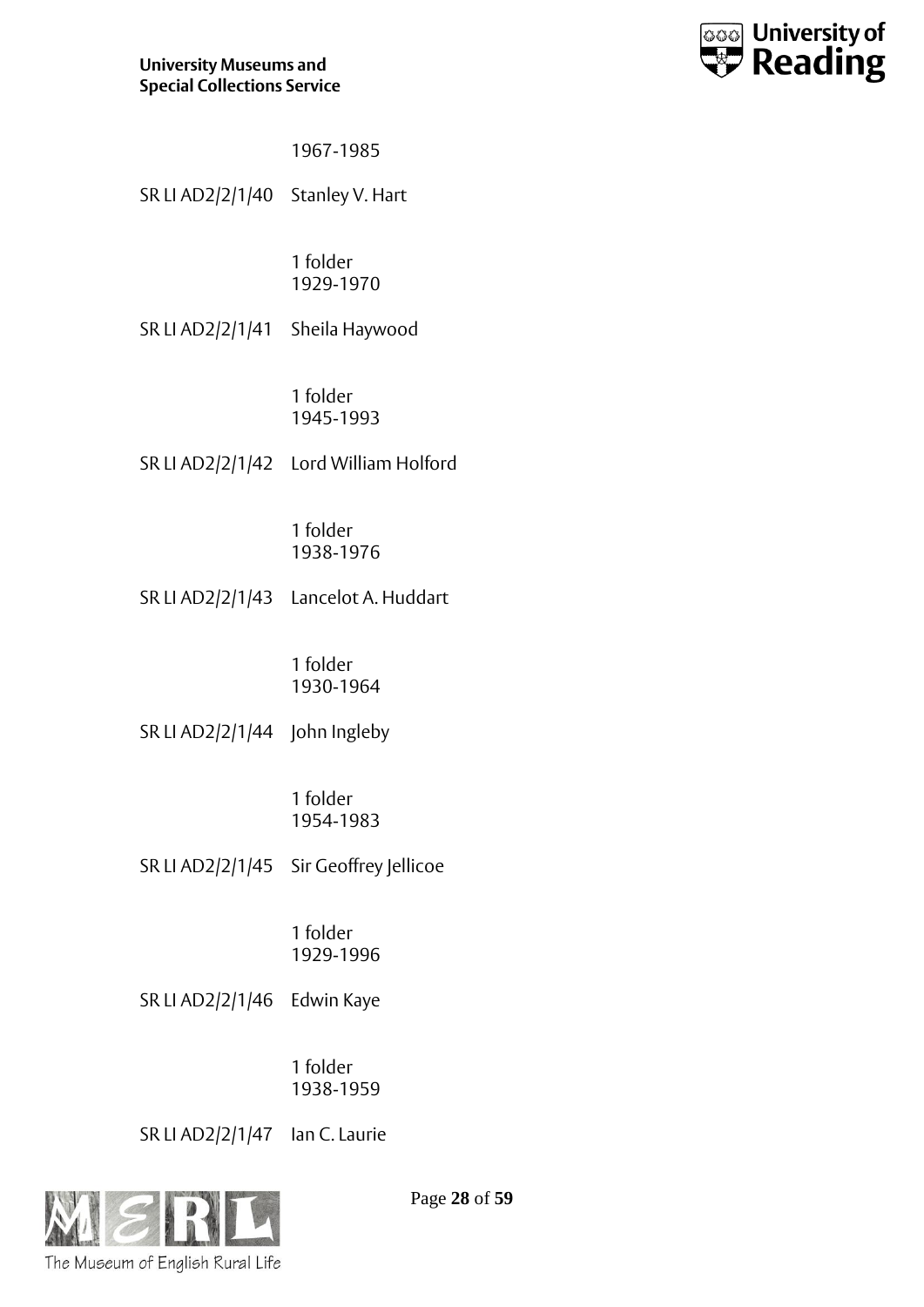![](_page_28_Picture_1.jpeg)

1 folder 1953-1973

SR LI AD2/2/1/48 Professor Derek Lovejoy

1 folder 1951-2000

SR LI AD2/2/1/49 Judith Ledeboer

1 folder 1942-1991

SR LI AD2/2/1/50 Edward Prentice Mawson

2 folders 1929-1950

SR LI AD2/2/1/51 Elena Heckford

1 folder 1948-1986

SR LI AD2/2/1/52 Michael Norton

1 folder 1966-1979

SR LI AD2/2/1/52A Russell Page

> 1 folder 1938-1985

SR LI AD2/2/1/53 René Pechère

1 folder 1946-1953

![](_page_28_Picture_17.jpeg)

Page **29** of **59**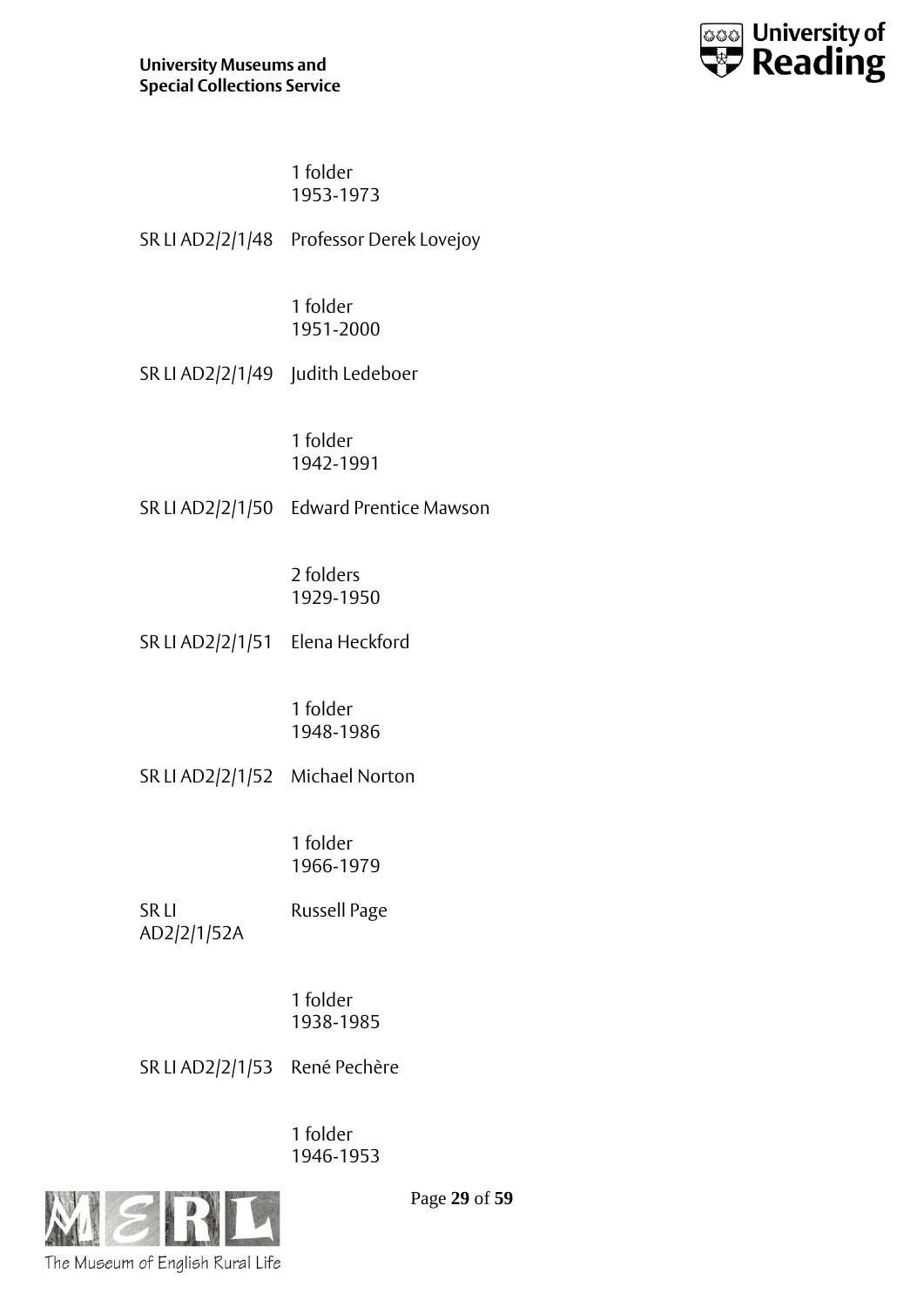![](_page_29_Picture_1.jpeg)

| SR LI AD2/2/1/54 Stephen Rettig |  |  |
|---------------------------------|--|--|
|                                 |  |  |

1 folder 1976-1987

SR LI AD2/2/1/55 Professor David Skinner

1 folder 1962-1990

SR LI AD2/2/1/56 Thomas Sharp

1 folder 1949-1965

SR LI AD2/2/1/57 John Shepherd

1 folder 1931-1979

SR LI AD2/2/1/58 Maria Shepherd

1 folder 1939-1974

SR LI AD2/2/1/59 Richard Sudell

2 folders 1929-1961

SR LI AD2/2/1/60 Clifford Tandy

1 folder 1950-1981

SR LI AD2/2/1/61 Ronald Tree

![](_page_29_Picture_17.jpeg)

Page **30** of **59**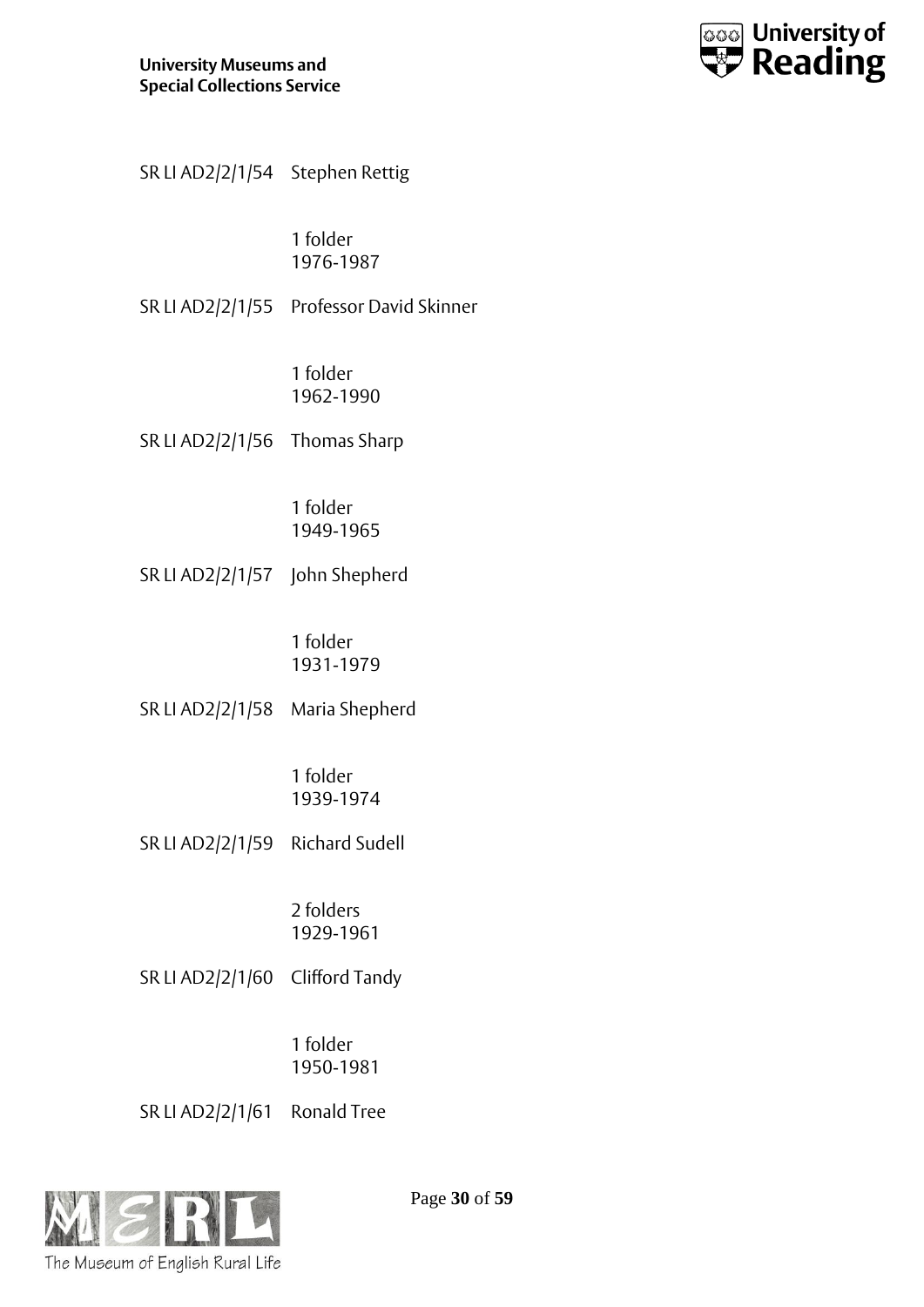![](_page_30_Picture_1.jpeg)

1 folder 1944-1976

|                             | SR LI AD2/2/1/62 Christopher Tunnard                                                           |
|-----------------------------|------------------------------------------------------------------------------------------------|
|                             | 1 folder<br>1938-1956                                                                          |
|                             | SR LI AD2/2/1/63 Constance M. Villiers-Stuart                                                  |
|                             | 1 folder<br>1942-1965                                                                          |
| SR LI AD2/2/1/64 John White |                                                                                                |
|                             | 1 folder<br>1957-1971                                                                          |
| SR LI AD2/2/1/65 Jane Wood  |                                                                                                |
|                             | 1 folder<br>1949-1996                                                                          |
| <u>SR LI AD2/2/2</u>        | Membership files - series 2                                                                    |
| SR LI AD2/2/2/1             | Folder of correspondence - A<br>Includes membership form and correspondence from B.C.<br>Adkin |
|                             | 1 folder<br>1943-1956                                                                          |
| SR LI AD2/2/2/2             | Folder of correspondence - C<br>W.V. Cassidy, W. Dobson Chapman, H.S. Coblentz, P.W.H.         |

1 folder 1930s-1960s

SR LI AD2/2/2/3 Folder of correspondence - D H.F. Davies, J.A. Dempster and B.P.L. Desai

Conn and P. Cutbush

![](_page_30_Picture_6.jpeg)

Page **31** of **59**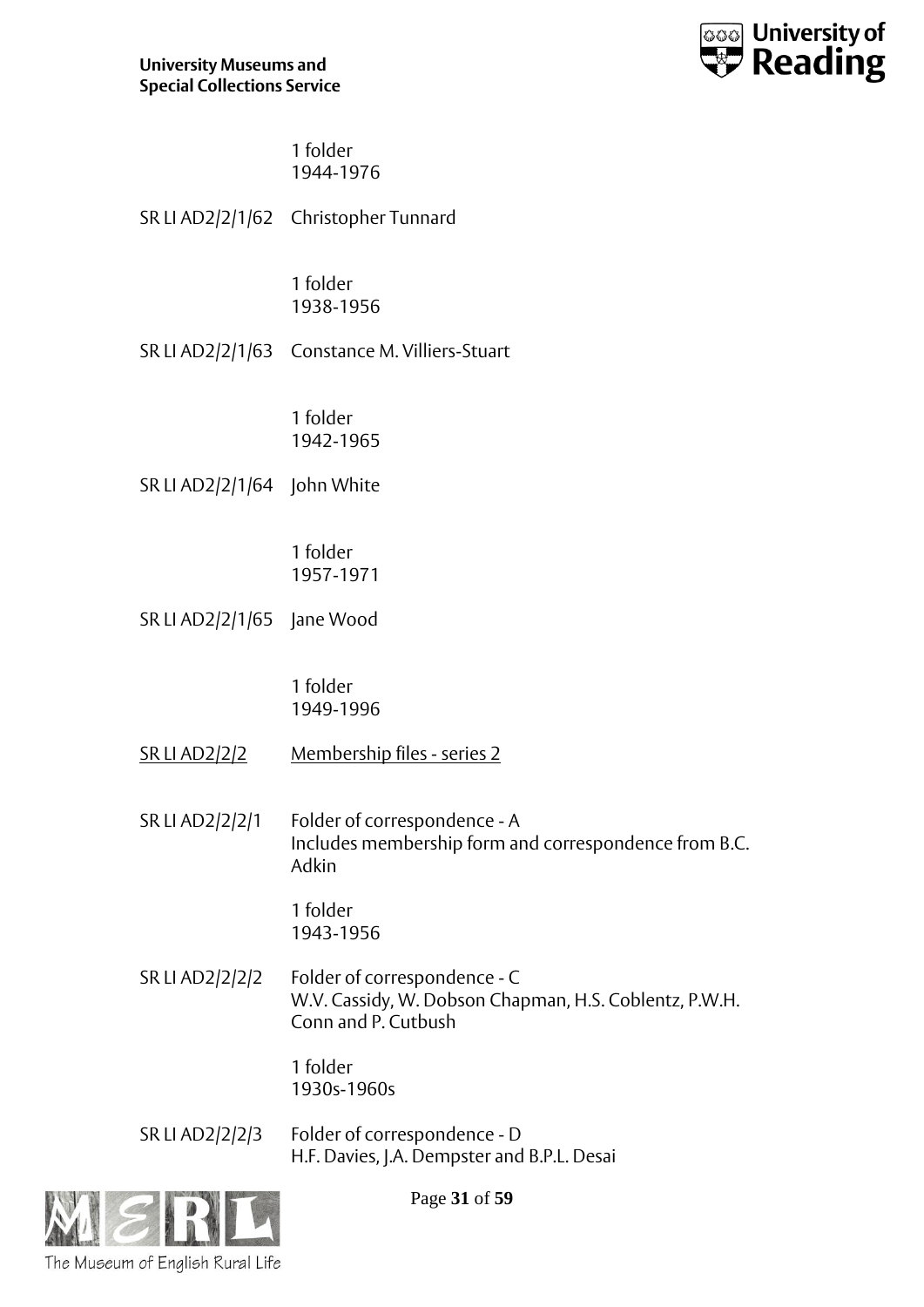![](_page_31_Picture_1.jpeg)

1 folder 1940s-1960s

SR LI AD2/2/2/4 Folder of correspondence - E W.A. Eden

> 1 folder 1942-1959

SR LI AD2/2/2/5 Folder of correspondence - F H.C. Farrow

> 1 folder 1954-1965

SR LI AD2/2/2/6 Folder of correspondence - I W.L. Irving

> 1 folder 1942-1964

SR LI AD2/2/2/7 Folder of correspondence - K Prof A.B. Knapp-Fisher, P.D. Lawson, C.J. Layton and F.R. Long

> 1 folder 1940s-1967

SR LI AD2/2/2/8 Folder of correspondence - M D.G. Mackinnon, J.W. Mawson and A.G. Megalli

> 1 folder 1940s-1966

SR LI AD2/2/2/9 Folder of correspondence - O J.D. O'Kelly and T.B. Oxenbury

> 1 folder 1940s-1969

SR LI AD2/2/2/10 Folder of correspondence - P C. Phillimore

> 1 folder 1956-1966

![](_page_31_Picture_17.jpeg)

Page **32** of **59**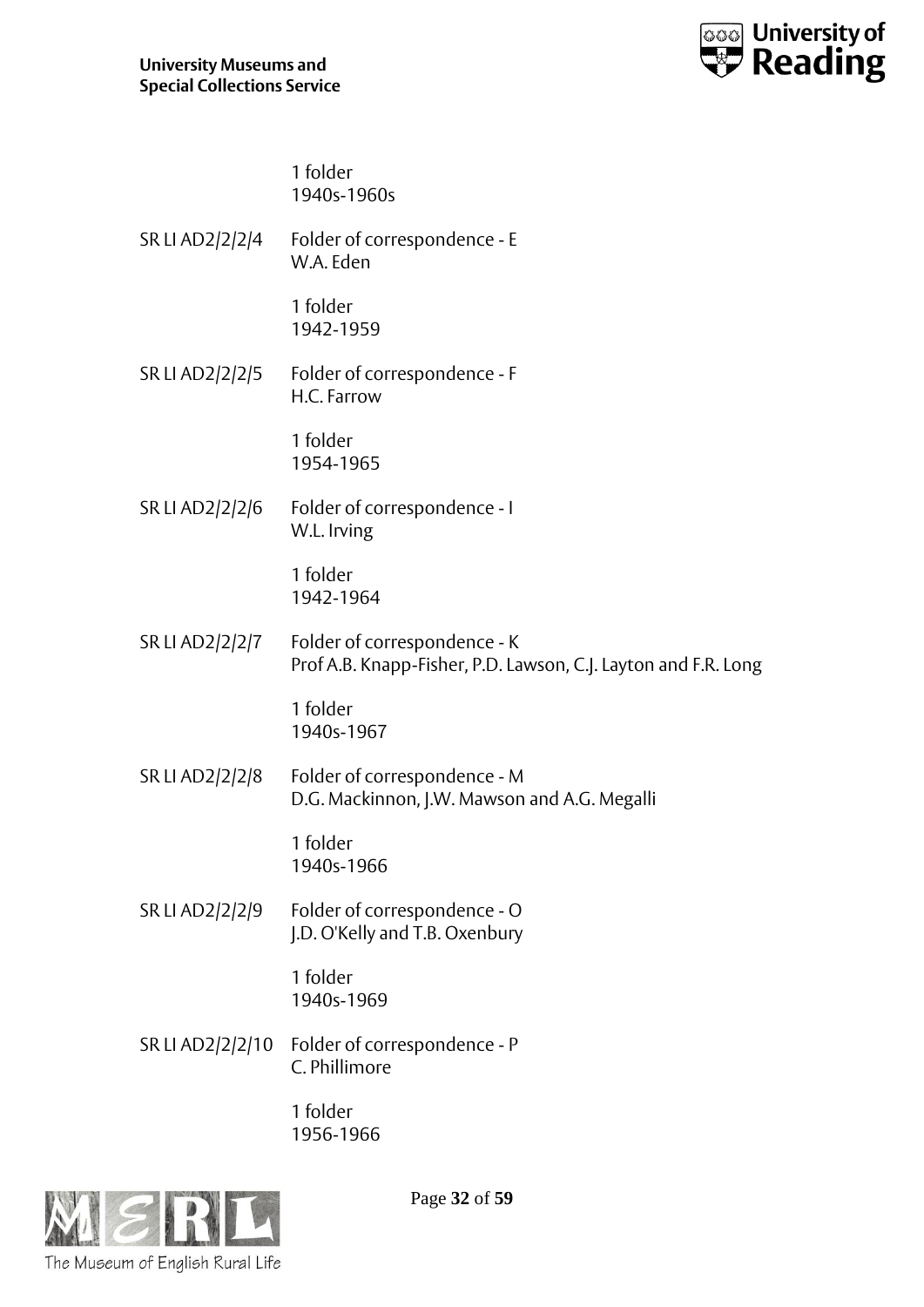![](_page_32_Picture_1.jpeg)

SR LI AD2/2/2/11 Folder of correspondence - R E.W. Riley

> 1 folder 1957-1965

SR LI AD2/2/2/12 Folder of correspondence - S A. Sandys-Winch, E.J. Seeligman, A. W. Seward, F.W. Smith, C. Stewart, A. Sturrock and L. Noel Sutton

> 1 folder 1930-1960s

SR LI AD2/2/2/13 Folder of correspondence - T M. Taylor and Prof L.W. Thornton White

> 1 folder 1938-1963

SR LI AD2/2/2/14 Folder of correspondence - W J. Williams and E.J. Winton

> 1 folder 1945-1967

- SR LI AD2/2/3 Membership application forms
- SR LI AD2/2/3/1 Membership application forms surnames beginning with A Including: Patrick Abercrombie, Thomas Adams, Joseph Addison, Madeline Agar, Margery Allen

CLOSED for 50 years. Please contact us for details.

SR LI AD2/2/3/2 Membership application forms - surnames beginning with B Including: Alan Behr, Thomas Berrow, Sidney Birnage, Ronald Bulman

CLOSED for 50 years. Please contact us for details.

SR LI AD2/2/3/3 Membership application forms - surnames beginning with C Including: William Chapman, Herbert Clark, Douglas Cole, Brenda Colvin, Arthur Cobb, Sylvia Crowe, Patrick Cutbush

CLOSED for 50 years. Please contact us for details.

![](_page_32_Picture_17.jpeg)

Page **33** of **59**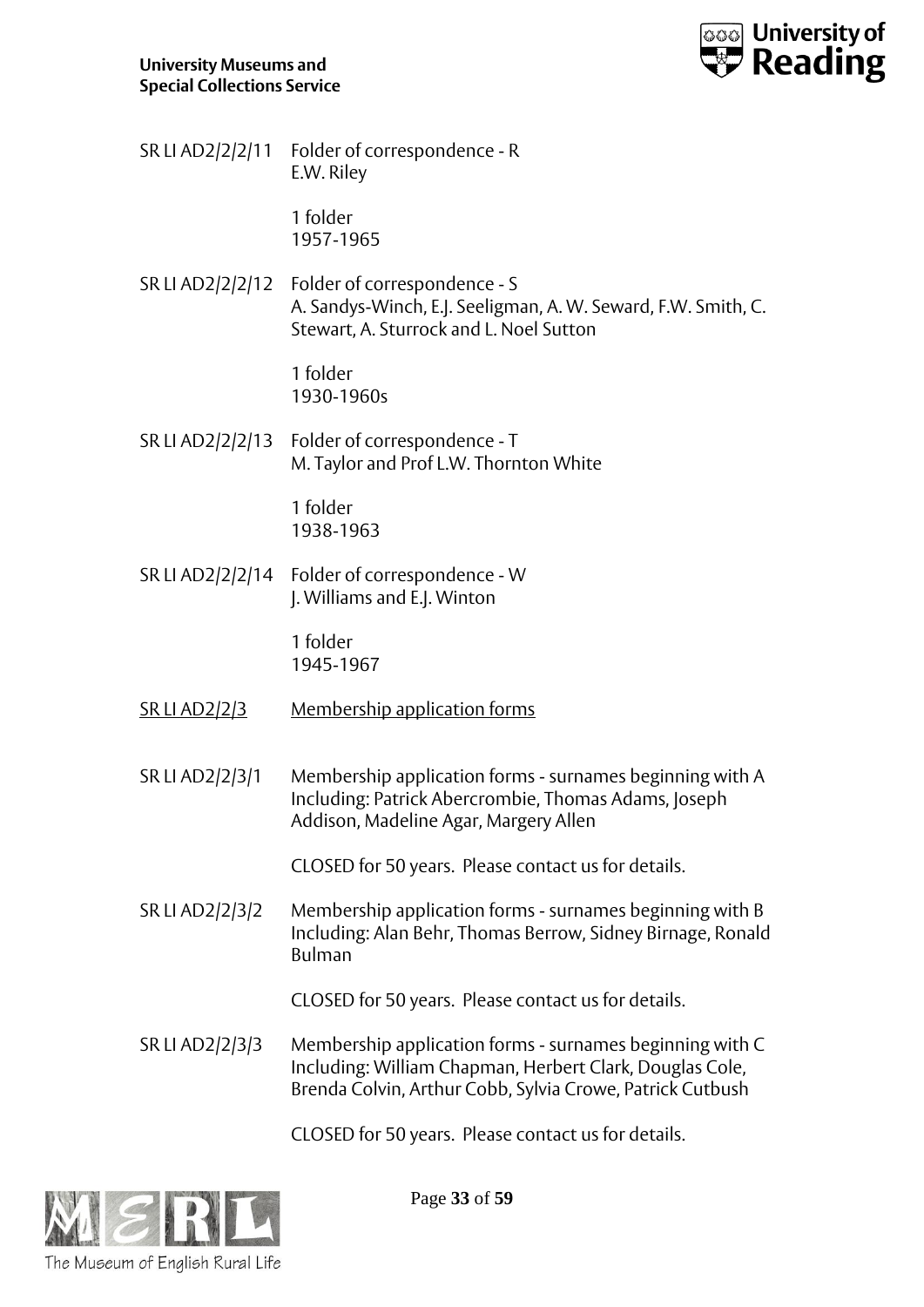![](_page_33_Picture_1.jpeg)

SR LI AD2/2/3/4 Membership application forms - surnames beginning with D Including: John Dempster, Bhanuprasad L. Desai, George Dillistone, John Dower CLOSED for 50 years. Please contact us for details. SR LI AD2/2/3/5 Membership application forms - surnames beginning with E Including: William Eden CLOSED for 50 years. Please contact us for details. SR LI AD2/2/3/6 Membership application forms - surnames beginning with F Including: John Forshaw, Henry Frisby, Arnold Frith CLOSED for 50 years. Please contact us for details. SR LI AD2/2/3/7 Membership application forms - surnames beginning with G Including: John St. Bodfan Griffith CLOSED for 50 years. Please contact us for details. SR LI AD2/2/3/8 Membership application forms - surnames beginning with H Including: Lancelot Huddart, William Holford, Stanley Victor Hart, Peter Harland, Franklyn Halliday CLOSED for 50 years. Please contact us for details. SR LI AD2/2/3/9 Membership application forms - surnames beginning with I CLOSED for 50 years. Please contact us for details. SR LI AD2/2/3/10 Membership application forms - surnames beginning with J Including: Geoffrey Jellicoe, Gilbert Jenkins CLOSED for 50 years. Please contact us for details. SR LI AD2/2/3/11 Membership application forms - surnames beginning with K Including: Edwin Kay, Cecil Kemp CLOSED for 50 years. Please contact us for details. SR LI AD2/2/3/12 Membership application forms - surnames beginning with L Including: Thomas Lloyd, Ian Mackie Laurie CLOSED for 50 years. Please contact us for details.

![](_page_33_Picture_3.jpeg)

Page **34** of **59**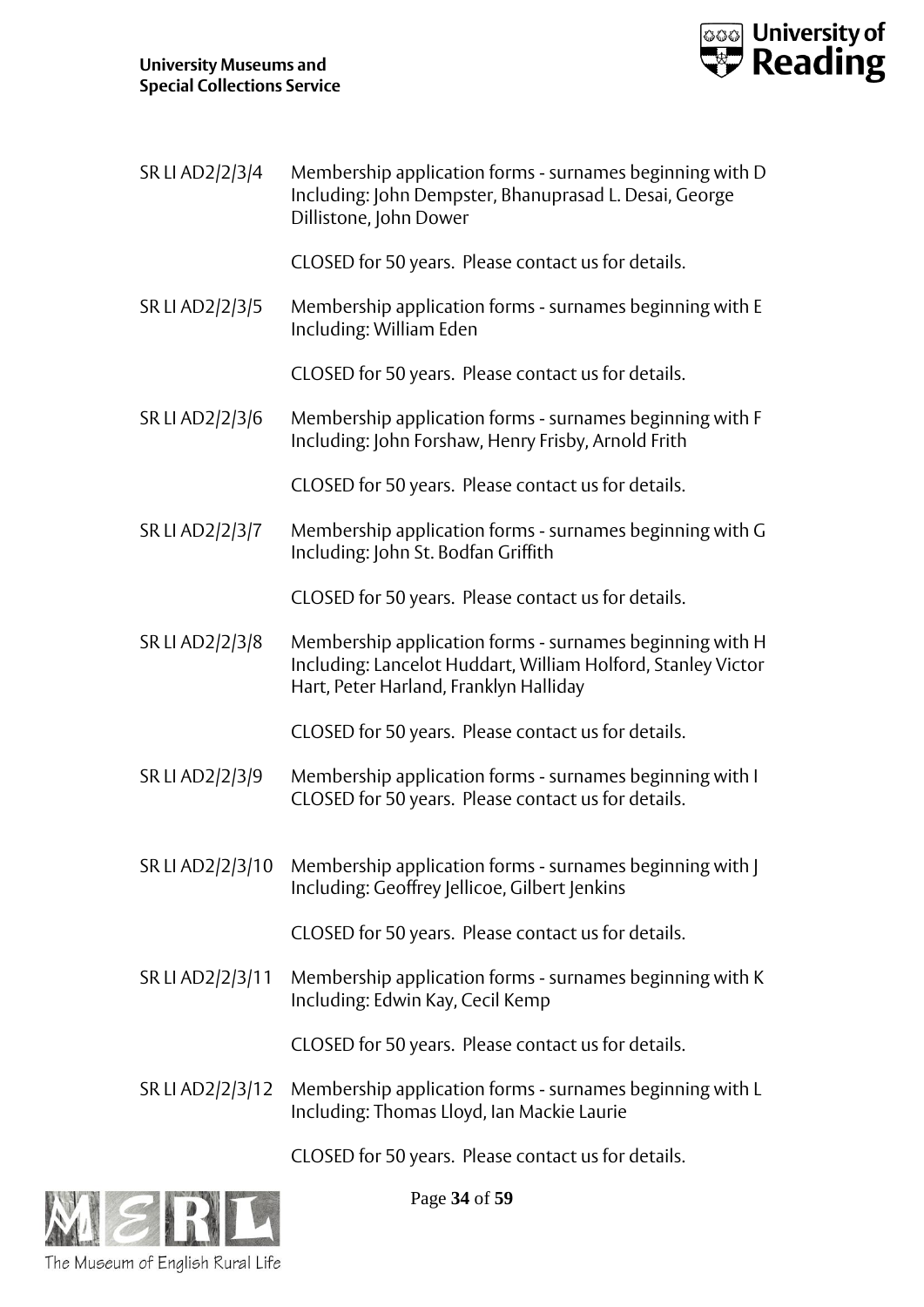![](_page_34_Picture_1.jpeg)

SR LI AD2/2/3/13 Membership application forms - surnames beginning with M Including: Harold Moss, Ronald Morling, John Mawson, Alec Mawson, Robert Mattocks

CLOSED for 50 years. Please contact us for details.

SR LI AD2/2/3/14 Membership application forms - surnames beginning with N Including: Arthur Newman

CLOSED for 50 years. Please contact us for details.

SR LI AD2/2/3/15 Membership application forms - surnames beginning with O Including: Thomas Oxenbury, Dermot O'Toole, J.D. O'Kelly

CLOSED for 50 years. Please contact us for details.

SR LI AD2/2/3/16 Membership application forms - surnames beginning with P Including: Alexander Penrose, Thomas Pennington, Richard Patterson, Maria Parpagliolo, Edward Prentice Mawson

CLOSED for 50 years. Please contact us for details.

- SR LI AD2/2/3/17 Membership application forms surnames beginning with Q CLOSED for 50 years. Please contact us for details.
- SR LI AD2/2/3/18 Membership application forms surnames beginning with R Includes: Derek Rayner-Jones

CLOSED for 50 years. Please contact us for details.

SR LI AD2/2/3/19 Membership application forms - surnames beginning with S Includes: Thomas Sharp, John Shepherd, George Simpson, Gordon Stephenson, Richard Suddell, F.C. Surtees Robinson

CLOSED for 50 years. Please contact us for details.

SR LI AD2/2/3/20 Membership application forms - surnames beginning with T Includes: Maurice Taylor, Arthur Tunnard, Mary Tyrwhitt, Thomas Thomson, Ralph Tubbs

CLOSED for 50 years. Please contact us for details.

SR LI AD2/2/3/21 Membership application forms - surnames beginning with U

![](_page_34_Picture_18.jpeg)

Page **35** of **59**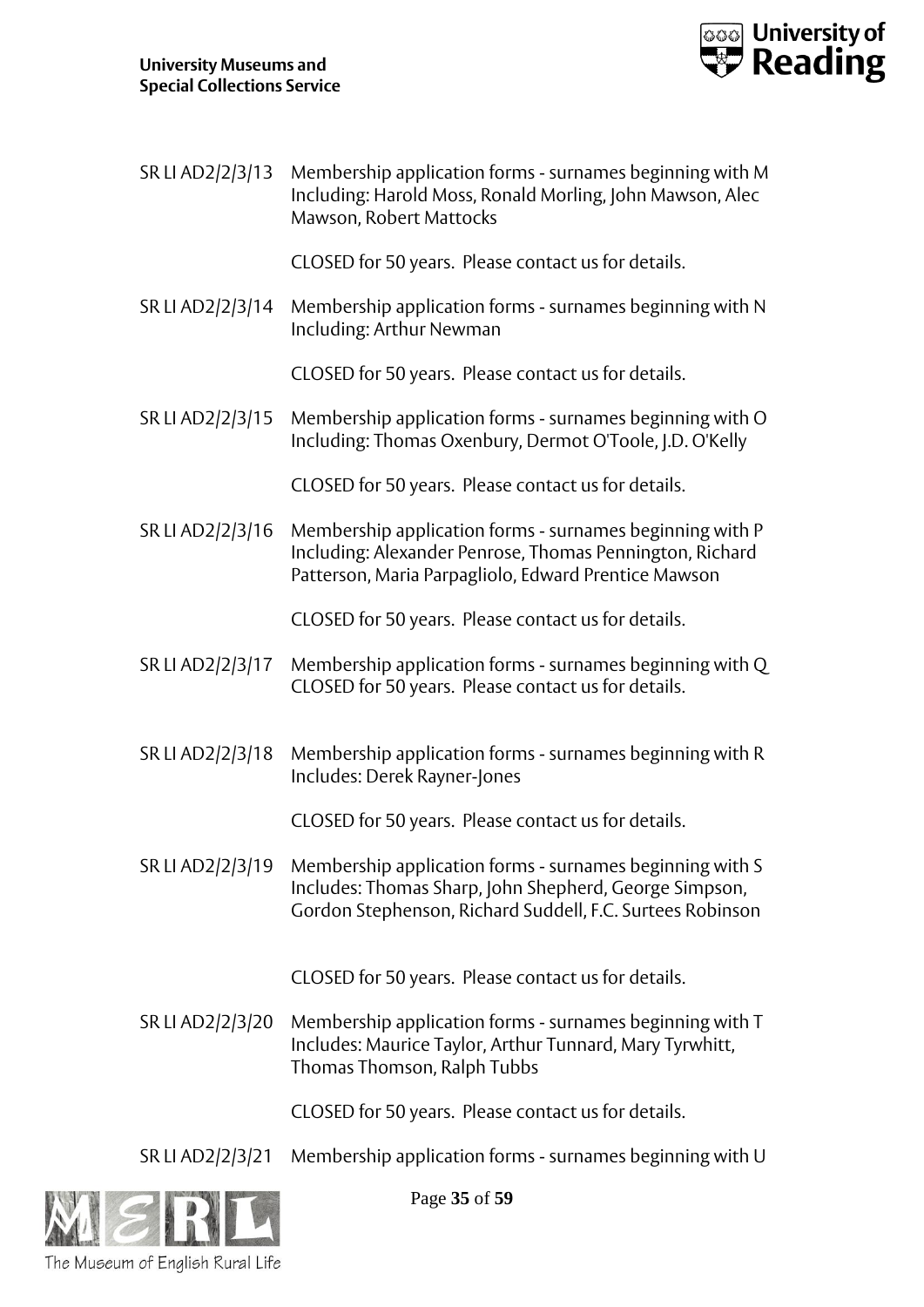![](_page_35_Picture_1.jpeg)

CLOSED for 50 years. Please contact us for details.

- SR LI AD2/2/3/22 Membership application forms surnames beginning with V CLOSED for 50 years. Please contact us for details.
- SR LI AD2/2/3/23 Membership application forms surnames beginning with W Includes: Ernest Walker, Clough Williams-Ellis, Edward White, John Grant White, Sidney Willson, J. Fenton Wyness

CLOSED for 50 years. Please contact us for details.

- SR LI AD2/2/3/24 Membership application forms surnames beginning with X CLOSED for 50 years. Please contact us for details.
- SR LI AD2/2/3/25 Membership application forms surnames beginning with Y Includes: George Youngman

CLOSED for 50 years. Please contact us for details.

- SR LI AD2/2/3/26 Membership application forms surnames beginning with Z CLOSED for 50 years. Please contact us for details.
- SR LI AD2/2/4 Membership files miscellaneous
- SR LI AD2/2/4/1 Folder relating to honorary membership CLOSED

2 folders 1990s-2005

SR LI AD2/2/4/2 Folder of photocopied material relating to Mary Mitchell

1 folder 1940s-1980s

SR LI AD2/2/4/3 Folder of photocopied material relating to Shona M. Fraser CLOSED

> 1 folder 1960s-1980s

![](_page_35_Picture_17.jpeg)

Page **36** of **59**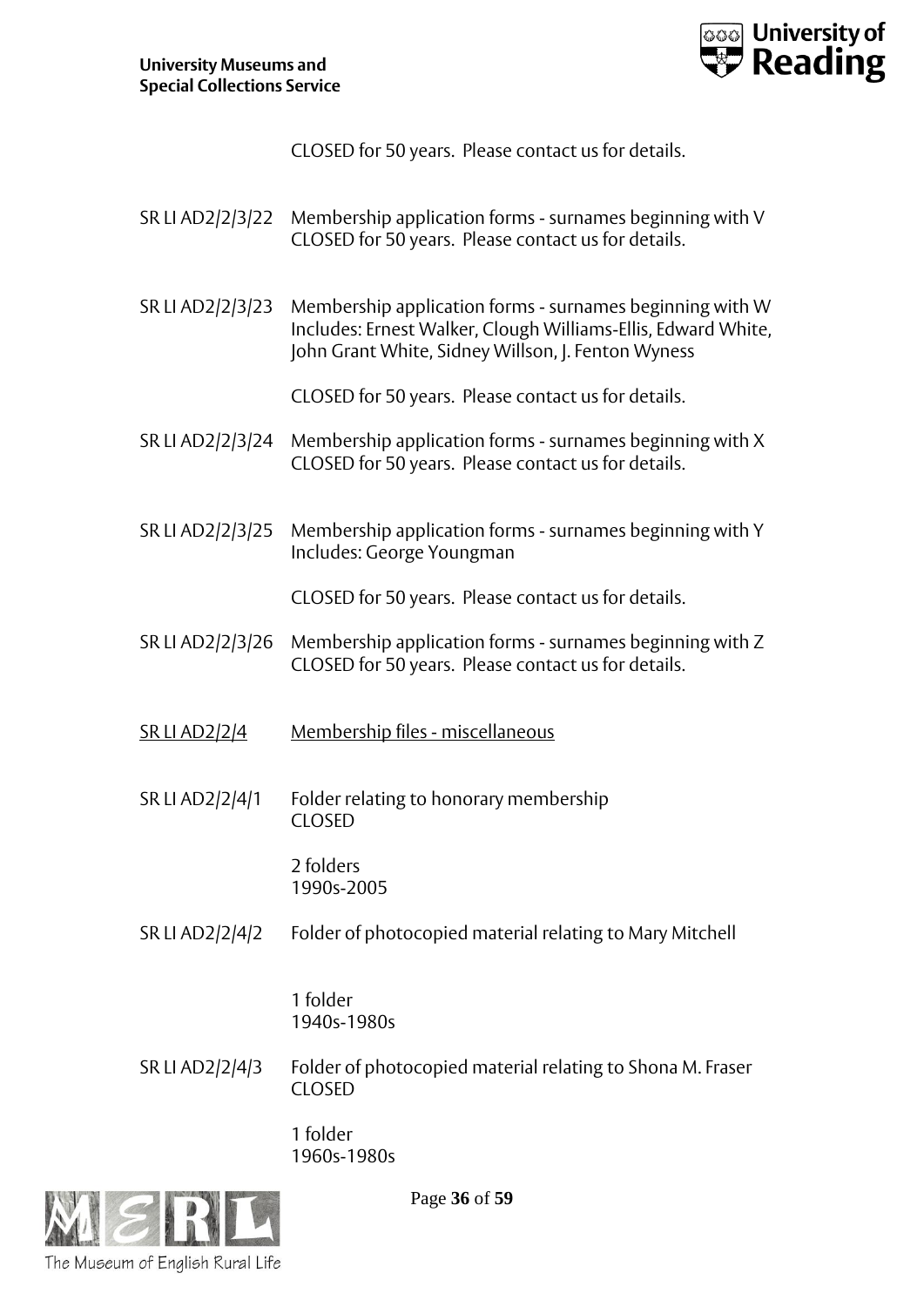![](_page_36_Picture_1.jpeg)

| SR LI AD2/2/4/4    | Folder of photocopied material possibly relating to J. Tyrwhitt<br>and Anthony Southard<br><b>CLOSED</b>                                                |
|--------------------|---------------------------------------------------------------------------------------------------------------------------------------------------------|
|                    | 1 folder<br>1940s-1960s                                                                                                                                 |
| SR LI AD2/2/4/5    | Folder of photocopied relating to research in the archives on<br>University of East Anglia and Brenda Colvin, Stevenage Town<br>Gardens, and J. Booker. |
|                    | 1 folder<br>1940s-2008                                                                                                                                  |
| SR LI AD2/2/4/6    | Folder of papers and correspondence relating to Landscape<br>Institute examinations and some miscellaneous material<br><b>CLOSED</b>                    |
|                    | 1 folder<br>1960s-1980s                                                                                                                                 |
| SR LI AD9          | Minor administrative records                                                                                                                            |
| <u>SR LI AD9/1</u> | <b>Annual Reports</b>                                                                                                                                   |
| SR LI AD9/1/1      | Annual Report for the year ending 30 June 1977                                                                                                          |
|                    | 1 doc<br>30 Jun 1977                                                                                                                                    |
| SR LI AD9/1/2      | Annual Report for the year ending 30 June 1978                                                                                                          |
|                    | 1 doc<br>30 Jun 1978                                                                                                                                    |
| SR LI AD9/1/3      | Annual Report for the year ending 30 June 1979                                                                                                          |
|                    | 1 doc                                                                                                                                                   |

30 Jun 1979

![](_page_36_Picture_4.jpeg)

Page **37** of **59**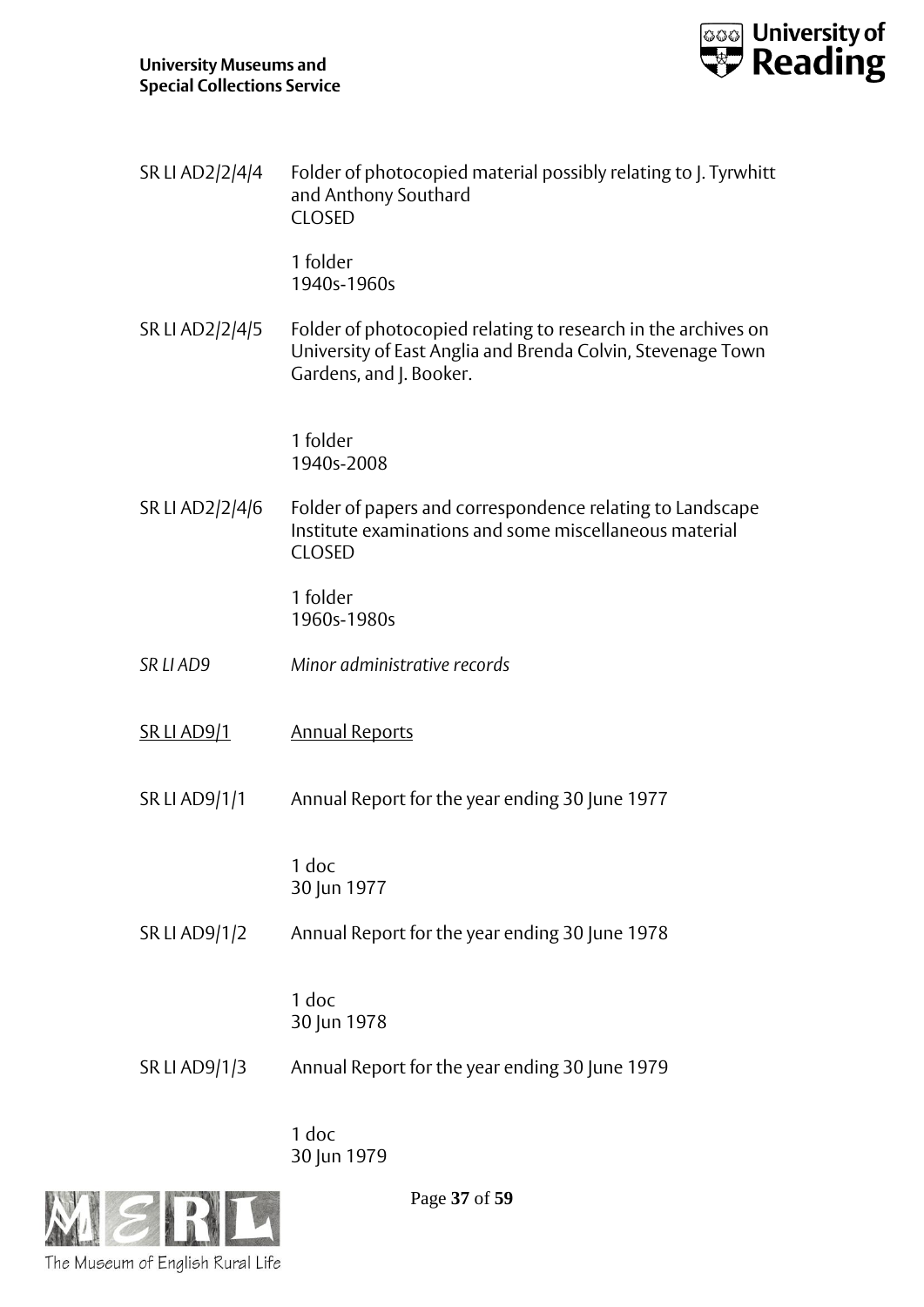![](_page_37_Picture_1.jpeg)

| SR LI AD9/1/4        | Annual Report for the year ending 30 June 1980 |
|----------------------|------------------------------------------------|
|                      | 1 doc<br>30 Jun 1980                           |
| <b>SR LI AD9/1/5</b> | Annual Report for the year ending 30 June 1981 |
|                      | 1 doc<br>30 Jun 1981                           |
| SR LI AD9/1/6        | Annual Report for the year ending 30 June 1982 |
|                      | 1 doc<br>30 Jun 1982                           |
| <b>SR LI AD9/1/7</b> | Annual Report for the year ending 30 June 1983 |
|                      | 1 doc<br>30 Jun 1983                           |
| <b>SR LI AD9/1/8</b> | Annual Report for the year ending 30 June 1984 |
|                      | 1 doc<br>30 Jun 1984                           |
| <b>SR LI AD9/1/9</b> | Annual Report for the year ending 30 June 1985 |
|                      | 1 doc<br>30 Jun 1985                           |
| SR LI AD9/1/10       | Annual Report for the year ending 30 June 1986 |
|                      | 1 doc<br>30 Jun 1986                           |
| SR LI AD9/1/11       | Annual Report for the year ending 30 June 1987 |

![](_page_37_Picture_3.jpeg)

Page **38** of **59**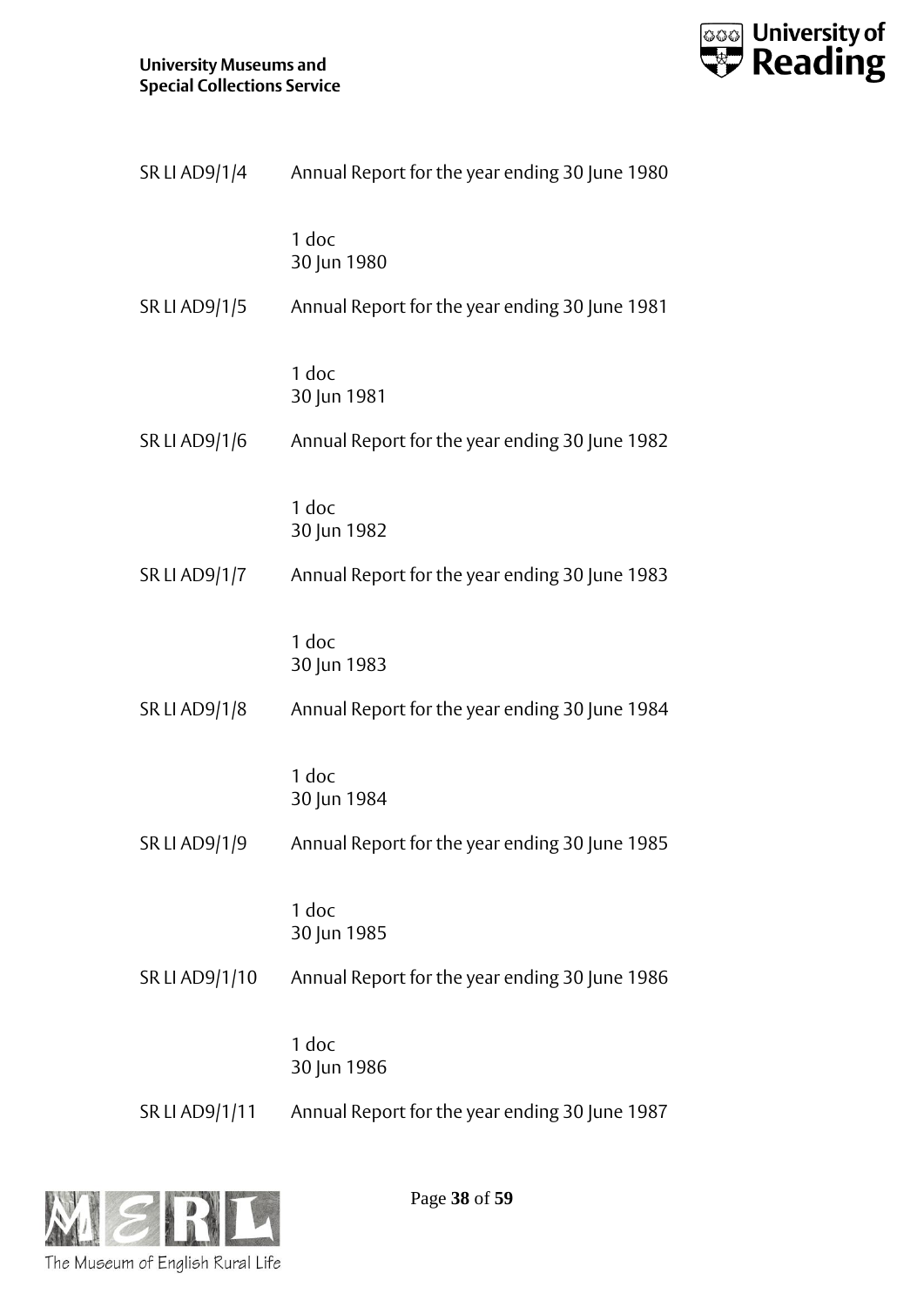![](_page_38_Picture_1.jpeg)

| 1 doc       |  |
|-------------|--|
| 30 Jun 1987 |  |

|                | SR LI AD9/1/12 Annual Report for the year ending 30 June 1988 |
|----------------|---------------------------------------------------------------|
|                | 1 doc<br>30 Jun 1988                                          |
| SR LI AD9/1/13 | Report and accounts                                           |
|                | 1 doc<br>1989                                                 |
| SR LI AD9/1/14 | Report and accounts                                           |
|                | 1 doc<br>1993                                                 |
| SR LI AD9/1/15 | Report and accounts                                           |
|                | 1 doc<br>1994                                                 |
| SR LI AD9/1/16 | Report and accounts                                           |
|                | 1 doc<br>1995                                                 |
| SR LI AD9/1/17 | <b>Annual Report</b>                                          |
|                | 1 doc<br>1998                                                 |
| SR LI AD9/1/18 | Annual Report                                                 |
|                | 1 doc<br>1999                                                 |
| SR LI AD9/1/19 | Annual Report                                                 |

![](_page_38_Picture_4.jpeg)

Page **39** of **59**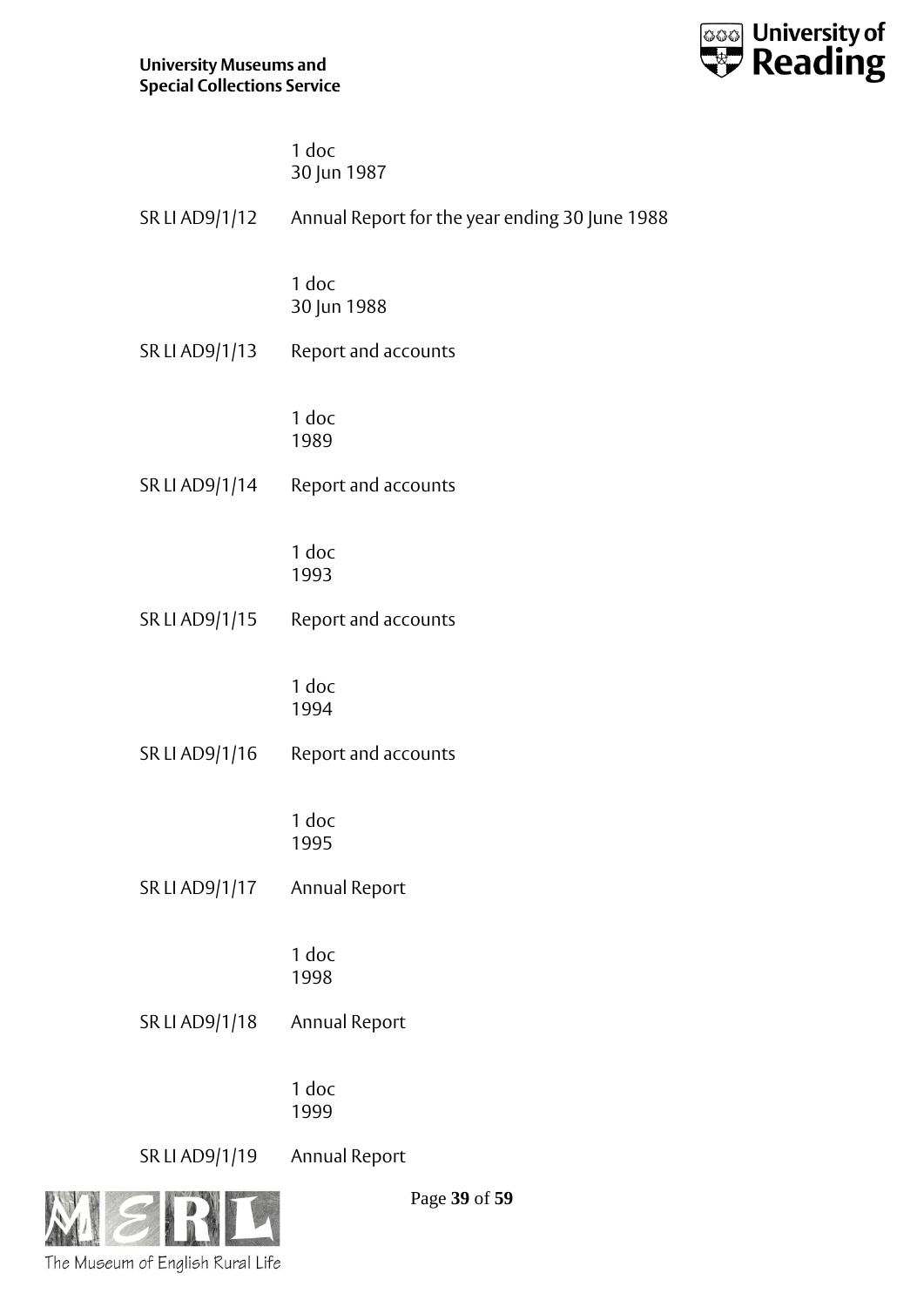![](_page_39_Picture_1.jpeg)

| 1 doc |  |
|-------|--|
| 2000  |  |

| SR LI AD9/1/20 | Annual Report |
|----------------|---------------|
|                |               |

1 doc 2001

SR LI AD9/1/21 Annual Report

3 docs 2002

- SR LI AD9/2 List of members
- SR LI AD9/2/1 Booklet entitled List of Members of the Institute of Landscape Architects

1 doc 1953

SR LI AD9/2/2 Booklet entitled List of Members of the Institute of Landscape Architects

> 1 doc 1954

SR LI AD9/2/3 Booklet entitled List of Members of the Institute of Landscape Architects

> 2 docs 1955

SR LI AD9/2/4 Booklet entitled List of Members of the Institute of Landscape Architects

1 doc

![](_page_39_Picture_16.jpeg)

Page **40** of **59**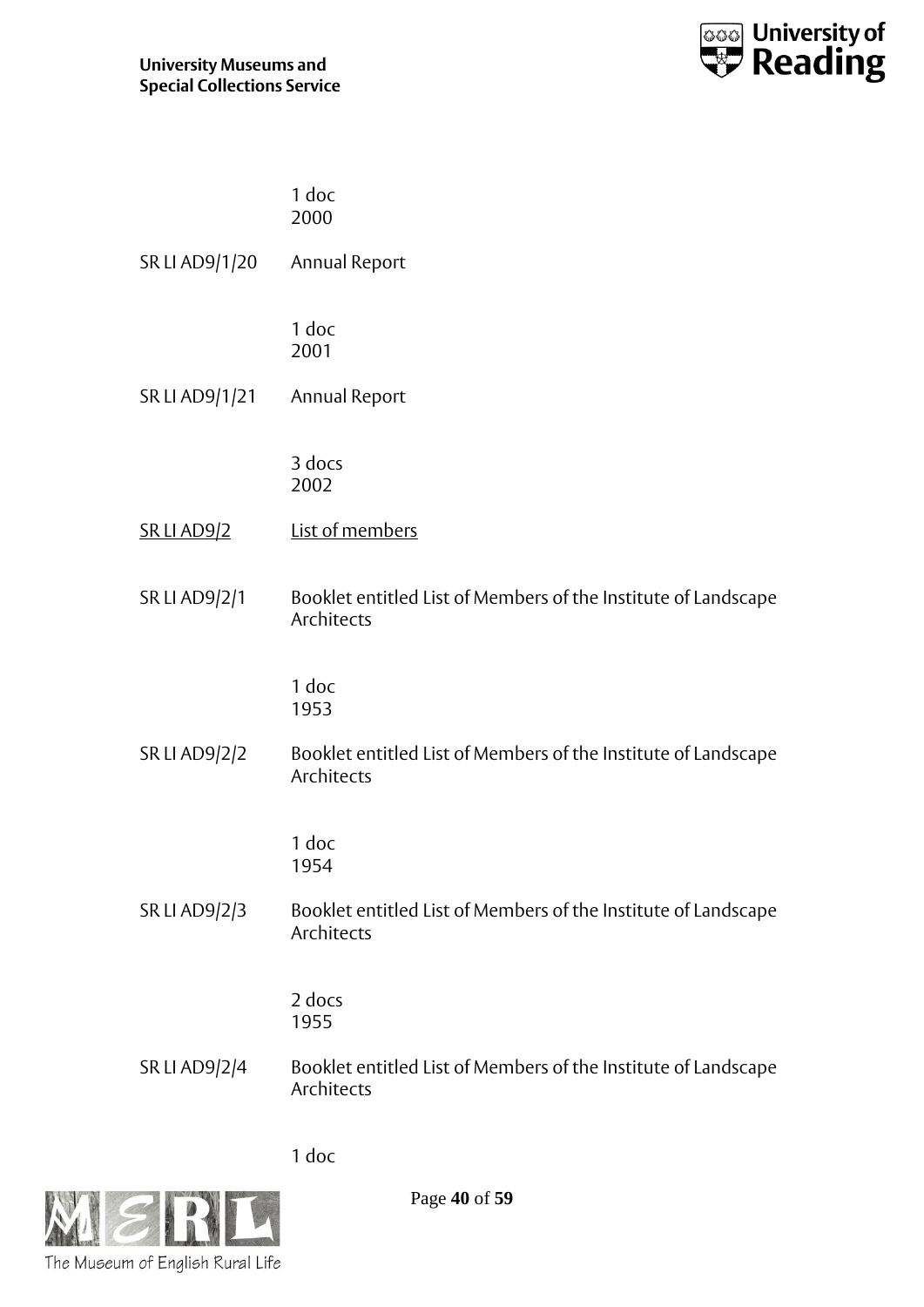![](_page_40_Picture_1.jpeg)

|                      | 1956                                                                         |
|----------------------|------------------------------------------------------------------------------|
| <b>SR LI AD9/2/5</b> | Booklet entitled List of Members of the Institute of Landscape<br>Architects |
|                      | 2 docs<br>1957                                                               |
| SR LI AD9/2/6        | Booklet entitled List of Members of the Institute of Landscape<br>Architects |
|                      | 2 docs<br>1960                                                               |
| <b>SR LI AD9/2/7</b> | Booklet entitled List of Members of the Institute of Landscape<br>Architects |
|                      | 2 docs<br>1967                                                               |
| <b>SR LI AD9/2/8</b> | Booklet entitled List of Members of the Institute of Landscape<br>Architects |
|                      | 1 doc<br>1968                                                                |
| <b>SR LI AD9/2/9</b> | Booklet entitled List of Members of the Institute of Landscape<br>Architects |
|                      | 1 doc<br>1969                                                                |
| SR LI AD9/2/10       | Booklet entitled List of Members of the Institute of Landscape<br>Architects |
|                      | 2 docs<br>1970                                                               |
| SR LI AD9/2/11       | Booklet entitled List of Members of the Institute of Landscape<br>Architects |

![](_page_40_Picture_3.jpeg)

Page **41** of **59**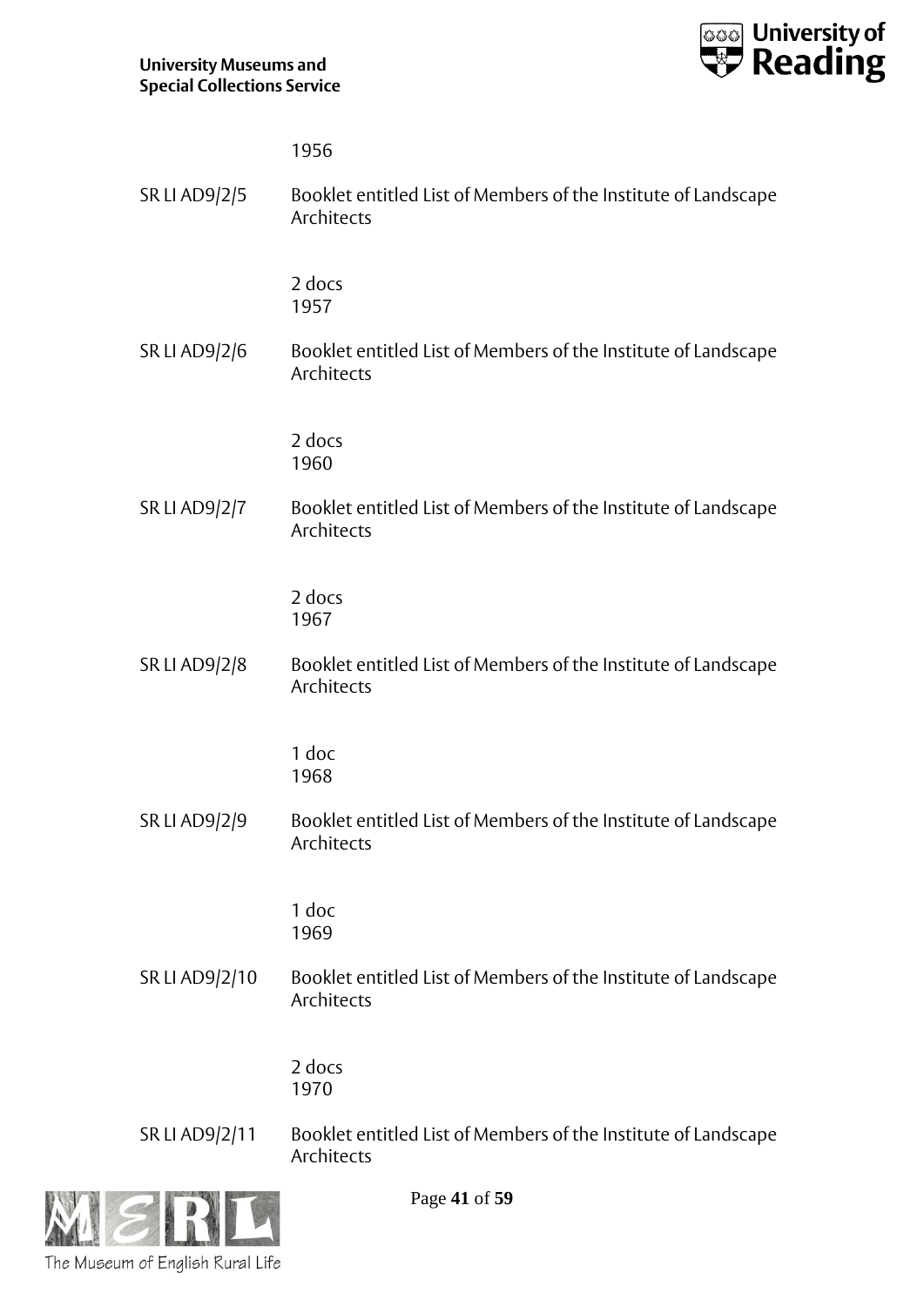![](_page_41_Picture_1.jpeg)

|                      | 2 docs<br>1972                                                               |
|----------------------|------------------------------------------------------------------------------|
| SR LI AD9/2/12       | Booklet entitled List of Members of the Institute of Landscape<br>Architects |
|                      | 2 docs<br>1974                                                               |
| SR LI AD9/2/13       | Booklet entitled List of Members of the Landscape Institute                  |
|                      | 1 doc<br>1977                                                                |
| SR LI AD9/2/14       | Booklet entitled List of Members of the Landscape Institute                  |
|                      | 3 docs<br>1980                                                               |
| <b>SR LI AD9/3</b>   | Register of Practices                                                        |
| <b>SR LI AD9/3/1</b> | Booklet entitled Register of Practices                                       |
|                      | 1 doc<br>1975                                                                |
| <b>SR LI AD9/3/2</b> | Booklet entitled Register of Practices                                       |
|                      | 1 doc<br>1977                                                                |
| SR LI AD9/3/3        | Booklet entitled Register of Practices                                       |
|                      | 1 doc<br>1978                                                                |
| <b>SR LI AD9/3/4</b> | Booklet entitled Register of Practices                                       |

![](_page_41_Picture_3.jpeg)

Page **42** of **59**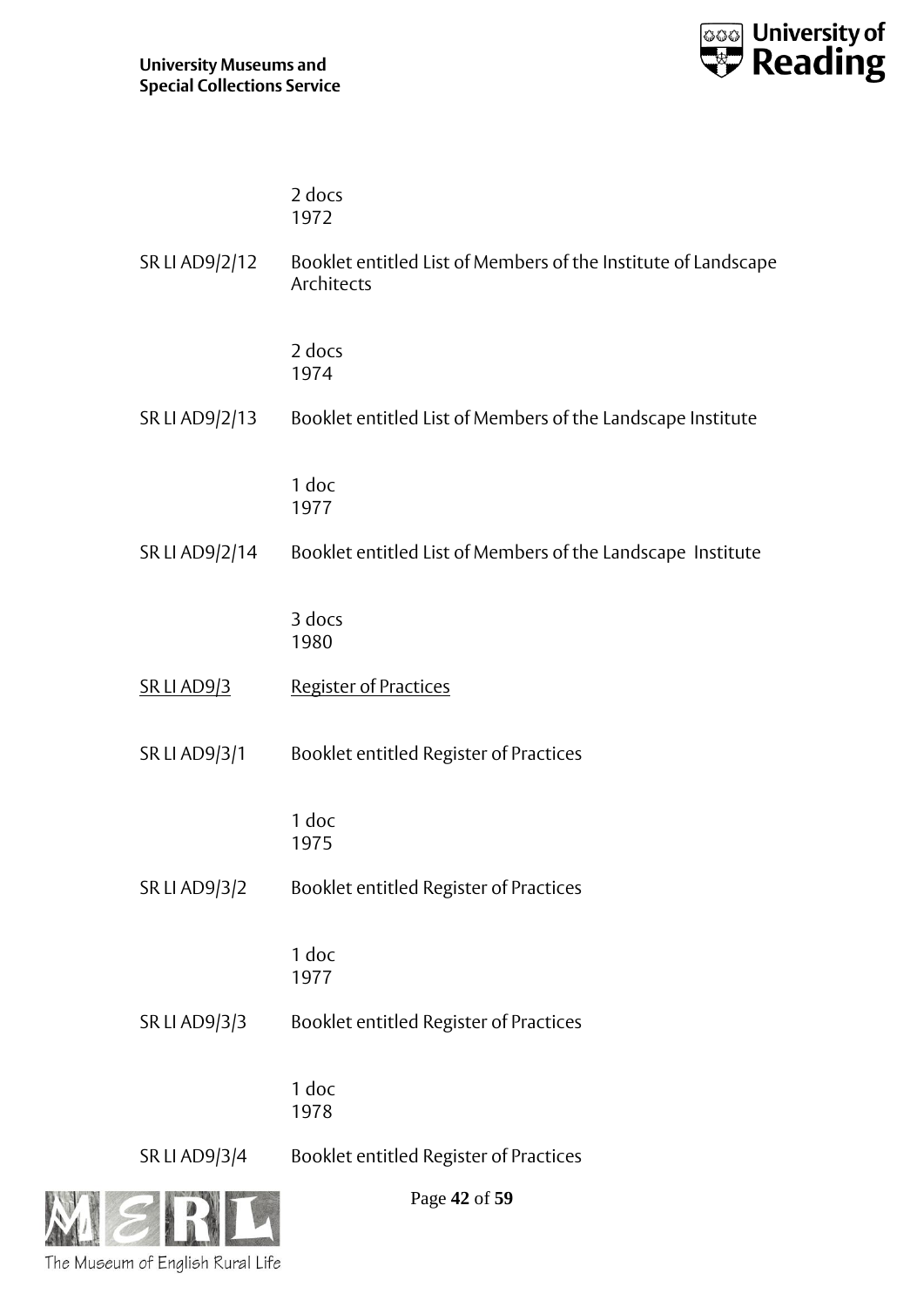![](_page_42_Picture_1.jpeg)

|                      | 1 doc<br>1980                          |
|----------------------|----------------------------------------|
| SR LI AD9/3/5        | Booklet entitled Register of Practices |
|                      | 1 doc<br>1982                          |
| <b>SR LI AD9/3/6</b> | Booklet entitled Register of Practices |
|                      | 1 doc<br>1983                          |
| SR LI AD9/3/7        | Booklet entitled Register of Practices |
|                      | 1 doc<br>1985                          |
| SR LI AD9/3/8        | Booklet entitled Register of Practices |
|                      | 1 doc<br>1986                          |
| SR LI AD9/3/9        | Booklet entitled Register of Practices |
|                      | 1 doc<br>1987                          |
| SR LI AD9/3/10       | Booklet entitled Register of Practices |
|                      | 1 doc<br>1988                          |
| SR LI AD9/3/11       | Booklet entitled Register of Practices |
|                      | 1 doc                                  |

1989

![](_page_42_Picture_4.jpeg)

Page **43** of **59**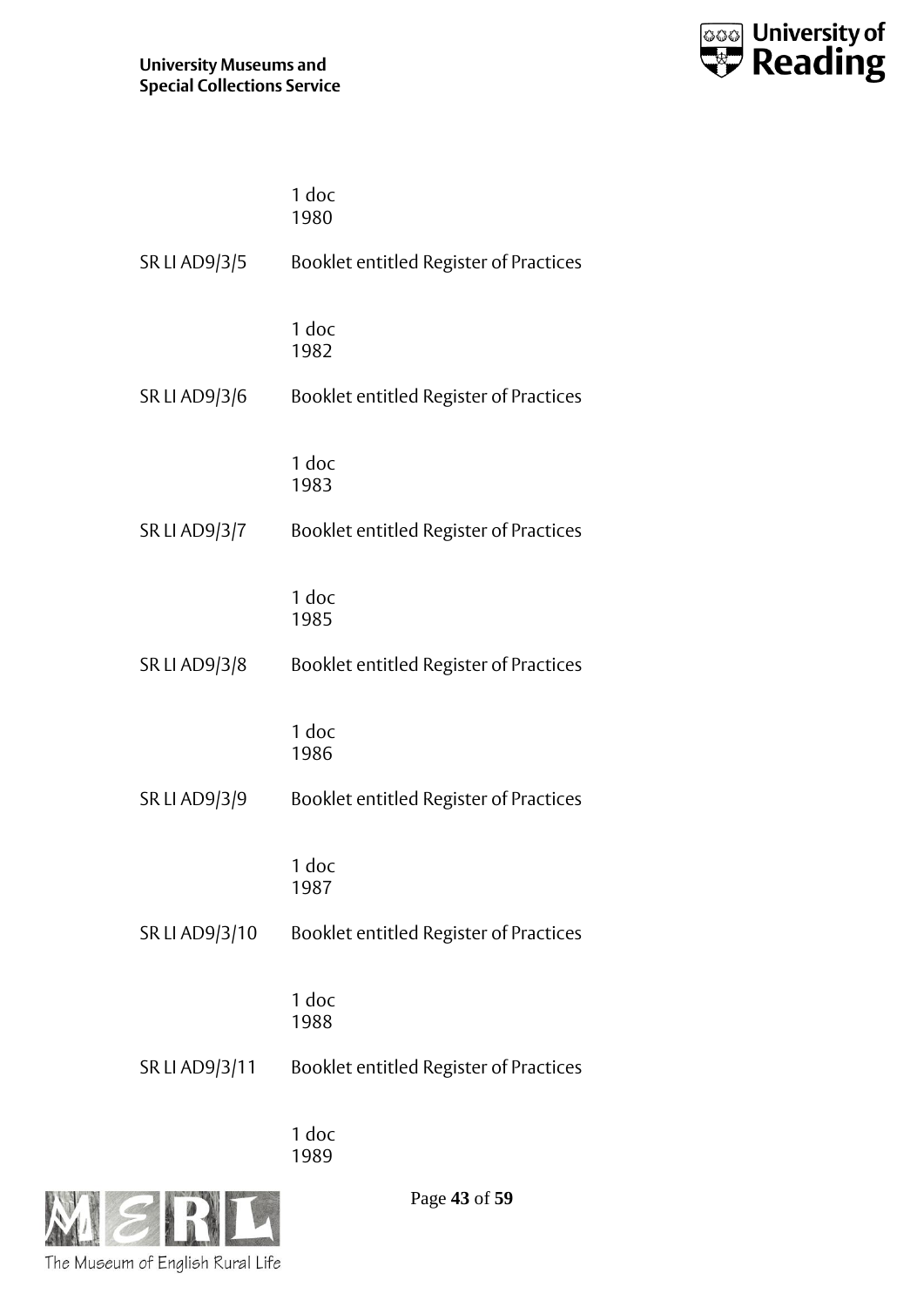![](_page_43_Picture_1.jpeg)

| SR LI AD9/3/12 | Booklet entitled Directory of Registered Landscape Practices |
|----------------|--------------------------------------------------------------|
|                | 1 doc<br>1990                                                |
| SR LI AD9/3/13 | Booklet entitled Directory of Registered Landscape Practices |
|                | 1 doc<br>1991                                                |
| SR LI AD9/3/14 | Booklet entitled Directory of Registered Landscape Practices |
|                | 1 doc<br>1992                                                |
| SR LI AD9/3/15 | Booklet entitled Directory of Registered Landscape Practices |
|                | 1 doc<br>1993                                                |
| SR LI AD9/3/16 | Booklet entitled Directory of Registered Landscape Practices |
|                | 1 doc<br>1994                                                |
| SR LI AD9/3/17 | Booklet entitled Directory of Registered Landscape Practices |
|                | 1 doc<br>1995                                                |
| SR LI AD9/3/18 | Booklet entitled Directory of Registered Landscape Practices |
|                | $1$ doc<br>1996                                              |
| SR LI AD9/3/19 | Booklet entitled Directory of Registered Landscape Practices |

![](_page_43_Picture_3.jpeg)

Page **44** of **59**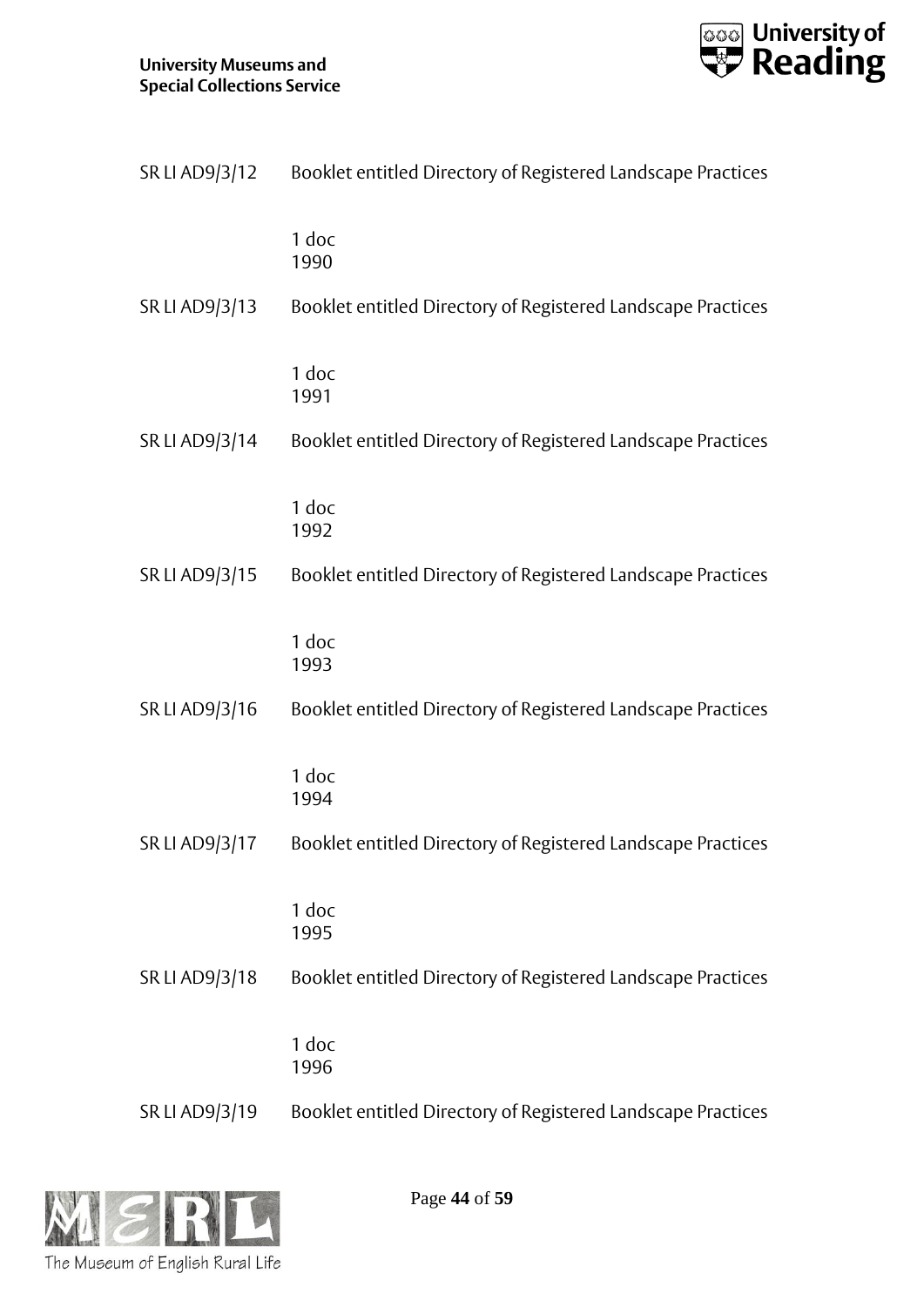![](_page_44_Picture_1.jpeg)

|                | 1 doc<br>1997                                                |
|----------------|--------------------------------------------------------------|
| SR LI AD9/3/20 | Booklet entitled Directory of Registered Landscape Practices |
|                | 1 doc<br>1998                                                |
| SR LI AD9/3/21 | Booklet entitled Directory of Registered Landscape Practices |
|                | 1 doc<br>1999                                                |
| SR LI AD9/3/22 | Booklet entitled Directory of Registered Landscape Practices |
|                | 1 doc<br>2000                                                |
| SR LI AD9/3/23 | Booklet entitled Directory of Registered Landscape Practices |
|                | 1 doc<br>2001                                                |
| SR LI AD9/3/24 | Booklet entitled Directory of Registered Landscape Practices |
|                | 1 doc<br>2002                                                |
| SR LI AD9/3/25 | Booklet entitled Directory of Registered Landscape Practices |
|                | 1 doc<br>2003                                                |
| SR LI AD9/3/26 | Booklet entitled Directory of Registered Landscape Practices |
|                | 1 doc<br>2004                                                |
| SR LI AD9/3/27 | Booklet entitled Directory of Registered Landscape Practices |

![](_page_44_Picture_3.jpeg)

Page **45** of **59**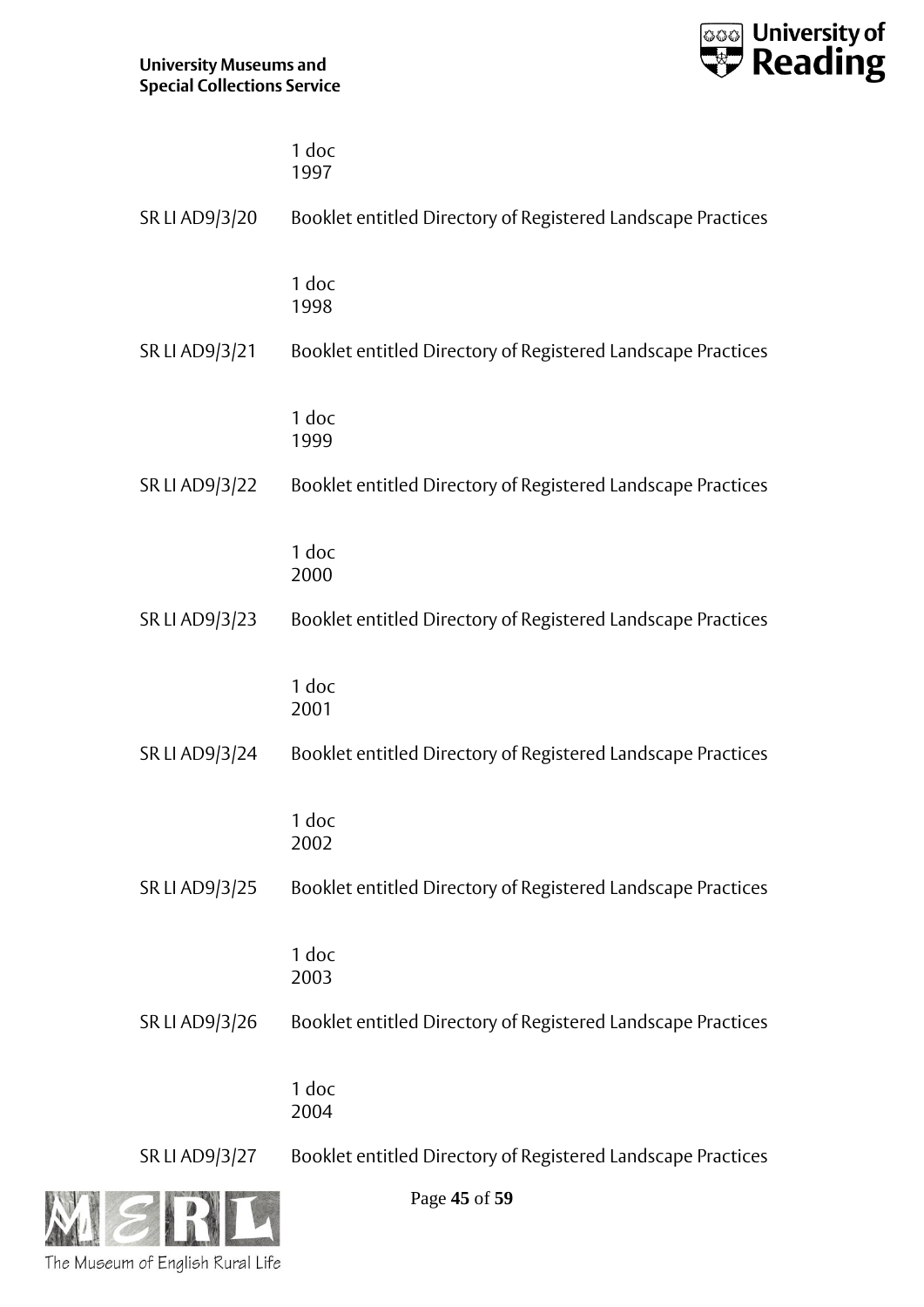![](_page_45_Picture_1.jpeg)

|                | 1 doc<br>2005                                                                                            |
|----------------|----------------------------------------------------------------------------------------------------------|
| SR LI AD9/3/28 | Booklet entitled Directory of Registered Landscape Practices                                             |
|                | 1 doc<br>2006                                                                                            |
| SR LI AD9/4    | Folder of copies of the Constitution of the Institute of<br>Landscape Architects and Landscape Institute |
|                | 1 folder<br>1929-1989                                                                                    |
| SR LI AD9/5    | Constitution and By-Laws of the Institute of Landscape<br>Architects and Landscape Institute             |
|                | 1 folder<br>1930-1990                                                                                    |
| SR LI AD9/5/1  | Booklet entitled Constitution and Bye-Laws of the Institute of<br>Landscape Architects                   |
|                | 2 docs<br>1930                                                                                           |
| SR LI AD9/5/2  | Booklet entitled Constitution and Bye-Laws of the Institute of<br>Landscape Architects                   |
|                | 1 doc<br>1939                                                                                            |
| SR LI AD9/5/3  | Booklet entitled Constitution and Bye-Laws of the Institute of<br>Landscape Architects                   |
|                |                                                                                                          |

3 docs 1951

![](_page_45_Picture_4.jpeg)

Page **46** of **59**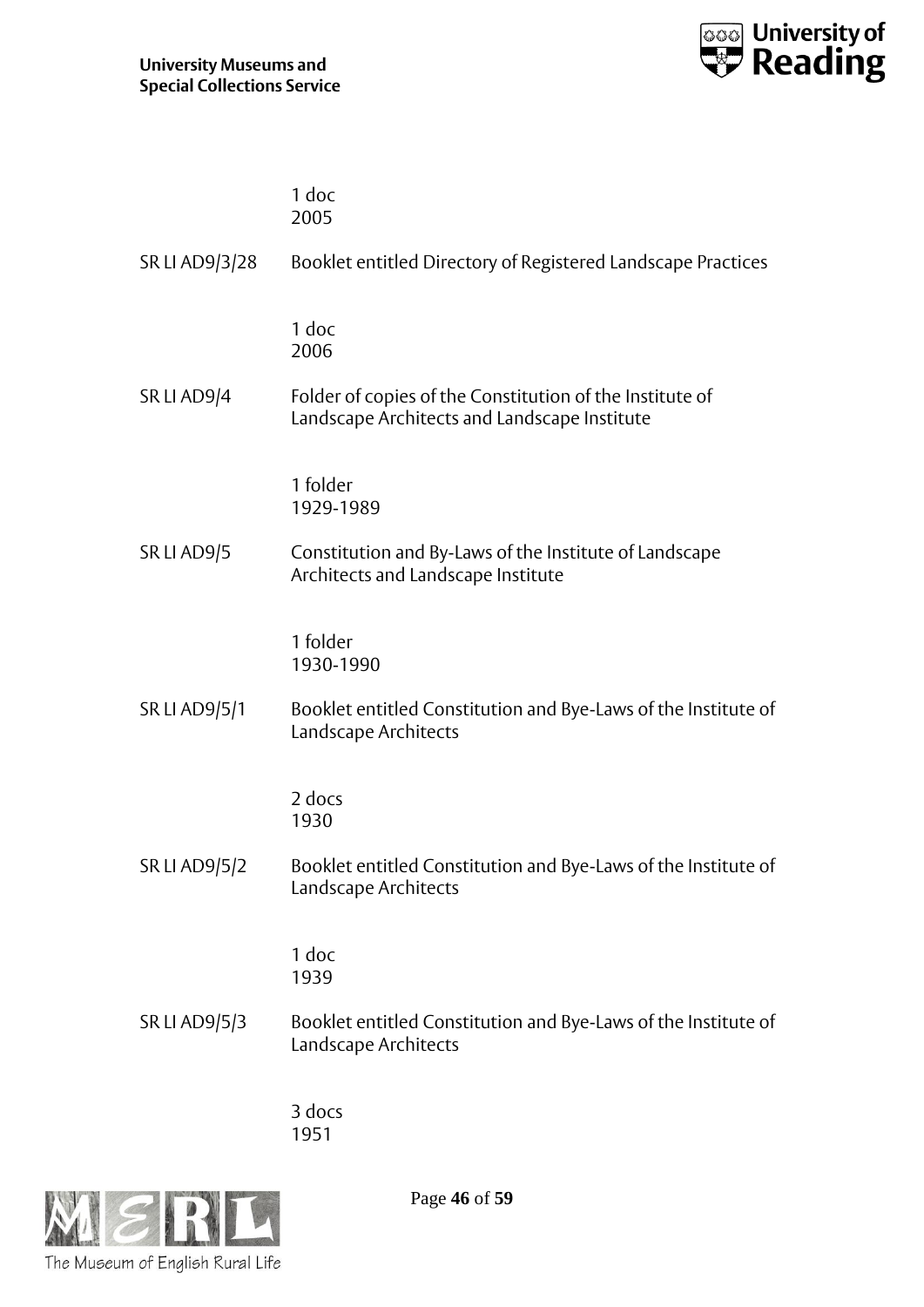![](_page_46_Picture_1.jpeg)

| <b>SR LI AD9/5/4</b> | Booklet entitled Constitution and Bye-Laws of the Institute of<br>Landscape Architects |
|----------------------|----------------------------------------------------------------------------------------|
|                      | 3 docs<br>1958                                                                         |
| <b>SR LI AD9/5/5</b> | Booklet entitled Constitution and By-Laws of the Institute of<br>Landscape Architects  |
|                      | 2 docs<br>1969                                                                         |
| <b>SR LI AD9/5/6</b> | Booklet entitled Constitution and By-Laws of the Institute of<br>Landscape Architects  |
|                      | 2 docs<br>1971                                                                         |
| <b>SR LI AD9/5/7</b> | Booklet entitled Constitution and By-Laws of the Institute of<br>Landscape Architects  |
|                      | 6 docs<br>1977                                                                         |
| SR LI AD9/5/8        | Booklet entitled By-Laws of the Landscape Institute                                    |
|                      | 3 docs<br>1978                                                                         |
| SR LI AD9/5/9        | Booklet entitled By-Laws of the Landscape Institute                                    |
|                      | 1 doc<br>1983                                                                          |
| SR LI AD9/5/10       | Booklet entitled By-Laws of the Landscape Institute                                    |
|                      | 1 doc                                                                                  |

1986

![](_page_46_Picture_4.jpeg)

Page **47** of **59**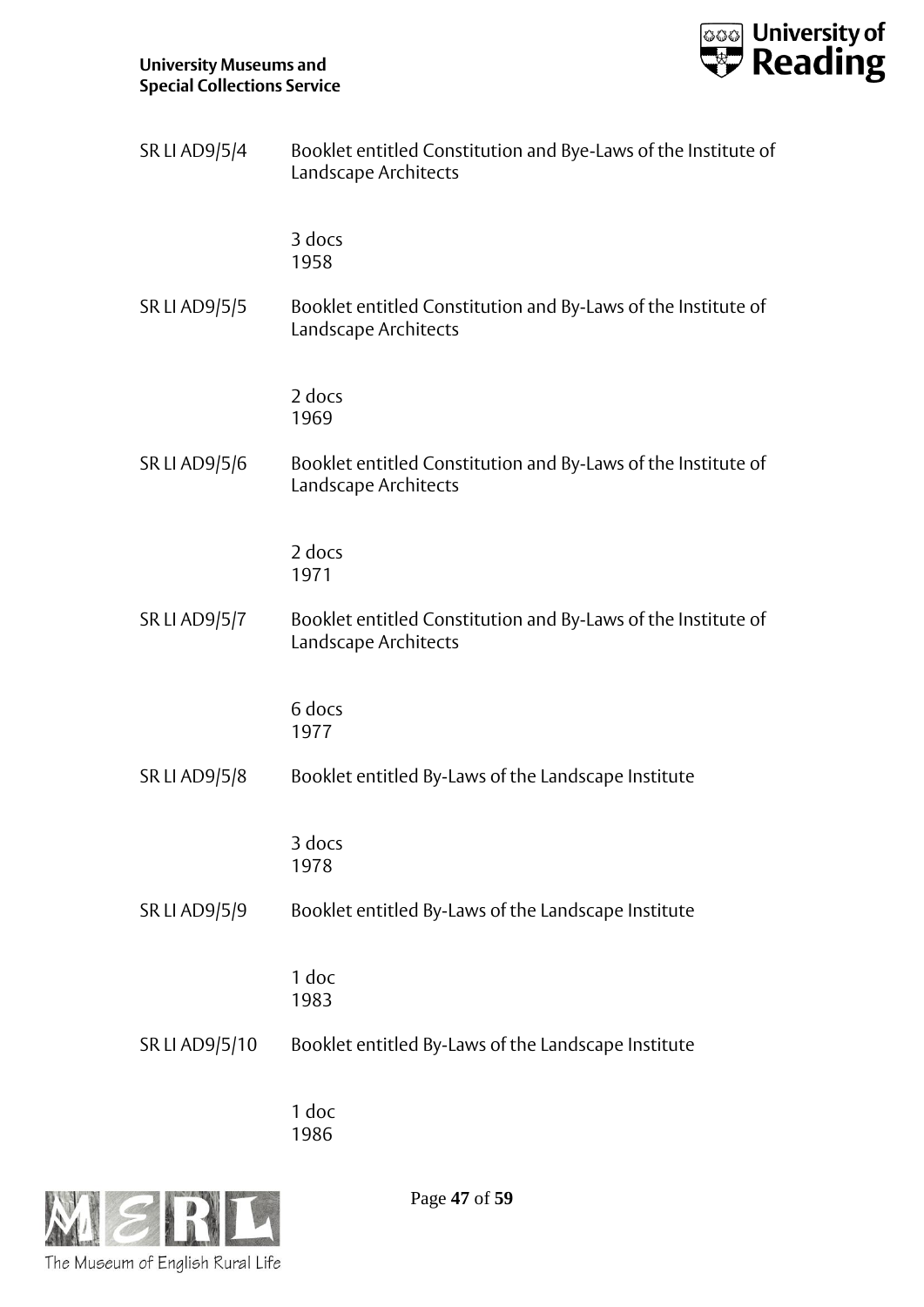![](_page_47_Picture_1.jpeg)

|                     | SR LI AD9/5/11 Booklet entitled By-Laws of the Landscape Institute                                                                                                                                                                                                                                                                                                                                                                                                                                                                                                                                                                                                                                                                 |
|---------------------|------------------------------------------------------------------------------------------------------------------------------------------------------------------------------------------------------------------------------------------------------------------------------------------------------------------------------------------------------------------------------------------------------------------------------------------------------------------------------------------------------------------------------------------------------------------------------------------------------------------------------------------------------------------------------------------------------------------------------------|
|                     | 1 doc<br>1990                                                                                                                                                                                                                                                                                                                                                                                                                                                                                                                                                                                                                                                                                                                      |
| SR LI AD9/6         | Folder of booklets entitled Codes of Professional Practice                                                                                                                                                                                                                                                                                                                                                                                                                                                                                                                                                                                                                                                                         |
|                     | 1 folder<br>1950s-1970s                                                                                                                                                                                                                                                                                                                                                                                                                                                                                                                                                                                                                                                                                                            |
| SR LI AD9/7         | Folder of booklets entitled Conditions of Engagement and<br><b>Scale of Professional Charges</b>                                                                                                                                                                                                                                                                                                                                                                                                                                                                                                                                                                                                                                   |
|                     | 1 folder<br>1959-1980s                                                                                                                                                                                                                                                                                                                                                                                                                                                                                                                                                                                                                                                                                                             |
| SR LI AD9/8         | Folder of booklets entitled Scale of Professional Charges                                                                                                                                                                                                                                                                                                                                                                                                                                                                                                                                                                                                                                                                          |
|                     | 1 folder<br>1954-1957                                                                                                                                                                                                                                                                                                                                                                                                                                                                                                                                                                                                                                                                                                              |
| SR LI AD9/9         | Folder of booklets relating to examinations                                                                                                                                                                                                                                                                                                                                                                                                                                                                                                                                                                                                                                                                                        |
|                     | 1 folder<br>1947-1987                                                                                                                                                                                                                                                                                                                                                                                                                                                                                                                                                                                                                                                                                                              |
| <b>SR LI AD9/10</b> | Folder of booklets and leaflets issued by The Institute of<br>Landscape Architects and Landscape Institute<br>Including information leaflet about the Institute of Landscape<br>Architects; Expansion of the profession; Professional careers in<br>landscape architecture, landscape sciences and landscape<br>management, The Landscape Institute and the professions it<br>serves; Report on the Recruitment, Training and Employment<br>of Landscape Architects; Landscape Institute Awards<br>ceremony, Landscape Architecture the environment and<br>design profession; Landscape students - the case for seeking<br>membership of the Landscape Institute; List of Landscapes;<br>The Landscape Architect; Basic Plant list |
|                     | 1 folder                                                                                                                                                                                                                                                                                                                                                                                                                                                                                                                                                                                                                                                                                                                           |

1940s-2007

![](_page_47_Picture_4.jpeg)

Page **48** of **59**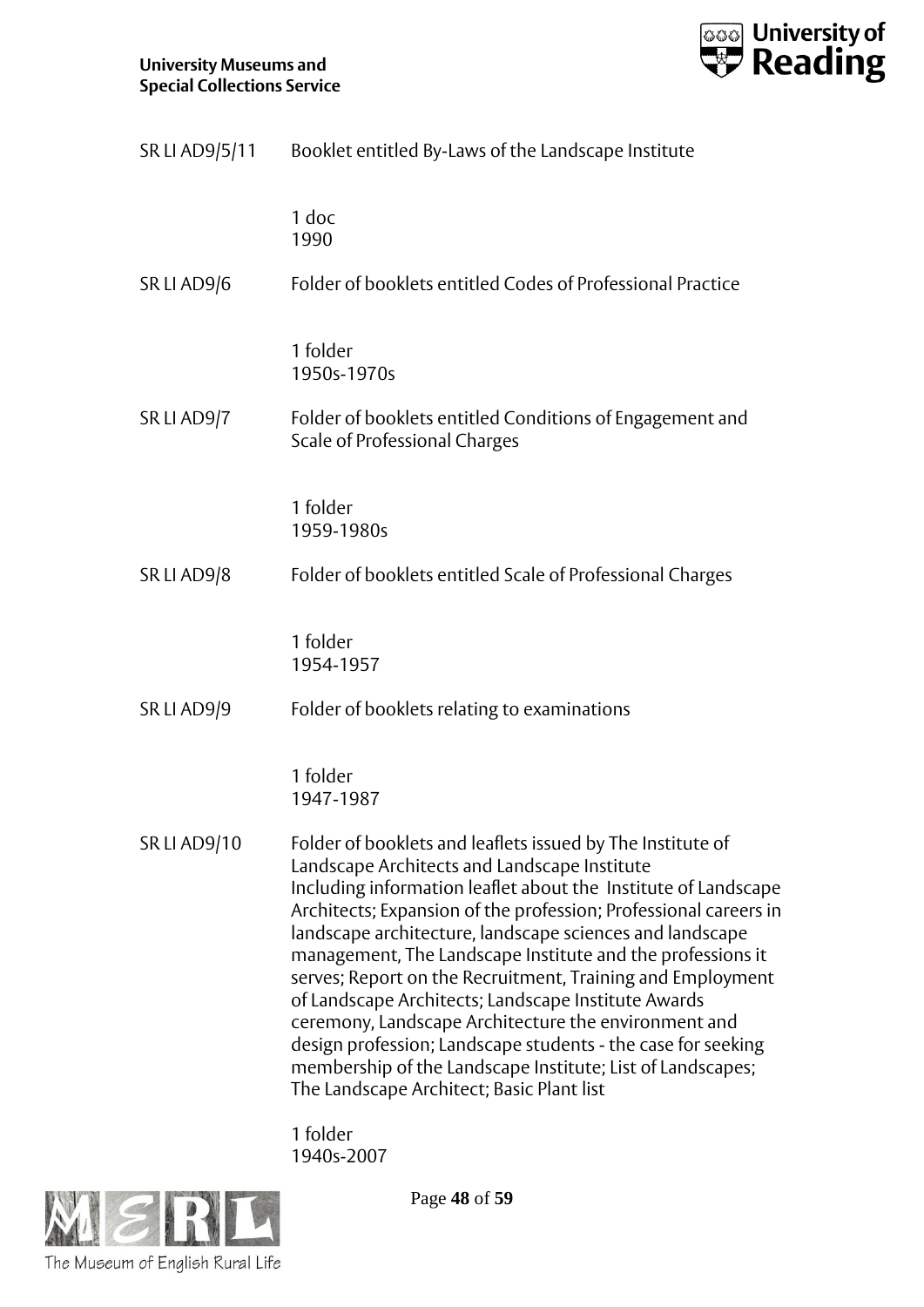![](_page_48_Picture_1.jpeg)

| SR LI AD9/11        | Visitors book                                                                                                                                                                                                                                                                                                                                                                                                                                                                                                                                                                                                                                                 |
|---------------------|---------------------------------------------------------------------------------------------------------------------------------------------------------------------------------------------------------------------------------------------------------------------------------------------------------------------------------------------------------------------------------------------------------------------------------------------------------------------------------------------------------------------------------------------------------------------------------------------------------------------------------------------------------------|
|                     | 1 vol<br>1930s-1958                                                                                                                                                                                                                                                                                                                                                                                                                                                                                                                                                                                                                                           |
| <b>SR LI AD9/12</b> | <b>Registers of Diplomas</b>                                                                                                                                                                                                                                                                                                                                                                                                                                                                                                                                                                                                                                  |
|                     | 3 vols<br>1930-1975                                                                                                                                                                                                                                                                                                                                                                                                                                                                                                                                                                                                                                           |
| SR LI AD9/12/1      | Register of Diplomas, numbers 1-190<br>Including information leaflet about the Institute of Landscape<br>Architects; Expansion of the profession; Professional careers in<br>landscape architecture, landscape sciences and landscape<br>management, The Landscape Institute and the professions it<br>serves; Report on the Recruitment, Training and Employment<br>of Landscape Architects; Landscape Institute Awards<br>ceremony, Landscape Architecture the environment and<br>design profession; Landscape students - the case for seeking<br>membership of the Landscape Institute; List of Landscapes;<br>The Landscape Architect; Basic Plant list   |
|                     | 1 vol<br>1930-1956                                                                                                                                                                                                                                                                                                                                                                                                                                                                                                                                                                                                                                            |
| SR LI AD9/12/2      | Register of Diplomas, numbers 191-431<br>Including information leaflet about the Institute of Landscape<br>Architects; Expansion of the profession; Professional careers in<br>landscape architecture, landscape sciences and landscape<br>management, The Landscape Institute and the professions it<br>serves; Report on the Recruitment, Training and Employment<br>of Landscape Architects; Landscape Institute Awards<br>ceremony, Landscape Architecture the environment and<br>design profession; Landscape students - the case for seeking<br>membership of the Landscape Institute; List of Landscapes;<br>The Landscape Architect; Basic Plant list |
|                     | 1 vol<br>1956-1972                                                                                                                                                                                                                                                                                                                                                                                                                                                                                                                                                                                                                                            |
| SR LI AD9/12/3      | Register of Diplomas, numbers 432-567<br>Including information leaflet about the Institute of Landscape<br>Architects; Expansion of the profession; Professional careers in                                                                                                                                                                                                                                                                                                                                                                                                                                                                                   |

![](_page_48_Picture_3.jpeg)

Page **49** of **59**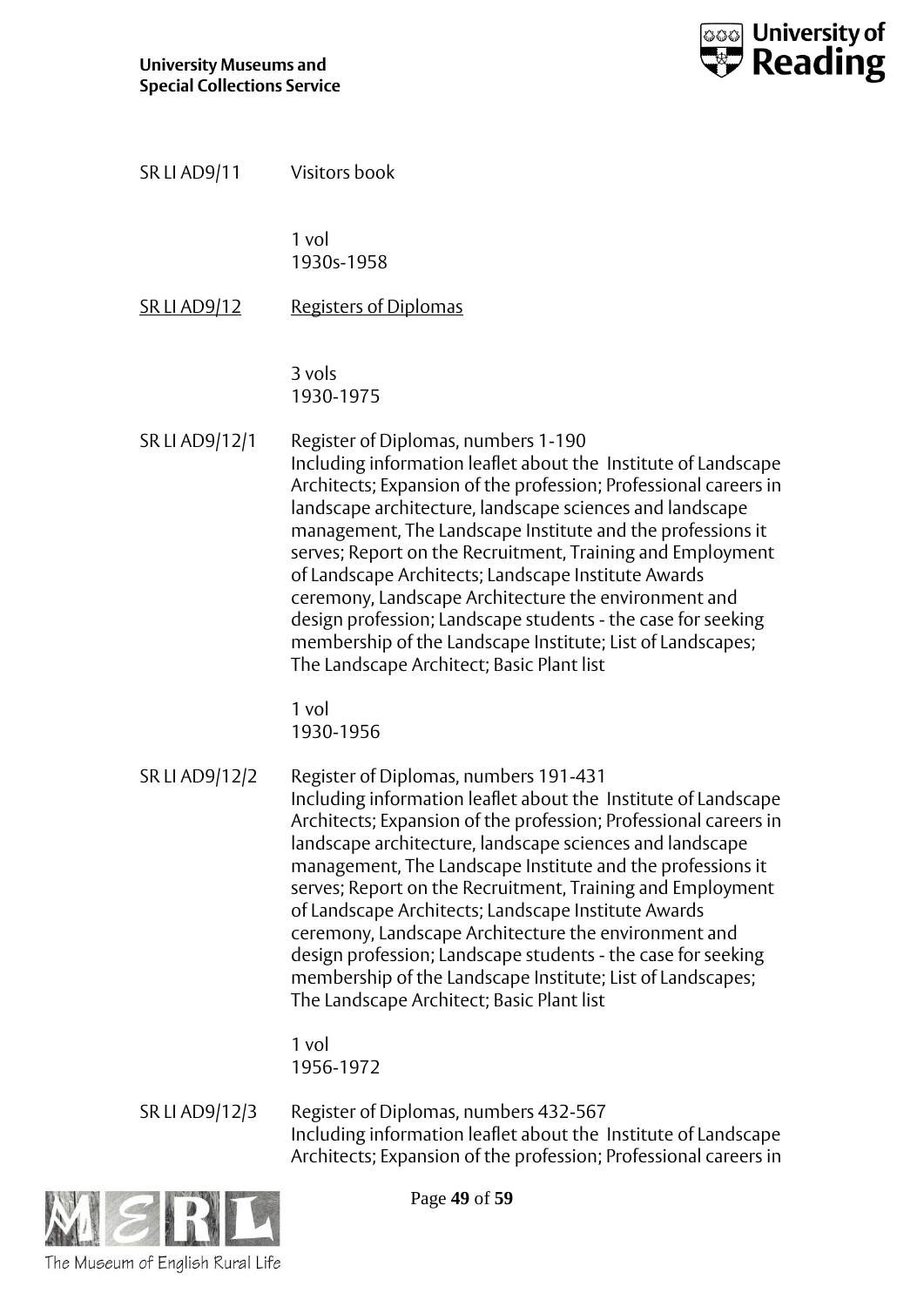![](_page_49_Picture_0.jpeg)

|                     | landscape architecture, landscape sciences and landscape<br>management, The Landscape Institute and the professions it<br>serves; Report on the Recruitment, Training and Employment<br>of Landscape Architects; Landscape Institute Awards<br>ceremony, Landscape Architecture the environment and<br>design profession; Landscape students - the case for seeking<br>membership of the Landscape Institute; List of Landscapes;<br>The Landscape Architect; Basic Plant list |
|---------------------|--------------------------------------------------------------------------------------------------------------------------------------------------------------------------------------------------------------------------------------------------------------------------------------------------------------------------------------------------------------------------------------------------------------------------------------------------------------------------------|
|                     | 1 vol<br>1973                                                                                                                                                                                                                                                                                                                                                                                                                                                                  |
| <b>SR LI AD9/13</b> | Certificate for Grande Médaille d'or, Société Nationale<br>d'Horticulture de France<br>Awarded to the I.L.A. for the joint exhibits of the I.L.A.                                                                                                                                                                                                                                                                                                                              |
|                     | 1 doc<br>1937                                                                                                                                                                                                                                                                                                                                                                                                                                                                  |
| <u>SR LI AD9/14</u> | Conference papers                                                                                                                                                                                                                                                                                                                                                                                                                                                              |
| SR LI AD9/14/1      | 1930s-2000s<br>Folders entitled International Conference (English File)                                                                                                                                                                                                                                                                                                                                                                                                        |
|                     | 3 folders<br>1946-1948                                                                                                                                                                                                                                                                                                                                                                                                                                                         |
| SR LI AD9/14/2      | Folders entitled International Conference (Foreign File)                                                                                                                                                                                                                                                                                                                                                                                                                       |
|                     | 3 folders<br>1938-1948                                                                                                                                                                                                                                                                                                                                                                                                                                                         |
| SR LI AD9/14/3      | Folder entitled Broadway Exhibition, Hastings Conference<br>1943 and 1945 conferences                                                                                                                                                                                                                                                                                                                                                                                          |
|                     | 1 folder<br>1939-1948                                                                                                                                                                                                                                                                                                                                                                                                                                                          |
| SR LI AD9/14/4      | Report on conference held at Cambusnethan Priory,<br>Lanarkshire, Institute of Landscape Architects (Scottish                                                                                                                                                                                                                                                                                                                                                                  |

![](_page_49_Picture_3.jpeg)

Page **50** of **59**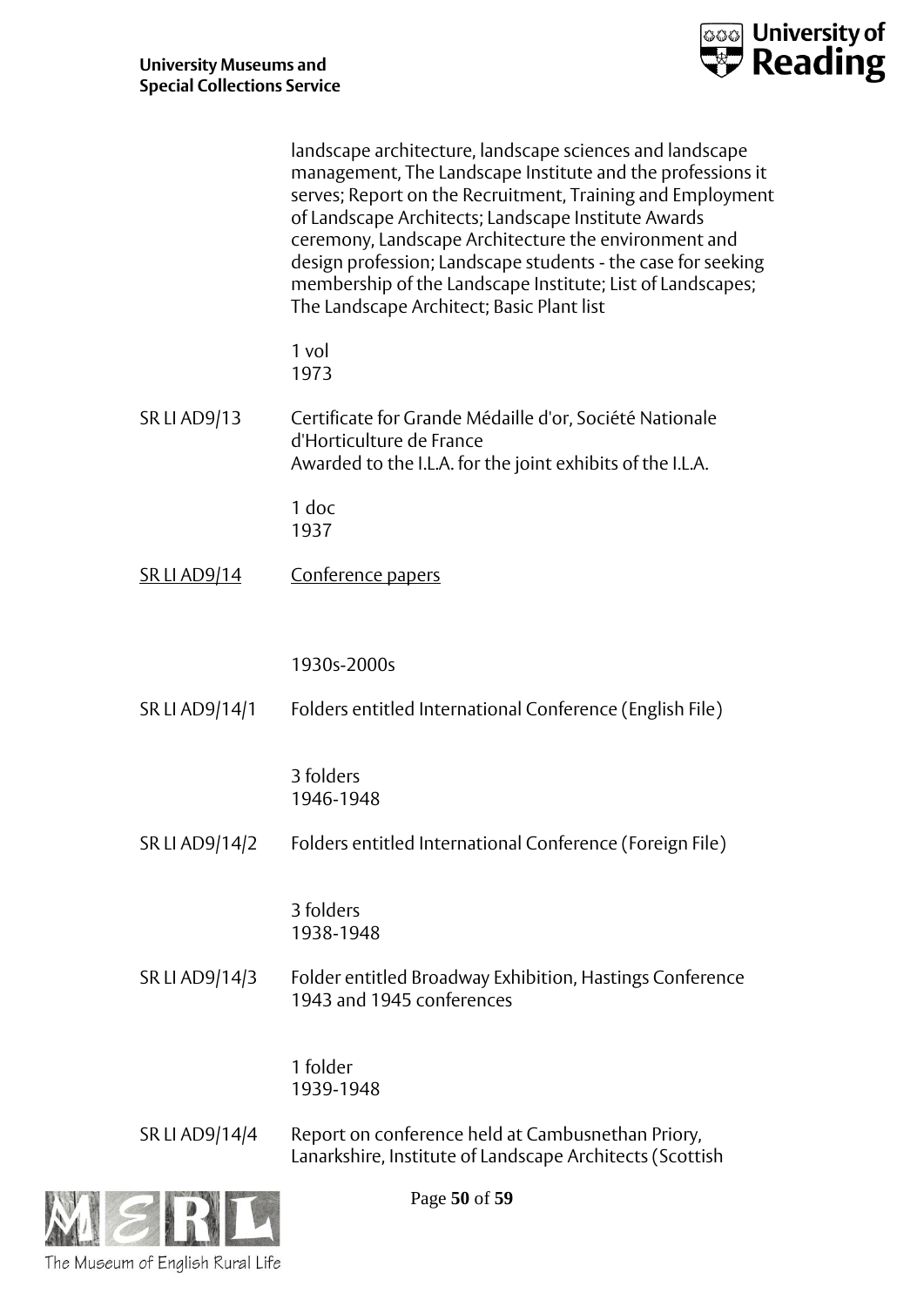![](_page_50_Picture_1.jpeg)

|                 | Group)                                                                                                                           |
|-----------------|----------------------------------------------------------------------------------------------------------------------------------|
|                 | 1 doc<br>1962                                                                                                                    |
| SR LI AD9/14/5  | Folder of conference papers, Stirling, Institute of Landscape<br>Architects                                                      |
|                 | 1 folder<br>1971                                                                                                                 |
| SR LI AD9/14/6  | Folder of conference papers for The Environmental Problems<br>of Urban Motorways, Institute of Landscape Architects<br>Symposium |
|                 | 1 folder<br>5 Jun 1973                                                                                                           |
| SR LI AD9/14/7  | Folder of conference papers for Landscape in the current<br>climate, Institute of Landscape Architects Symposium                 |
|                 | 1 folder<br>2 May 1974                                                                                                           |
| SR LI AD9/14/8  | Booklet for the XVth Congress of the International Federation<br>of Landscape Architects                                         |
|                 | 1 doc<br>6-9 Sept 1976                                                                                                           |
| SR LI AD9/14/9  | Folder of conference papers for Set Aside for What and How,<br>Landscape Institute conference                                    |
|                 | 1 folder<br>May 1987                                                                                                             |
| SR LI AD9/14/10 | Booklet for the 25th Congress of the International Federation<br>of Landscape Architects                                         |

![](_page_50_Picture_3.jpeg)

Page **51** of **59**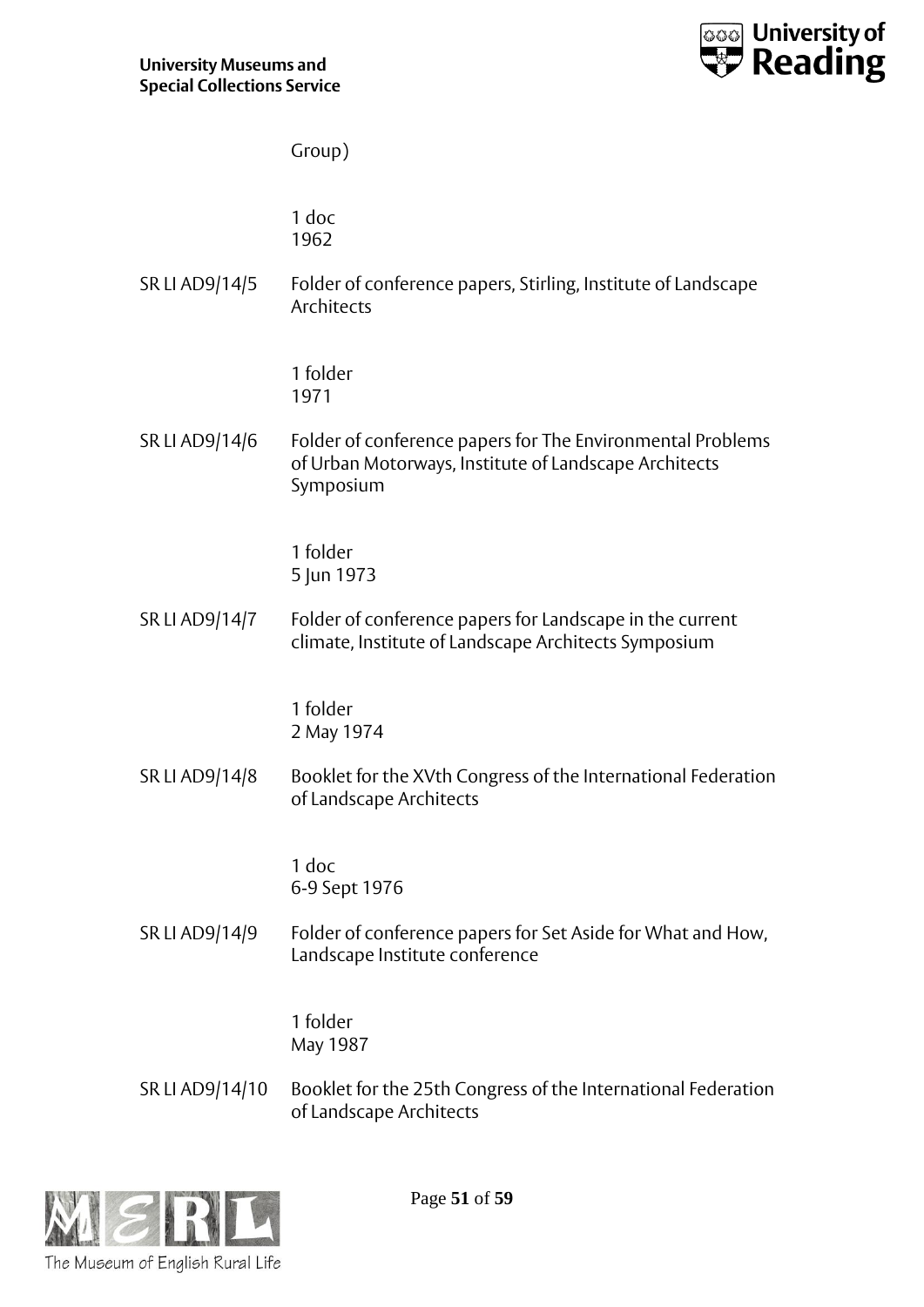![](_page_51_Picture_1.jpeg)

1 doc 16-19 Jul 1988

| SR LI AD9/14/11 | Folder of conference papers for Landscapes to Live In, |
|-----------------|--------------------------------------------------------|
|                 | Landscape Institute Diamond Jubilee Conference         |

1 folder 1989

SR LI AD9/14/12 Folder of Landscape Institute Jubilee lectures

1 folder 1989

SR LI AD9/14/13 Folder of conference papers for 1992 and all that, seminar on landscape issues, Landscape Institute

> 1 folder 3 Oct 1989

SR LI AD9/14/14 Folder of conference papers for Landscape planning for our urban future, Landscape Institute

> 1 folder 10 May 1990

SR LI AD9/14/15 Folder of conference papers for Landscape Design as a Catalyst for Development, Landscape Institute

> 1 folder 12-14 Sept 1990

SR LI AD9/14/16 Folder of conference papers for Planning landscape quality, Landscape Institute

> 1 folder 19 Apr 1991

![](_page_51_Picture_15.jpeg)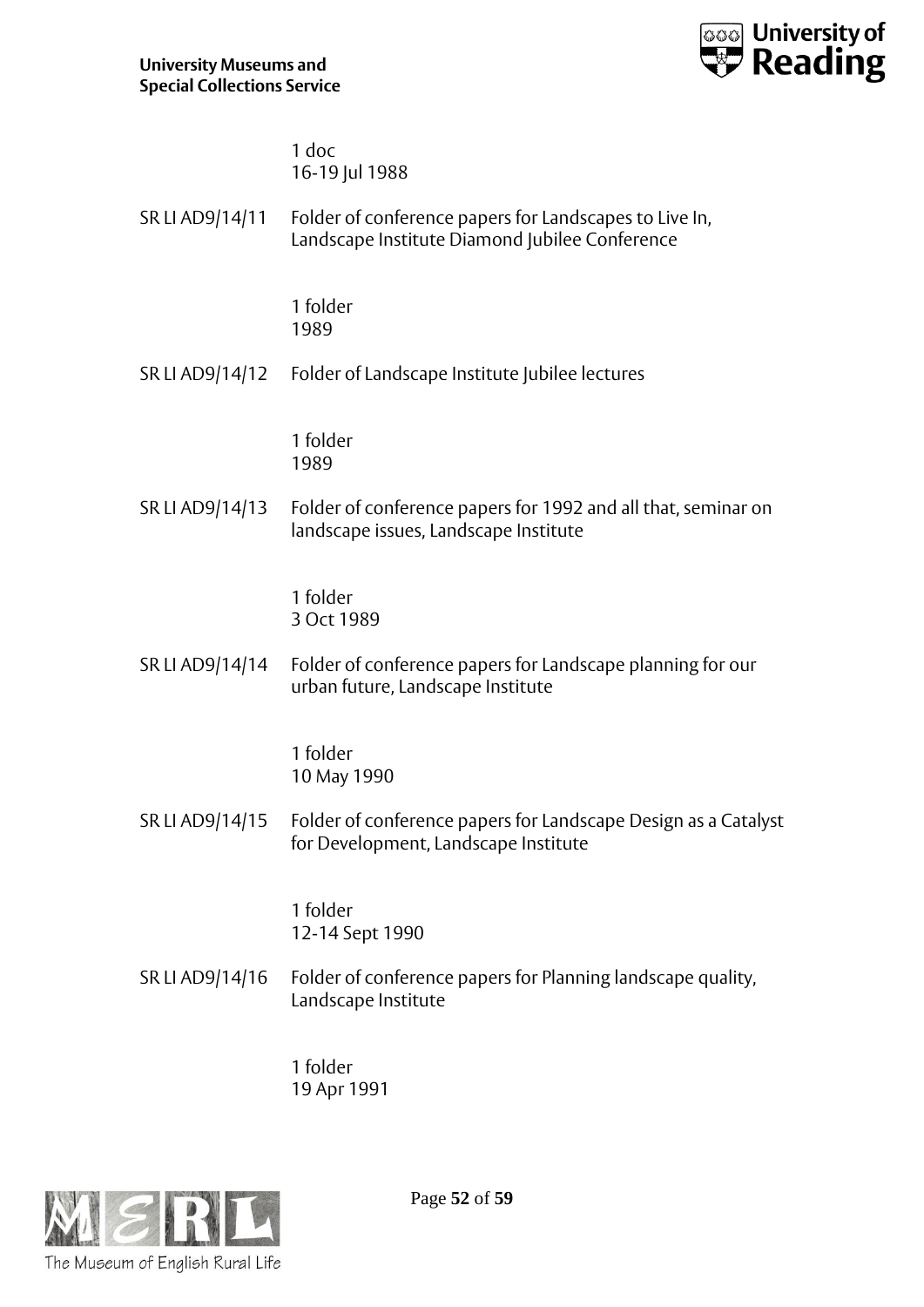![](_page_52_Picture_1.jpeg)

| SR LI AD9/14/17 Folder of conference papers for Vision European Environments |
|------------------------------------------------------------------------------|
| policy and practice                                                          |

1 folder 20-21 Sept 1991

SR LI AD9/14/18 Folder of papers for Plant Establishment - recent developments, Landscape Institute

> 2 folders 25 Mar 1992

SR LI AD9/14/19 Folder of papers for A Landscape Strategy for the UK - joint Landscape Institute/RTPI conference

> 1 folder 23 Apr 1992

SR LI AD9/14/20 Folder of papers for The role of nature conservation in EA woodlands, Landscape Institute/EN conference

> 1 folder 16 Jul 1992

SR LI AD9/14/21 Folder of papers for The rehabilitation by Design, Landscape Institute

> 1 folder 17-19 Sept 1992

SR LI AD9/14/22 Folder of papers for Migration: Habitat creation for nature conservation, Landscape Institute

> 1 folder 28 Jan 1993

SR LI AD9/14/23 Folder of papers for Professional practice in Europe, Landscape Institute

![](_page_52_Picture_15.jpeg)

Page **53** of **59**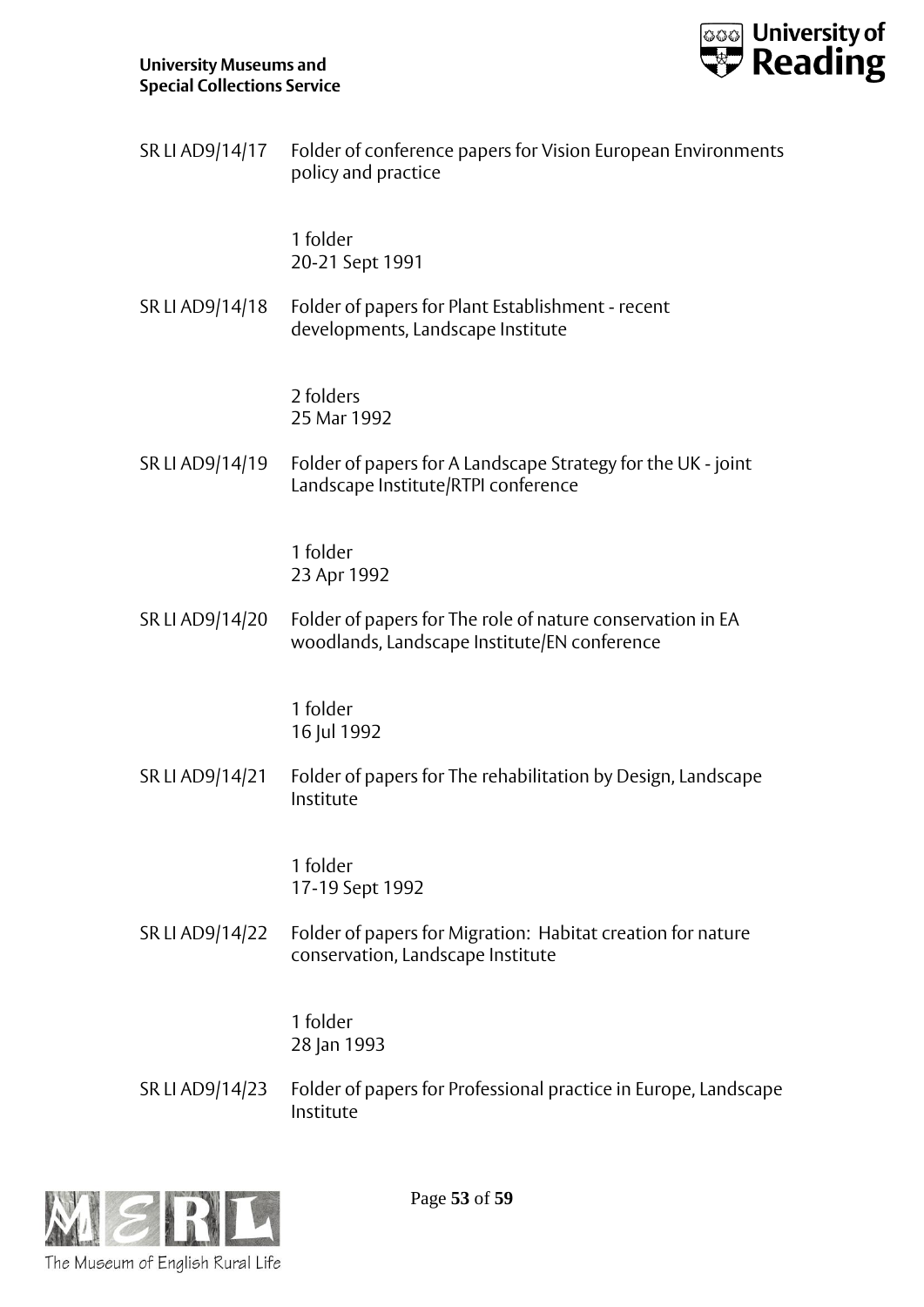![](_page_53_Picture_1.jpeg)

1 folder 13-14 Jan 1993

| SR LI AD9/14/24 Folder of papers for Plants, Water and Drought, Landscape |
|---------------------------------------------------------------------------|
| Institute                                                                 |

1 folder 28 Apr 1993

SR LI AD9/14/25 Folder of papers for role of nature conservation in EA, Landscape Institute

> 1 folder 1 Jul 1993

SR LI AD9/14/26 Folder of papers for IFLA International Conference

1 folder 31 Aug - 3 Sept 1993

SR LI AD9/14/27 Folder of papers for Role of nature conservation in EA, Landscape Institute/EN

> 1 folder 23-24 Sept 1993

SR LI AD9/14/28 Folder of papers for New Roads - being more effective (Birmingham), English Nature/Landscape Institute

> 1 folder 2 Feb 1994

SR LI AD9/14/29 Folder of papers for Local Government and CCT, LI Practice Workshop, Landscape Institute/EN

> 1 folder 3 Mar 1994

![](_page_53_Picture_15.jpeg)

Page **54** of **59**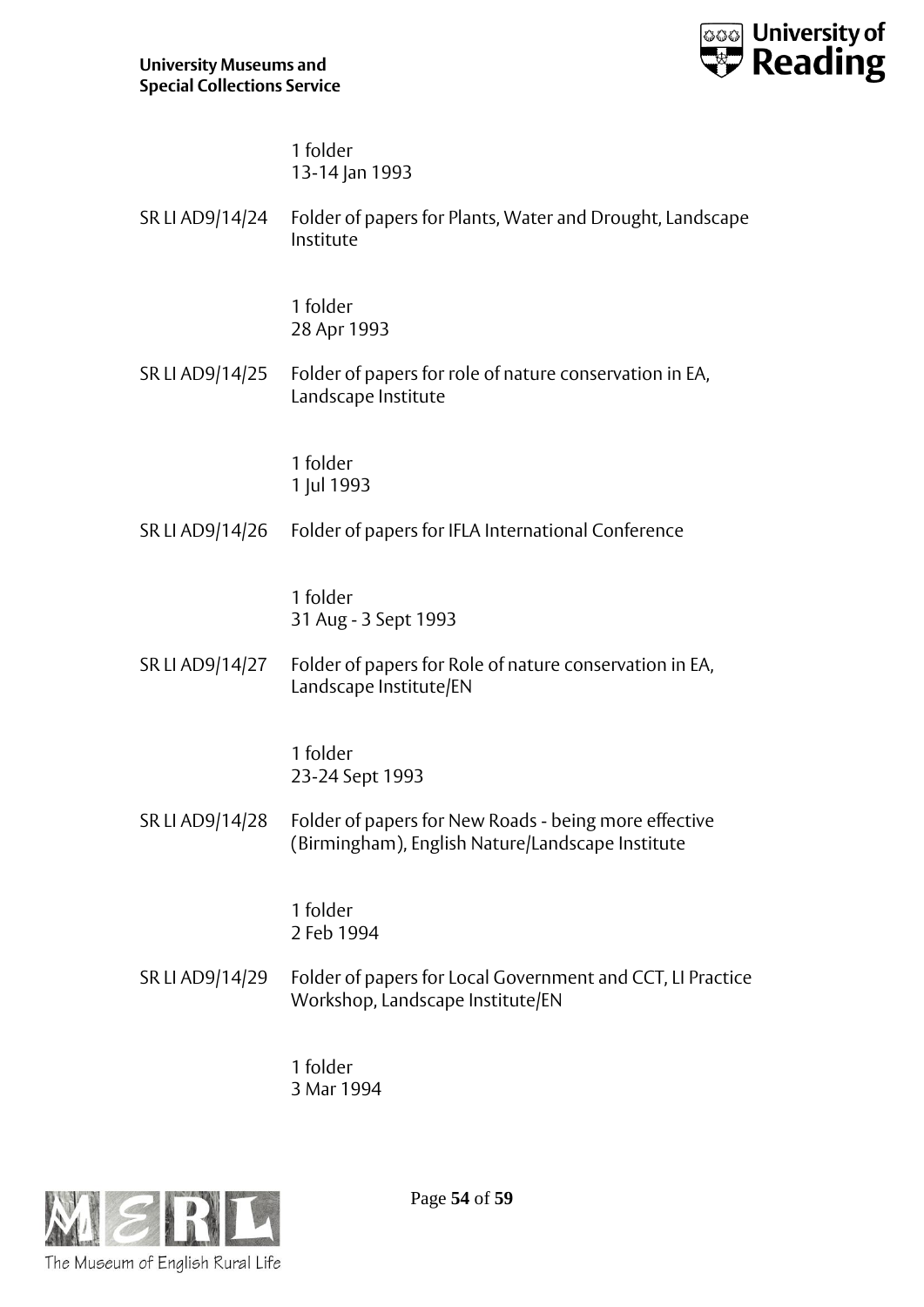![](_page_54_Picture_1.jpeg)

| SR LI AD9/14/30 Folder of papers for Landscape Desigm, Policy and Control, |
|----------------------------------------------------------------------------|
| Landscape Institute/RTPI                                                   |

1 folder 12 May 1994

SR LI AD9/14/31 Folder of papers for Urban Parks design for use, Landscape Institute

> 1 folder 1994

## SR LI AD9/14/32 Folder of papers for Contaminated Land, Landscape Institute

1 folder 29 Nov 1994

SR LI AD9/14/33 Folder of papers for The role of nature conservation in environmental assessment: EAs and derelict land, Landscape Institute

> 1 folder 23 Feb 1995

SR LI AD9/14/34 Folder of papers for GIS and the landscape profession, Landscape Institute

> 1 folder 6 Jun 1995

SR LI AD9/14/35 Folder of papers for EA and protected species (The role of environmental assessment), Landscape Institute

> 1 folder 14 Feb 1996

SR LI AD9/14/36 Folder of papers for Sustainability, road design and the landscape, Landscape Institute

![](_page_54_Picture_15.jpeg)

Page **55** of **59**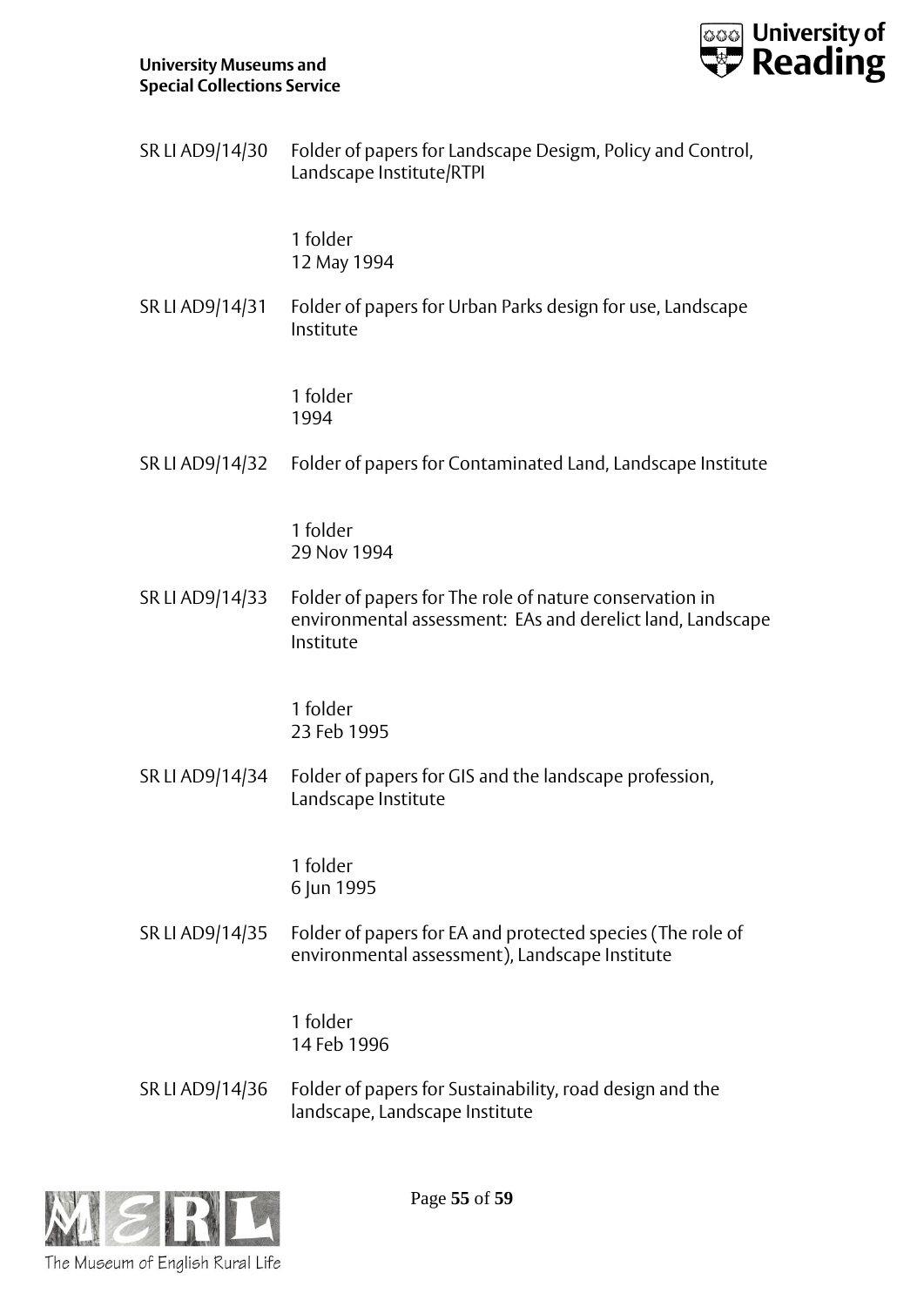![](_page_55_Picture_1.jpeg)

1 folder 29 Feb 1996

| SR LI AD9/14/37 Folder of papers for CAD for the landscape office, Landscape |
|------------------------------------------------------------------------------|
| Institute                                                                    |

1 folder 24 Apr 1996

SR LI AD9/14/38 Folder of papers for Housing Grants Construction Regeneration Act, Landscape Institute

> 1 folder 26 Sept 1996

SR LI AD9/14/39 Folder of papers for conference at Olympia, Landscape Institute

> 1 folder 10-11 Jun 1997

SR LI AD9/14/40 Booklet entitled the Durham Report IX, Town & Countryside Programme: The Unsustainability of Sustainability and other green myths, lecture by David Jarvis, Landscape Institute

> 1 folder 2001

SR LI AD9/14/41 Leaflet for Reshaping the landscape to meet the needs of the future, Landscape Institute and University of Reading

> 1 doc 2006

SR LI AD9/14/42 Leaflet for Programme and policy recommendation form, Climate Change the challenge for landscape architects, Landscape Institute

> 1 doc 2007

![](_page_55_Picture_15.jpeg)

Page **56** of **59**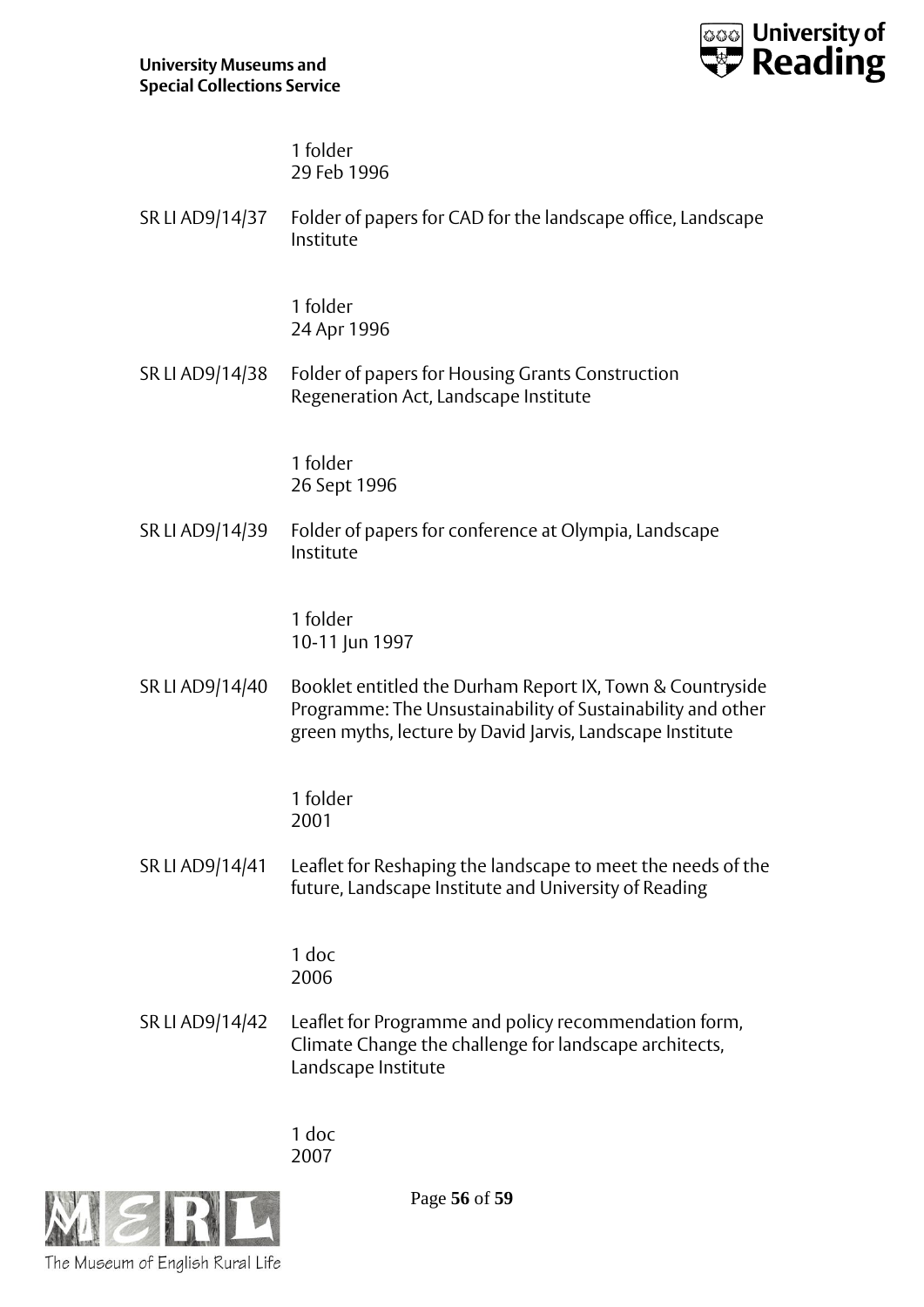![](_page_56_Picture_1.jpeg)

|                     | SR LI AD9/14/43 Folder relating to the I.L.A. Annual Conference, Durham City                                                    |
|---------------------|---------------------------------------------------------------------------------------------------------------------------------|
|                     | 1 folder<br>13-17 Sept 1967                                                                                                     |
| SR LI AD9/14/44     | Leaflets for the Annual Conference of the Institute of<br>Landscape Architects, London                                          |
|                     | 2 docs<br>12 Nov 1945                                                                                                           |
| <u>SR LI AD9/15</u> | <b>Royal Parks Survey</b>                                                                                                       |
|                     | 1980s                                                                                                                           |
| SR LI AD9/15/1      | Booklets relating to the Chiswick House Grounds Historical<br>Survey                                                            |
|                     | 2 docs<br>1983                                                                                                                  |
| SR LI AD9/15/2      | Booklets and maps relating to the Hyde Park Historical Survey<br>Consists of Tree Survey, Artefacts Schedules and plans         |
|                     | 3 folders<br>1982                                                                                                               |
| SR LI AD9/15/3      | Booklets and maps relating to the Green Park Historical Survey<br>Consists of Tree Survey, Artefacts Schedules and plans        |
|                     | 1 folder<br>1981                                                                                                                |
| SR LI AD9/15/4      | Booklets and maps relating to the Greenwich Park Historical<br>Survey<br>Consists of Tree Survey, Artefacts Schedules and plans |
|                     | 1 folder<br>1984-1986                                                                                                           |

![](_page_56_Picture_3.jpeg)

Page **57** of **59**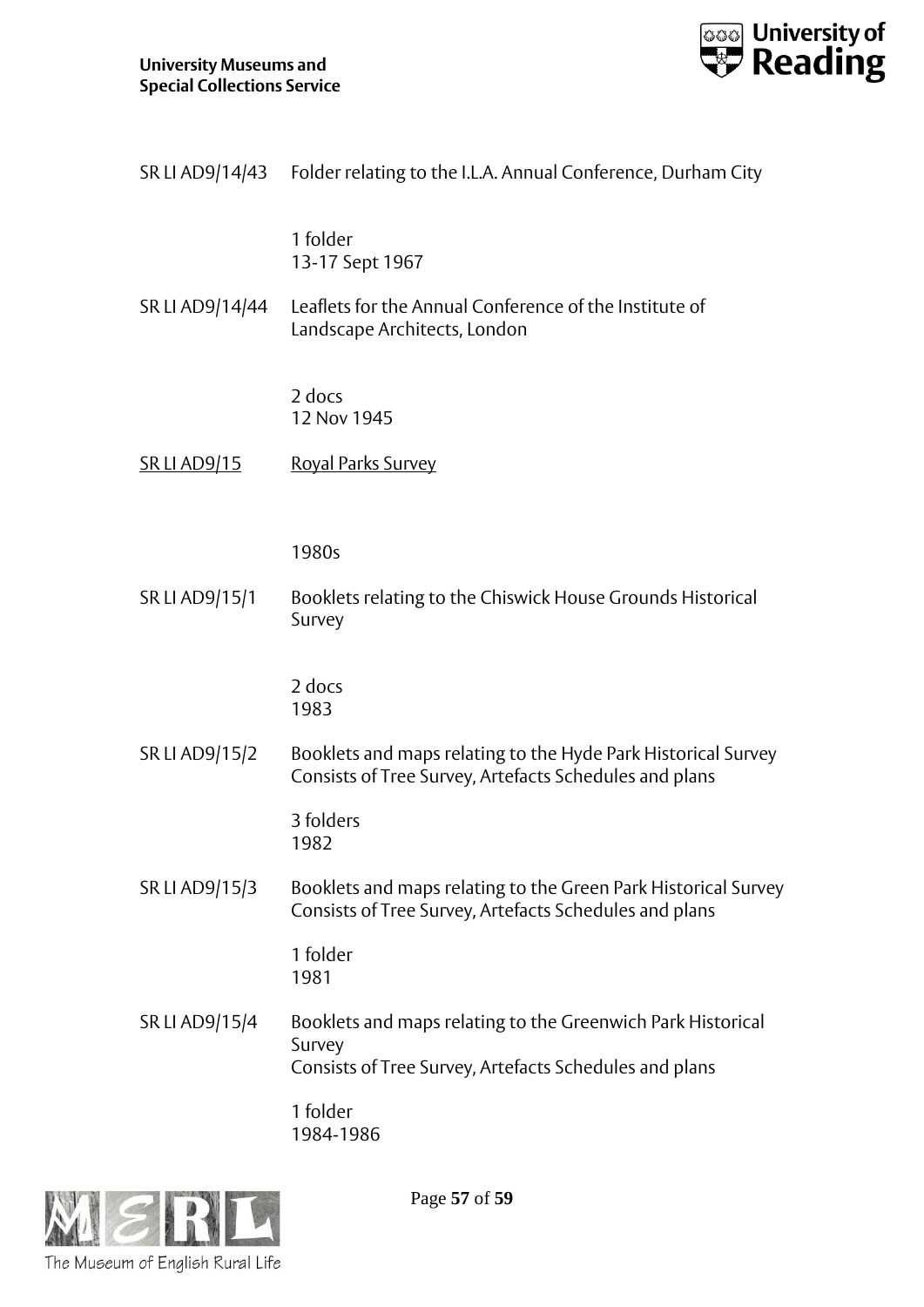![](_page_57_Picture_1.jpeg)

| SR LI AD9/15/5  | Booklets and maps relating to the Hampton Court and Bushy<br>Park Historical Survey<br>Consists of Tree Survey, Artefacts Schedules and plans |
|-----------------|-----------------------------------------------------------------------------------------------------------------------------------------------|
|                 | 2 boxes<br>1981-1982                                                                                                                          |
| SR LI AD9/15/6  | Booklets and maps relating to the Kensington Park Historical<br>Survey<br>Consists of Tree Survey, Artefacts Schedules and plans              |
|                 | 3 folders<br>1982                                                                                                                             |
| SR LI AD9/15/7  | Booklets and maps relating to the Regents Park Historical<br>Survey<br>Consists of Tree Survey, Artefacts Schedules and plans                 |
|                 | 1 bundle<br>1981                                                                                                                              |
| SR LI AD9/15/8  | Booklets and maps relating to the Richmond Park Historical<br>Survey<br>Consists of Tree Survey, Artefacts Schedules and plans                |
|                 | 1 bundle, 1 doc<br>1983-1984                                                                                                                  |
| SR LI AD9/15/9  | Booklets and maps relating to the St. James Park Historical<br>Survey<br>Consists of Tree Survey, Artefacts Schedules and plans               |
|                 | 1 bundle<br>1981                                                                                                                              |
| SR LI AD9/15/10 | Booklets and maps relating to the Sutton Place Tree Survey<br>Consists of Tree Survey, Artefacts Schedules and plans                          |
|                 | 1 bundle<br>1985                                                                                                                              |
| <b>SRLIP</b>    | <b>Publications</b>                                                                                                                           |

*SR LI P9 Other records*

![](_page_57_Picture_5.jpeg)

Page **58** of **59**